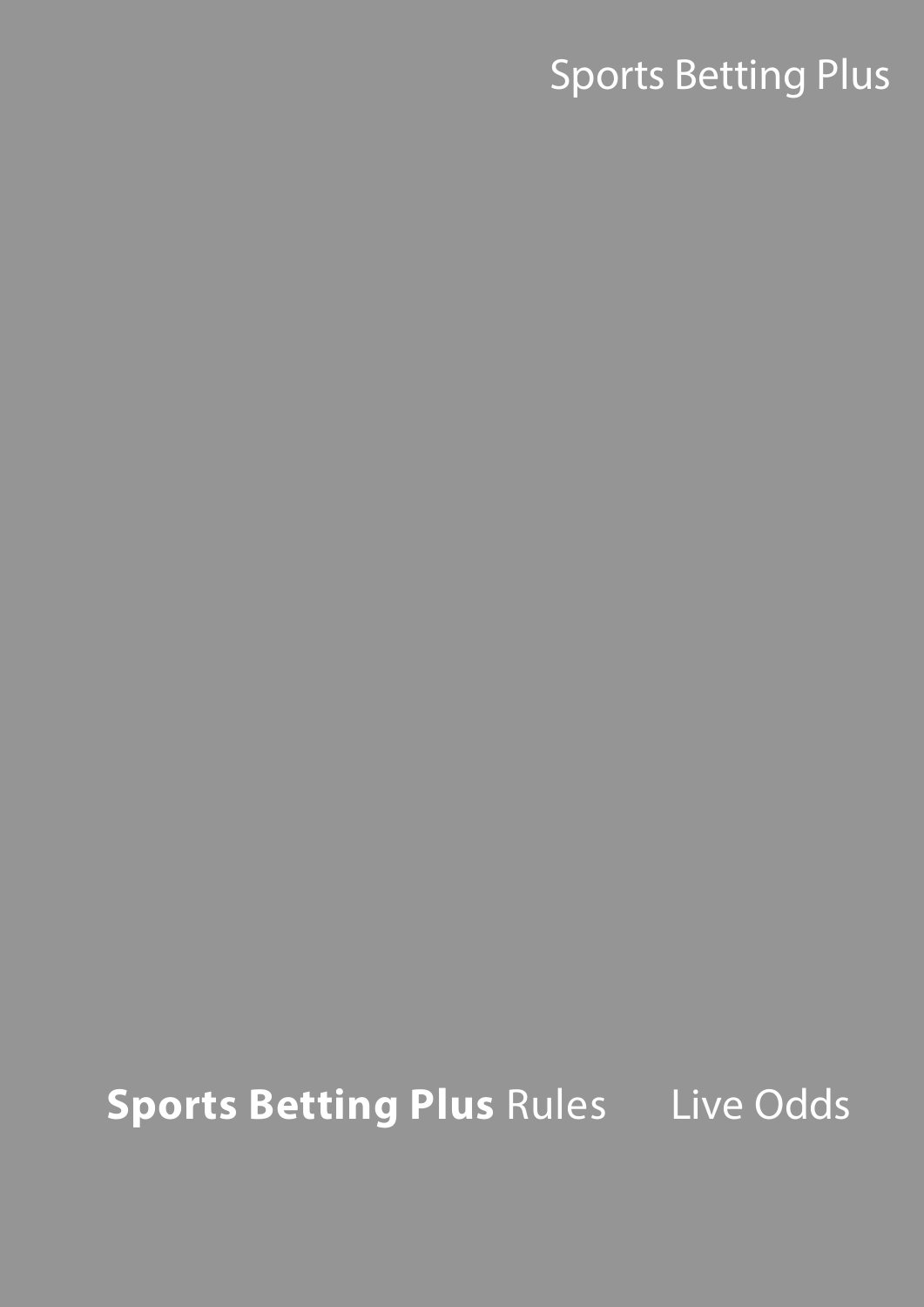This brochure provides an overview of **Sports Betting Plus** Live Odds Markets and detailed information about Sports Betting Plus sports bet-ting rules. It contains general rules and specific rules about settlement and cancellations for different sports. Furthermore, you will find important information about the side bets offered for these sports.

## GENERAL SETTLEMENT AND CANCELLATION

- If the outcome of a market cannot be verified officially, we reserve the right to delay the settlement until official confirmation.
- If markets were offered when the outcome was already known, we reserve the right to void any betting.
- In the case of any obviously incorrectly displayed or calculated prices, we reserve the right to void betting. This includes a deviation of more than 100% in the pay-out compared to the market average.
- If coverage has to be abandoned and the match finishes regularly, all markets will be settled according to the final result. If the outcome of a market cannot be verified officially, we reserve the right to void them.
- In the case of an incorrect settlement of markets, we reserve the right to correct them anytime.
- In the case of the general implied rules of a sport being violated, we reserve the right to void any market (e.g. unusual period length, counting procedure, format of a match etc.).
- In the case of the rules or format of a match differing from our implied information, we reserve the right to void any market.
- If a match is not finished or played at all regularly (e.g. disqualification, interruption, withdrawal, changes in draws etc.), all undecided markets are considered void.

## **CONTENTS**

| <b>SECTION</b>          | <b>CONTENT</b>                                     | <b>PAGE</b>                           |
|-------------------------|----------------------------------------------------|---------------------------------------|
|                         | <b>General Settlement &amp; Cancellation Rules</b> | $\overline{\mathbf{c}}$               |
| $\mathbf{1}$            | <b>Soccer</b>                                      | $\begin{array}{c} 3 \\ 9 \end{array}$ |
| $\overline{\mathbf{c}}$ | <b>Tennis</b>                                      |                                       |
| 3                       | <b>Basketball</b>                                  | 12                                    |
| 4                       | <b>American Football</b>                           | 15                                    |
| 5                       | <b>Ice Hockey</b>                                  | 17                                    |
| $\boldsymbol{6}$        | <b>Baseball</b>                                    | 21                                    |
| $\overline{7}$          | <b>Handball</b>                                    | 24                                    |
| 8                       | <b>Volleyball</b>                                  | 25                                    |
| $\overline{9}$          | <b>Beach Volleyball</b>                            | 26                                    |
| 10                      | <b>Futsal</b>                                      | 29                                    |
| 11                      | <b>Badminton</b>                                   | 31                                    |
| 12                      | <b>Rugby Union &amp; League</b>                    | 33                                    |
| 13                      | <b>Darts</b>                                       | 35                                    |
| 14                      | <b>Snooker</b>                                     | 42                                    |
| 15                      | <b>Table Tennis</b>                                | 44                                    |
| 16                      | <b>Bowls</b>                                       | 47                                    |
| 17                      | <b>Cricket T20 &amp; ODI</b>                       | 49                                    |
|                         | <b>Contacts</b>                                    | 51                                    |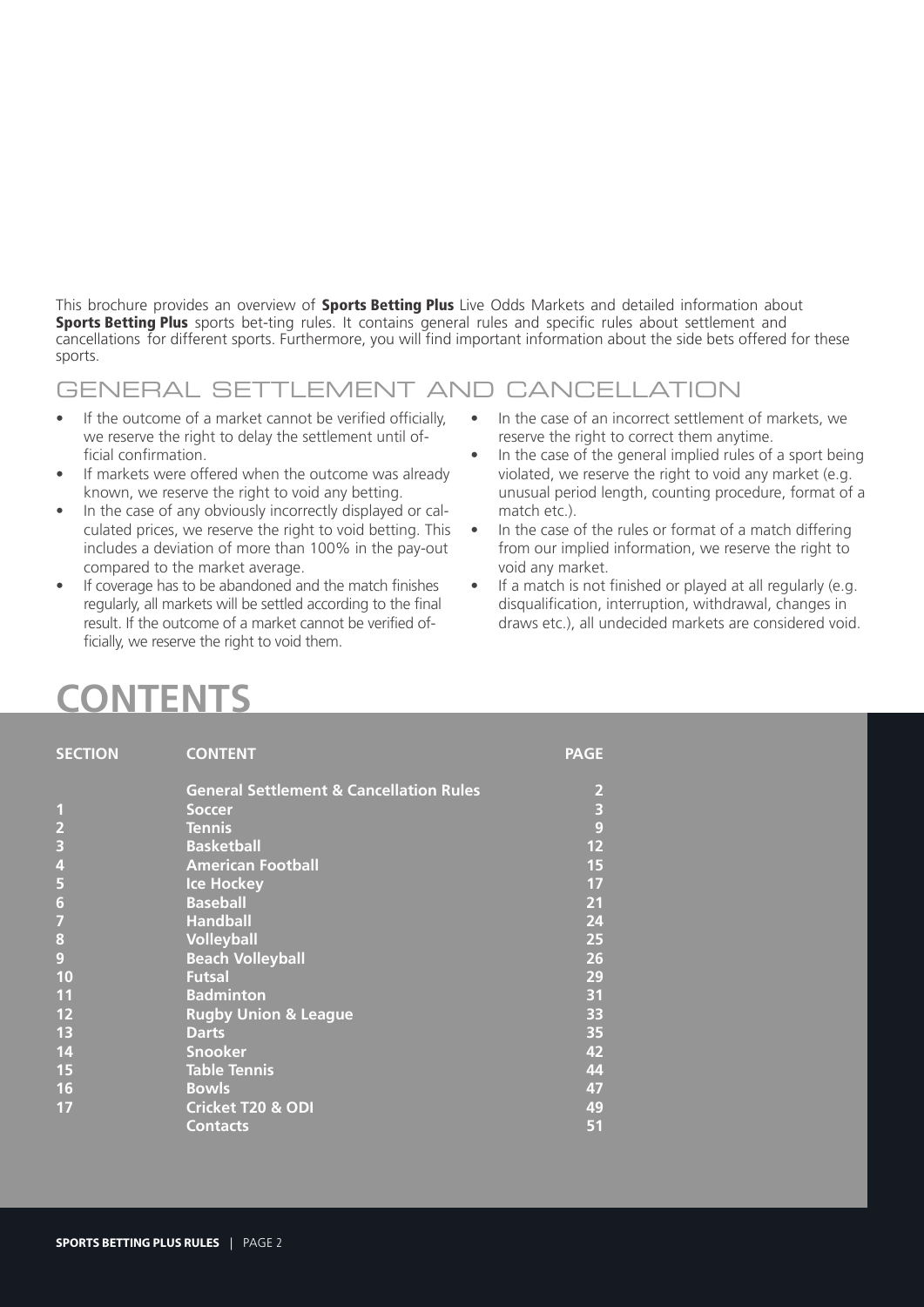# **SOCCER**

### **NAME OF MARKET**

- **1. 3way**
- **2. Total (only \*.5 totals)**
- **3. Handicap**
- **4. Asian total**
- **5. Asian Handicap**
- **6. Draw No Bet**
- **7. Who wins the rest of the match?**
- **8. Next goal**
- **9. Double chance (1X 12 X2)**
- **10. Correct score**
- **11. Correct score flex**
- **12. Correct score AAMS-logic**
- **13. Goals hometeam**
- **14. Goals awayteam**
- **15. Both teams to score?**
- **16. Odd/Even**
- **17. Which team has the kick off?**
- **18. 1st Half 3way**
- **19. 2nd Half 3way**
- **20. 2nd Half Total**
- **21. 1st Half Total (only \*.5 totals)**
- **22. 1st Half Asian Total**
- **23. 1st Half Asian Handicap**
- **24. 1st Half Who wins the rest of the match?**
- **25. 1st Half Next goal**
- **26. 1st Half Correct score flex**
- **27. Overtime 3way**
- **28. Overtime Total**
- **29. Overtime Who wins the rest of the match?**
- **30. Overtime Next goal**
- **31. Which team will win the penalty shootout?**
- **32. Overtime Asian Handicap**

#### **MARKET DESCRIPTION**

**Which team will win the match (1-X-2) Home; Draw; Away E.g. 0.5, 1.5, 2.5, 3.5, … European Handicaps (e.g. Handicap 0:2, Handicap 5:0, …) 1-X-2 Total spread in quarter and full spreads (e.g. 2.00, 2.25, 2.75, …) Handicap markets in all spreads (e.g. -2.00/+2.00, -2.25/2.25, -2.50/2.5 …) a. If match ends in a draw after regular time, all bets are considered void b. Same as Asian Handicap 0 (levelball, pick-em) Which team will score more goals in the remaining time? Who scores the 1st, 2nd, … goal? (1-X (No goal)-2) Home or draw; home or away; draw or away Fixed results (0:0; 1:0; 2:0; 3:0; 0:1; 1:1; 2:1; 3:1; 0:2; 1:2; 2:2; 3:2; 0:3; 1:3; 1:3; 2:3; 3:3 and other) Similar to correct score but extended by the current score Fixed results (0:0; 1:0; 2:0; 3:0; 4:0; 0:1; 1:1; 2:1; 3:1; 4:1; 0:2; 1:2; 2:2; 3:2; 4:2; 0:3; 1:3; 1:3; 2:3; 3:3; 4:3; 1:4; 2:4; 3:4; 4:4 and other) a. How many goals will be scored by the hometeam b. 0, 1, 2, 3+ a. How many goals will be scored by the awayteam b. 0, 1, 2, 3+ Goal/No Goal; (yes; no) Odd/Even number of goals Hometeam / awayteam a. Which team will win the 1st half? b. Halftime 1-X-2 Home; Draw; Away Only x.5 Only goals scored during 1st half are considered Total spread in quarter and full spreads (e.g. 2.00, 2.25, 2.75, …) Asian Handicap markets for 1st half (e.g. 2.00, 2.25, 2.75, …) Who win the rest of the 1st half? Home; no goal; away Similar to Correct score flex Only goals during overtime are considered Only goals during overtime are considered Only goals during overtime are considered Only goals during overtime are considered Only goals during penalty shootout are considered a. Only goals during overtime are considered**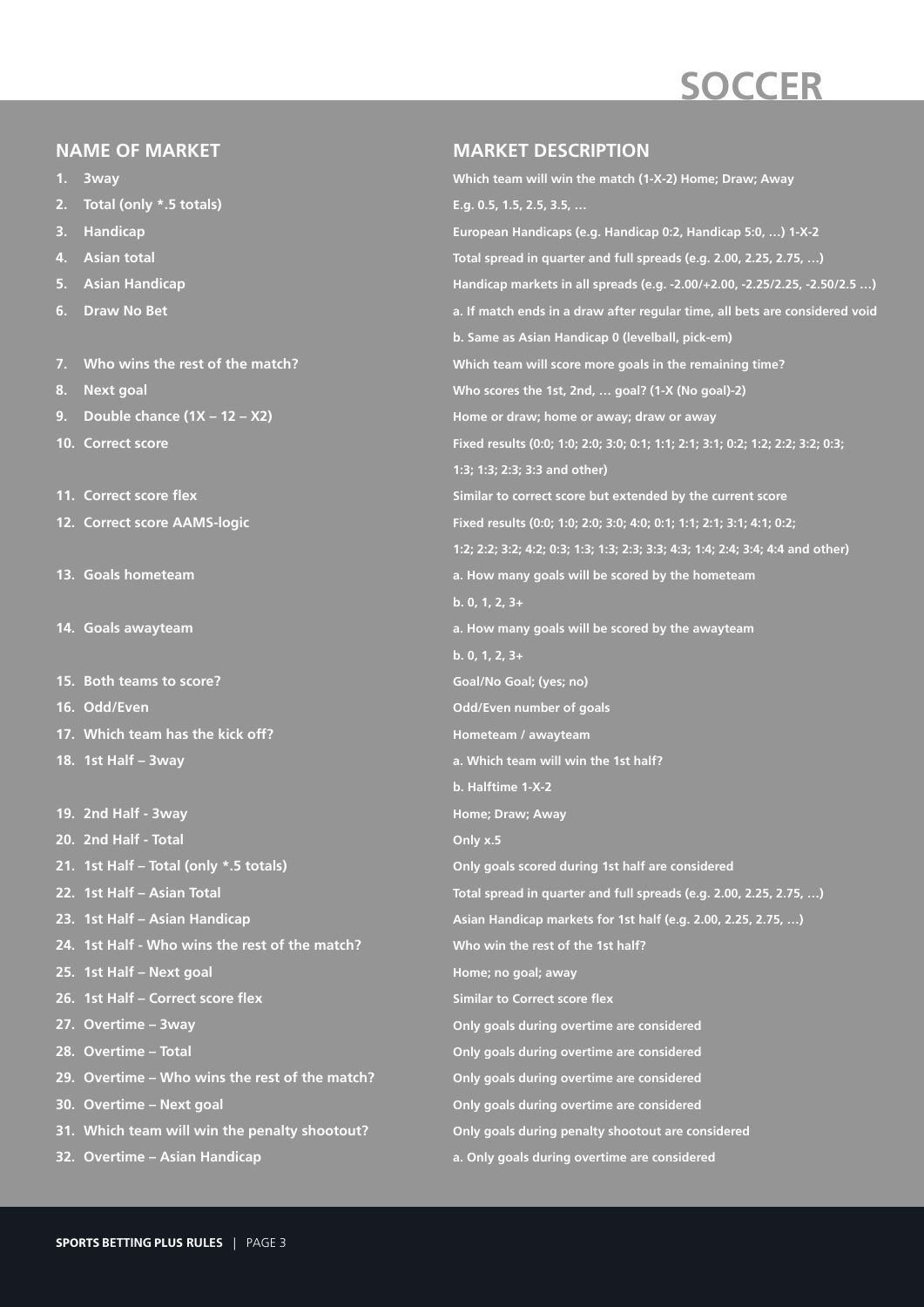## **SOCCER**

**33. Overtime 1st Half – 3way 34. Overtime – Correct score flex 35. Overtime 1st Half – Correct score flex 36. Overtime 1st Half – Asian Handicap 37. Cornerbet 38. Bookingbet 39. Corner Handicap 40. Total Corners 41. Total Corners (aggregated) 42. Total Corners hometeam 43. Total Corners awayteam 44. Total Corners hometeam 45. Total Corners awayteam 46. Corners Odd/Even 47. 1st Half – Cornerbet 48. 1st Half – Corner Handicap 49. 1st Half – Total Corners 50. 1st Half – Total Corners (aggregated) 51. 1st Half – Corners hometeam 52. 1st Half – Corners awayteam 53. 1st Half – Total Corners hometeam 54. 1st Half – Corners awayteam 55. 1st Half - Total Corners awayteam 56. Total hometeam 57. Total awayteam 58. Exact number of goals 59. 1st Half – Goals hometeam 60. 1st Half – Goals awayteam 61. Highest Scoring Half b. Handicap markets in all spreads (e.g. -2.00/+2.00, -2.25/2.25, -2.50/2.5 …) Only goals during 1st half overtime are considerEuropean Handia a. Only goals during overtime are considered b. Extended by the current score a. Only goals during 1st half overtime are considered b. Extended by the current score a. Only goals during 1st half overtime are considered b. Handicap markets in all spreads (e.g. -2.00/+2.00, -2.25/2.25, -2.50/2.5) Which team will receive most corners Which team will receive more cards 2 way handicap in \*.5 steps Total number of corners in \*.5 steps Total number of corners in fixed interval (<9, 9-11, 12+) Total number of corners for hometeam in fixed interval (0-2, 3-4, 5-6, 7+) Total number of corners for awayteam in fixed interval (0-2, 3-4, 5-6, 7+) Total number of corners for hometeam in \*.5 steps Total number of corners for awayteam in \*.5 steps Odd/even number of corners Which team will receive most corners in first half 2 way handicap in first half in \*.5 steps Total number of corners in first half in \*.5 steps Total number of corners in first half in fixed interval (<5, 5-7, 7+) Total number of corners in first half for hometeam in fixed interval (0-1, 2, 3, 4+) Total number of corners in first half for awayteam in fixed interval (0-1, 2, 3, 4+) Total number of corners in first half for hometeam in \*.5 steps Total number of corners in first half for awayteam in \*.5 steps Odd/Even number of corners in first half Total number of goals for hometeam in \*.5 steps Total number of goals for awayteam in \*.5 steps Exact number of goals with fixed outcomes (0, 1, 2, 3, 4, 5, 6+) a. How many goals will be scored in first half by the hometeam b. 0, 1, 2, 3+ a. How many goals will be scored in first half by the awayteam b. 0, 1, 2, 3+ a. Halftime with the most goals (1st half, 2nd half , equal) b. Only regular time is considered**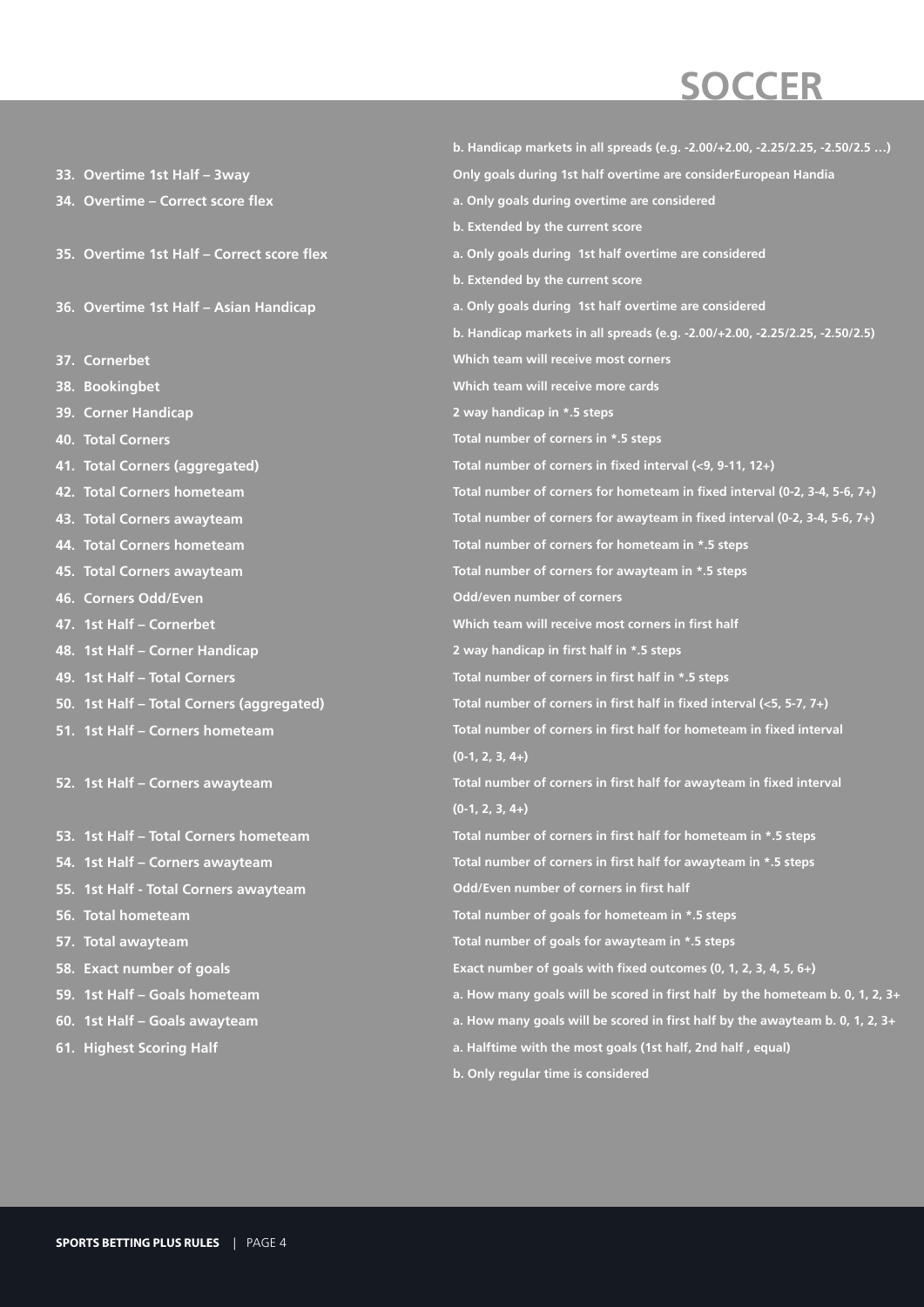# **SOCCER**

#### **62. When will the next goal be scored?**

- **63. Total Bookings**
- **64. Total Bookings (exactly)**
- **65. Sending Off?**
- **66. Bookings hometeam**
- **67. Bookings awayteam**
- **68. Total Booking points**
- **69. Total Booking points (aggregated)**
- **70. 1st Half Total Bookings**
- **71. 1st Half Total Bookings (exactly)**
- **72. 1st Half Bookings hometeam**
- **73. 1st Half Bookings awayteam**
- **74. 1st Half Total Booking points**
- **75. 1st Half Total Booking points (aggregated)**
- **76. 1st Half Exact Number of goals**
- **77. Matchbet and Totals**
- **78. Who advances to next round?**
- **79. Who will win the final?**
- **80. Who will win the 3rd place final?**
- **81. Winning Method**
- **82. Anytime Goal scorer**
- **83. Next Goal scorer**
- **84. Soccer Penalty shootout next Penalty scored**
- **85. Soccer Penalty shootout Total**
- **86. Soccer Penalty shootout Exact number of scored penalties**

**a. In which time interval the next goal will be scored (0-15, 16-30, 31-45, 46-60, 61-75, 76-90, no goal) b. Settled on the time when the goal is scored. E.g. 0-15 minutes is settled if the goal is scored within 0:00-15:00 (15:01 counts as 16-30) c. 31-45 and 76-90 includes any injury time d. The time which is displayed on TV is considered. In case of this is not available the time when the ball crosses the goal line is considered and will be settled based on the time clock shown on TV Total number of cards in \*.5 steps Exact number of cards, fixed outcomes (<4, 4, 5, 6, 7, 8, 9, 10, 11, 12+) Will there be a red card or a yellow-red card in the match Total number of cards for hometeam in \*.5 steps Total number of cards for awayteam in \*.5 steps Total number of booking points in \*.5 steps Exact number of booking points in fixed intervals (0-30, 31-45, 46-60, 61-75, 76+) Only cards during 1st half are considered Exact number of cards in first half in fixed outcomes (0, 1, 2, 3, 4, 5, 6+) Total number of cards in first half for hometeam in \*.5 steps Total number of cards in first half for awayteam in \*.5 steps Total number of booking points in first half in \*.5 steps Exact number of booking points in first half in fixed intervals (0-10, 11-25, 26-40, 41+) Exact number of goals in 1st half with fixed outcomes (0, 1, 2, 3, 4, 5, 6+) Combination of 3way and Total 2.5 (Home win and under, Home win and over, Draw and under, Draw and over, Away win and under, Away win and over) (home; away) (home; away) (home; away) "Homewin/Awaywin" after "Regular time/Overtime/Penalty shootout" Player home X, Player away X, none Player home X, Player away X, none yes; no Only goals during penalty shootout are considered Exact number of goals with fixed outcomes (<5, 5, 6, 7, 8, 9, 10+)**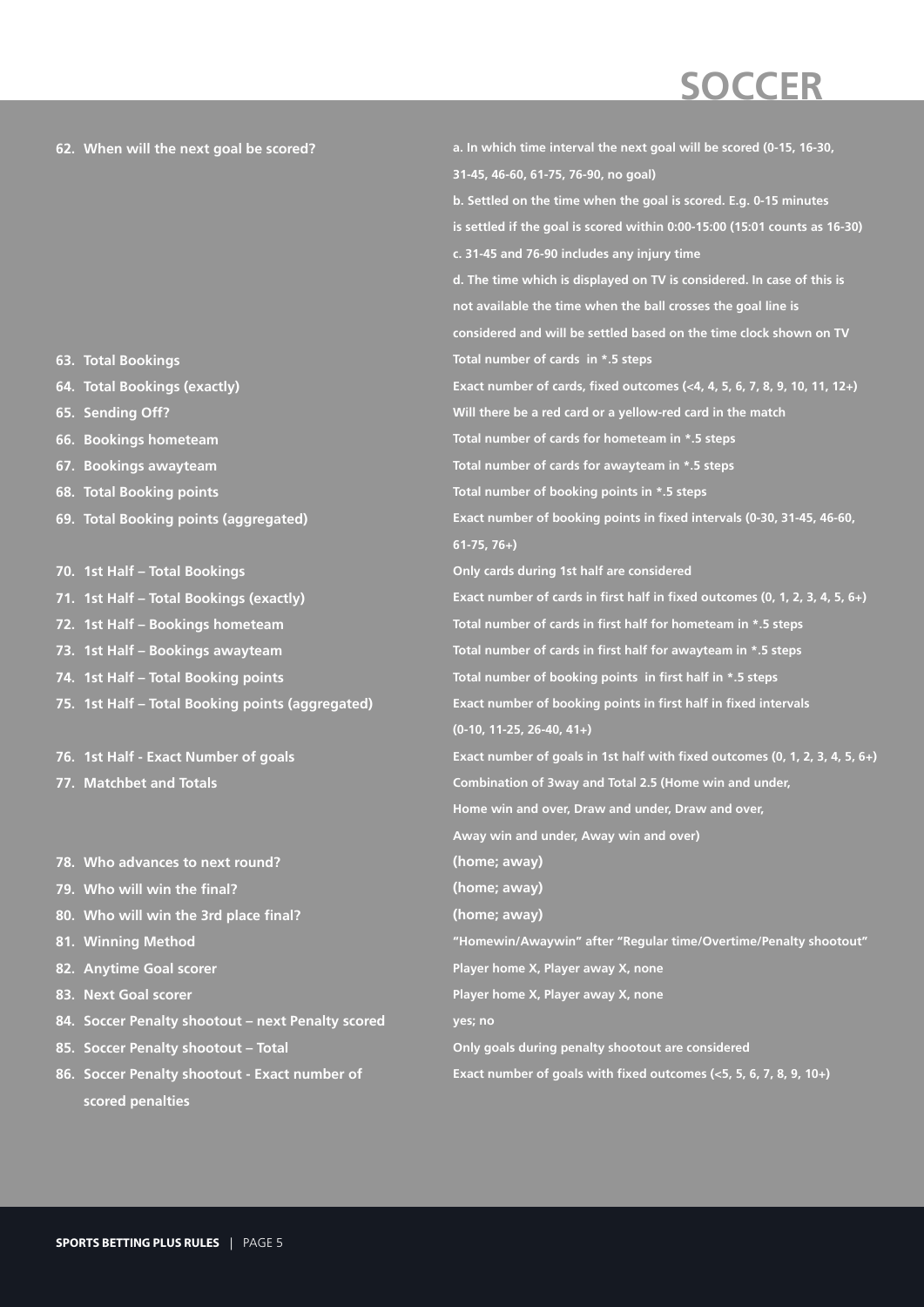- **87. Soccer Penalty shootout Winning Margin**
- **88. Soccer Penalty shootout Total [total] home**
- **89. Soccer Penalty shootout Total [total] away**
- **90. Soccer Penalty shootout Correct score**
- **91. Soccer Penalty shootout Odd/Even**
- **92. Soccer Penalty shootout Odd/Even home team**
- **93. Soccer Penalty shootout Odd/Even away team**
- **94. Soccer Penalty shootout Matchbet and total**

**(**≥**+3, 2, 1, 0, -1, -2,** ≤**-3)**

**Total number of goals for hometeam in \*.5 steps**

**Total number of goals for awayteam in \*.5 steps**

**(0:4….5:1; and any other)**

**Odd/Even number of goals**

**Odd/Even number of goals home team**

**Odd/Even number of goals away team**

**"Combination of 2way and Total 2.5 (Home win and under,**

**Home win and over, Away win and under, Away win and over)"**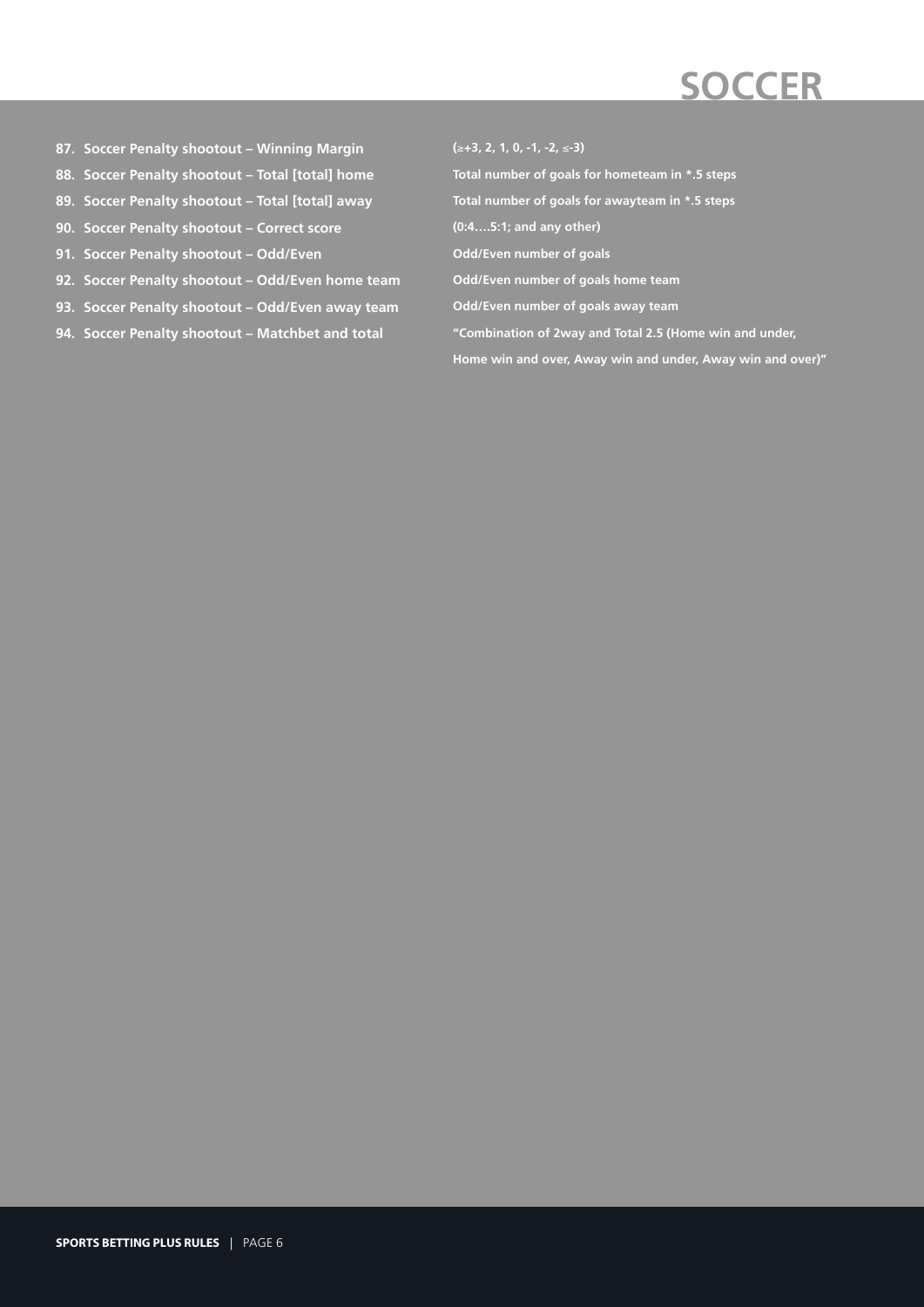- All markets (except halftime, first half markets, overtime and penalty shoot out) are considered for regular time only.
- If a match is interrupted and continued within 48h after initial kick-off, all open bets will be settled with the final result. Otherwise all undecided bets are considered void.
- Regular 90 Minutes: Markets are based on the result at the end of a scheduled 90 minutes play unless otherwise stated. This includes any added injury or stoppage time but does not include extra-time, time allocated for a penalty shootout or golden goal.

#### **BOOKING MARKETS**

- Yellow card counts as 1 card and red or yellow-red card as 2. The 2nd yellow for one player which leads to a yellow red card is not considered. As a consequence one player cannot cause more than 3 cards.
- Settlement will be made according to all available evidence of cards shown during the regular 90 minutes play.
- Cards shown after the match are not considered.
- Cards for non-players (already substitutedplayers, managers, players on bench) are not considered.

#### **SETTLEMENT AND CANCELLATION RULES**

- If the market remains open when the following events have already taken place: goals, red or yellow-red cards and penalties, we reserve the right to void betting.
- If the market was opened with a missing or incorrect red card, we reserve the right to void betting.
- If odds were offered with an incorrect match time (more than 5 minutes), we reserve the right to void betting.
- If a wrong score is entered, all markets will be cancelled for the time when the incorrect score was displayed.
- If a match is interrupted or postponed and is not continued within 48h after initial kick-off date betting will be void.
- If the team names or category are displayed incorrectly, we reserve the right to void betting.

### **BOOKING POINTS MARKETS**

- Yellow card counts as 10 points and red or yellow red cards as 25. The 2nd yellow for one player which leads to a yellow red card is not considered. As a consequence one player cannot cause more than 35 booking points.
- Settlement will be made according to all available evidence for cards shown during the regular 90 minutes play.
- Cards shown after the match are not considered.
- Cards for non-players (already substituted players, managers, players on bench) are not considered.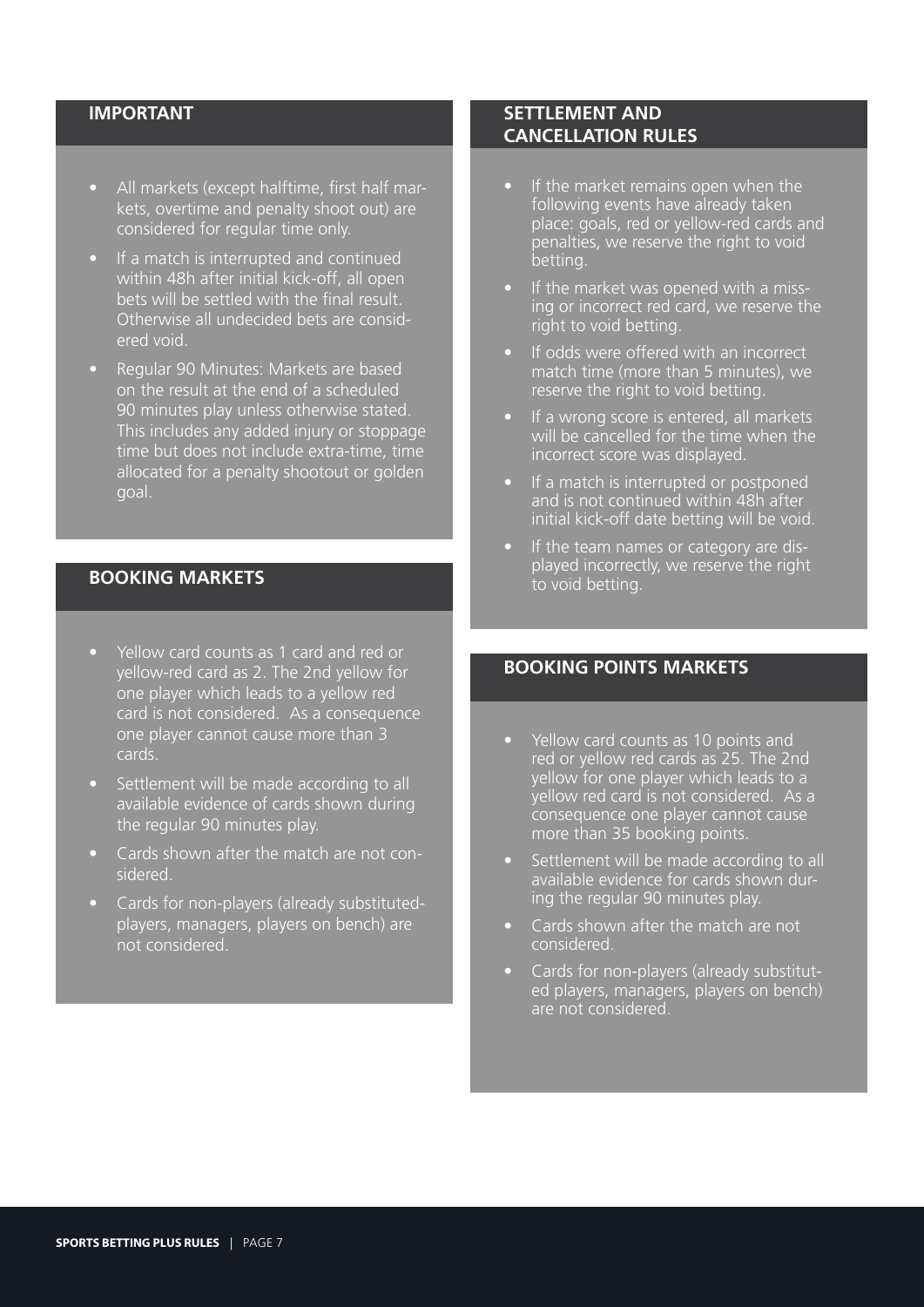#### **CORNER MARKETS**

• Corners awarded but not taken are not considered.

#### **NEXT GOALSCORER**

- Own goals will not be considered for Next Goalscorer settlement purposes and are ignored
- All players who took part in the match since kick off or previous goal are considered as runners
- All players who are currently taking part are listed. If for any reason an unlisted player scores a goal all bets on listed players stand
- Market will be settled based on TV insert and statistics provided by Press Association unless there is clear evidence that these statistics are not correct.correct.

### **ANYTIME GOALSCORER**

- Own goals will not be considered for Anytime Goalscorer settlement purposes and are ignored
- All players who took part in the match are considered as runners. If for any reason an unlisted player scores a goal all bets on listed players stand
- If a match hasn't finished within 48h after initial kick off all bets are considered void even on players who already scored
- Market will be settled based on TV insert and statistics provided by Press Association unless there is clear evidence that these statistics are not correct.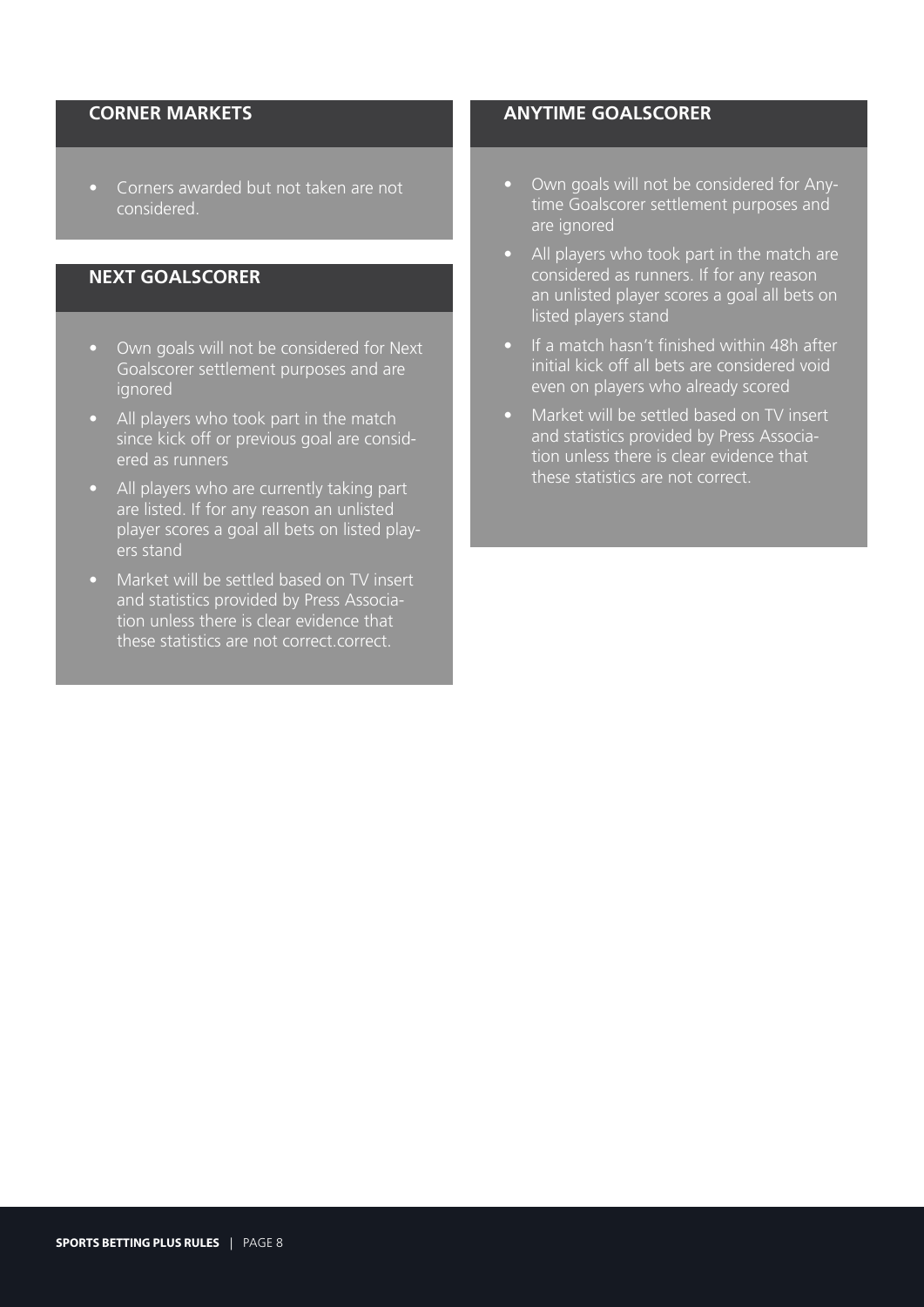## **TENNIS**

#### **NAME OF MARKET**

**1. 2way**

- **2. Which player will win the set?**
- **3. Which player will win games x and y of set n?**
- **4. Final Result (in sets best of 3)**
- **5. Final Result (in sets best of 5)**
- **6. Number of sets (best of 3)**
- **7. Number of sets (best of 5)**
- **8. 1st Set Who wins game X?**
- **9. 2nd Set Who wins game X?**
- **10. 3rd Set Who wins game X?**
- **11. 4th Set Who wins game X?**
- **12. 5th Set Who wins game X?**
- **13. Total number of games**
- **14. 1st Set Total**
- **15. 2nd Set Total**
- **16. 3rd Set Total**
- **17. 4th Set Total**
- **18. 5th Set Total**
- **19. Odd/Even number of games**

**20. Xth Set - Odd/Even number of games**

- **21. 1st Set Score of game X**
- **22. 2nd Set Score of game X**

**23. 3rd Set – Score of game X**

#### **MARKET DESCRIPTION**

| (player1; player)                                                          |
|----------------------------------------------------------------------------|
| (player1; player)                                                          |
| a. Always for the next 2 games (e.g. Which player will win game            |
| 3 and 4 of set 2?)                                                         |
| b. Will be offered only before the first of the 2 games is started         |
| 2:0, 2:1, 1:2 and 0:2                                                      |
| 3:0, 3:1, 3:2, 2:3, 1:3 and 0:3                                            |
| 2 or 3                                                                     |
| 3, 4 or 5                                                                  |
| a. Next game winner (e.g. Which player will win game 3 of set 1?)          |
| b. Will be offered only before the game is started                         |
| a. Next game winner (e.g. Which player will win game 3 of set 2?)          |
| b. Will be offered only before the game is started                         |
| a. Next game winner (e.g. Which player will win game 3 of set 3?)          |
| b. Will be offered only before the game is started                         |
| a. Next game winner (e.g. Which player will win game 3 of set 4?)          |
| b. Will be offered only before the game is started                         |
| a. Next game winner (e.g. Which player will win game 3 of set 5?           |
| b. Will be offered only before the game is started                         |
| a. Total games markets *.5 (e.g. under/over 22.5)                          |
| b. Only for best of 3 matches so far (will be extended for best of 5 asap) |
| Total games markets for set 1 *.5 (e.g. under/over 9.5)                    |
| Total games markets for set 2 *.5 (e.g. under/over 9.5)                    |
| Total games markets for set 3 *.5 (e.g. under/over 9.5)                    |
| Total games markets for set 4 *.5 (e.g. under/over 9.5)                    |
| Total games markets for set 5 *.5 (e.g. under/over 9.5)                    |
| a. Games for the whole match are considered                                |
| b. Only for best of 3 matches so far (will be extended for best of 5 asap) |
| Only games of set n (current set) are considered                           |
| a. Player 1 to 0, Player 1 to 15, Player 1 to 30, Player 1 to 40, Player   |
| 2 to 0, Player 2 to 15, Player 2 to 30 or Player 2 to 40)                  |
| b. Will be offered only before the game is started                         |
| a. Player 1 to 0, Player 1 to 15, Player 1 to 30, Player 1 to 40, Player   |
| 2 to 0, Player 2 to 15, Player 2 to 30 or Player 2 to 40)                  |
| b. Will be offered only before the game is started                         |
| a. Player 1 to 0, Player 1 to 15, Player 1 to 30, Player 1 to 40, Player   |
| 2 to 0, Player 2 to 15, Player 2 to 30 or Player 2 to 40)                  |
| b. Will be offered only before the game is started                         |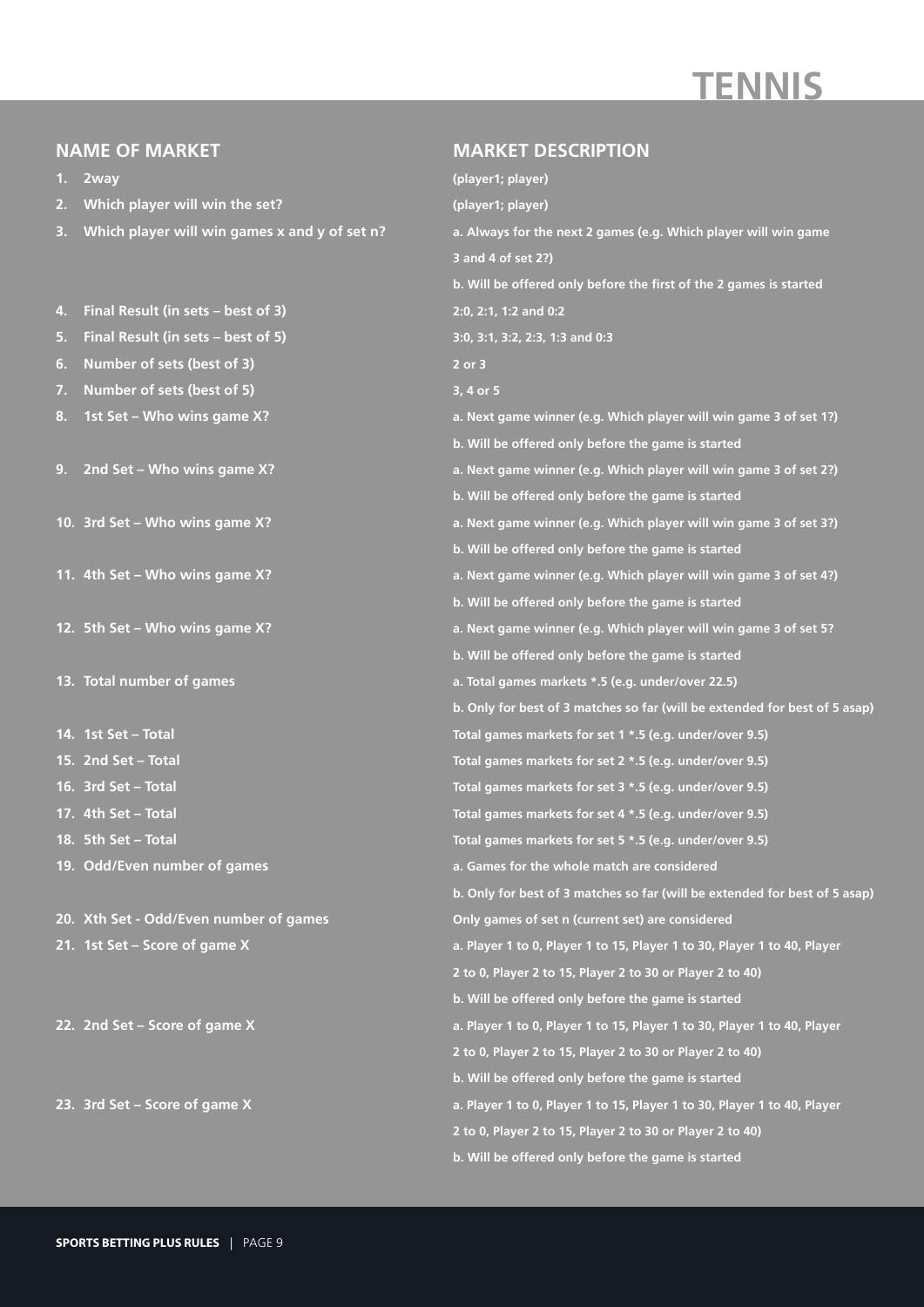## **TENNIS**

|     | 24. 4th Set – Score of game $X$                | a. Player 1 to 0, Player 1 to 15, Player 1 to 30, Player 1 to 40, Player |
|-----|------------------------------------------------|--------------------------------------------------------------------------|
|     |                                                | 2 to 0, Player 2 to 15, Player 2 to 30 or Player 2 to 40)                |
|     |                                                | b. Will be offered only before the game is started                       |
|     | 25. 5th Set - Score of game X                  | a. Player 1 to 0, Player 1 to 15, Player 1 to 30, Player 1 to 40, Player |
|     |                                                | 2 to 0, Player 2 to 15, Player 2 to 30 or Player 2 to 40)                |
|     |                                                | b. Will be offered only before the game is started                       |
|     | 26. 1st Set - Score of game X or break         | a. Server to 0, Server to 15, Server to 30, Server to 40 or Break        |
|     |                                                | b. Will be offered only before the game is started                       |
|     | 27. 2nd Set - Score of game X or break         | a. Server to 0, Server to 15, Server to 30, Server to 40 or Break        |
|     |                                                | b. Will be offered only before the game is started                       |
|     | 28. 3rd Set - Score of game X or break         | a. Server to 0, Server to 15, Server to 30, Server to 40 or Break        |
|     |                                                | b. Will be offered only before the game is started                       |
|     | 29. 4th Set - Score of game X or break         | a. Server to 0, Server to 15, Server to 30, Server to 40 or Break        |
|     |                                                | b. Will be offered only before the game is started                       |
|     | 30. 5th Set - Score of game X or break         | a. Server to 0, Server to 15, Server to 30, Server to 40 or Break        |
|     |                                                | b. Will be offered only before the game is started                       |
|     | 31. Xth Set - Who win point x of game X        | (player1; player2); Who wins the xth points in a game                    |
|     | 32. Xth Set - Game X to deuce                  | (yes; no); The score turns 40:40 (deuce) at least once in a game         |
| 33. | <b>Correct score in set Tennis</b>             | (6:0; 6:1; 6:2; 6:3; 6:4; 7:5; 7:6; 0:6; 1:6; 2:6; 3:6; 4:6; 5:7; 6:7)   |
|     | 34. Tiebreak in match                          | (yes; no); Will any tiebreak set reach 6:6 in the match                  |
|     | 35. Tiebreak in set X                          | (yes; no); Will the tiebreak set reach 6:6                               |
|     | 36. Match Game Handicap                        | European Handicaps (e.g. Handicap 0:2, Handicap 5:0, )                   |
|     | 37. Xth - Set Game Handicap                    | European Handicaps (e.g. Handicap 0:2, Handicap 5:0, )                   |
|     | 38. Player 1 to win a set                      | Yes; No                                                                  |
|     | 39. Player 2 to win a set                      | Yes; No                                                                  |
| 40. | Double Result (1st set / match)                | Who wins first set and match                                             |
|     | 41. Any set will end 6:0 or 0:6                | Will a set end by 6:0 or 0:6                                             |
|     | 42. Xth Set - Exact number of points in game X | Number of points played in a specific game                               |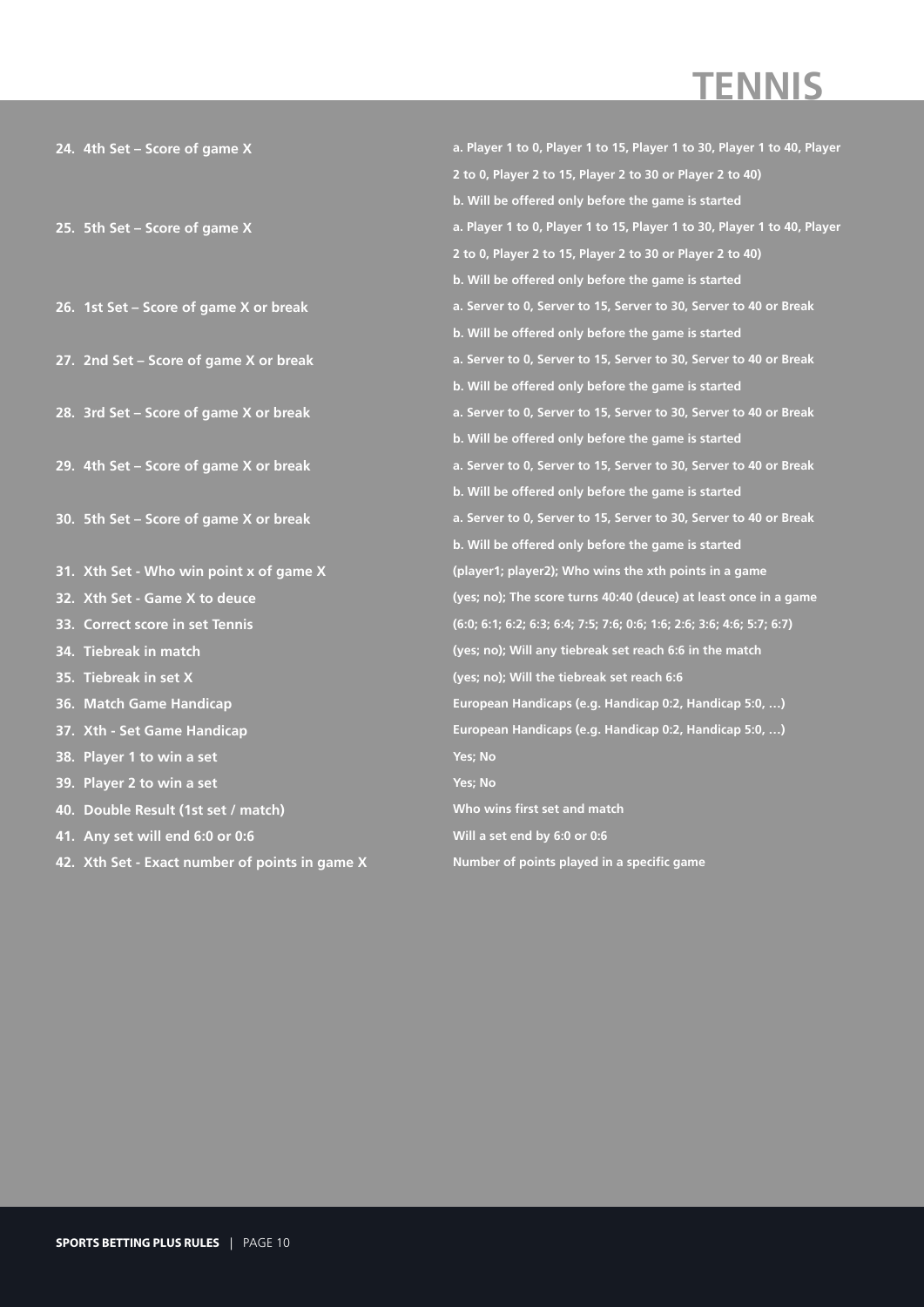- In case of a retirement and walk over of any player all undecided bets are considered void.
- In case of any delay (rain, darkness…) all markets remain unsettled and the trading will be continued as soon as the match continues.
- If penalty point(s) are awarded by the umpire, all bets on that game will stand.
- In case of a match is finished before certain points/games were finished, all affected point/game related markets are considered void.

- If markets remain open with an incorrect score which has a significant impact on the prices, we reserve the right to void betting.
- If the players/teams are displayed incorrectly, we reserve the right to void betting.
- If a player retires all undecided markets are considered void.
- If a match is decided by a Match tie-break then it will be considered to be the 3rd set
- Every tie-break or Match tie-break counts as 1 game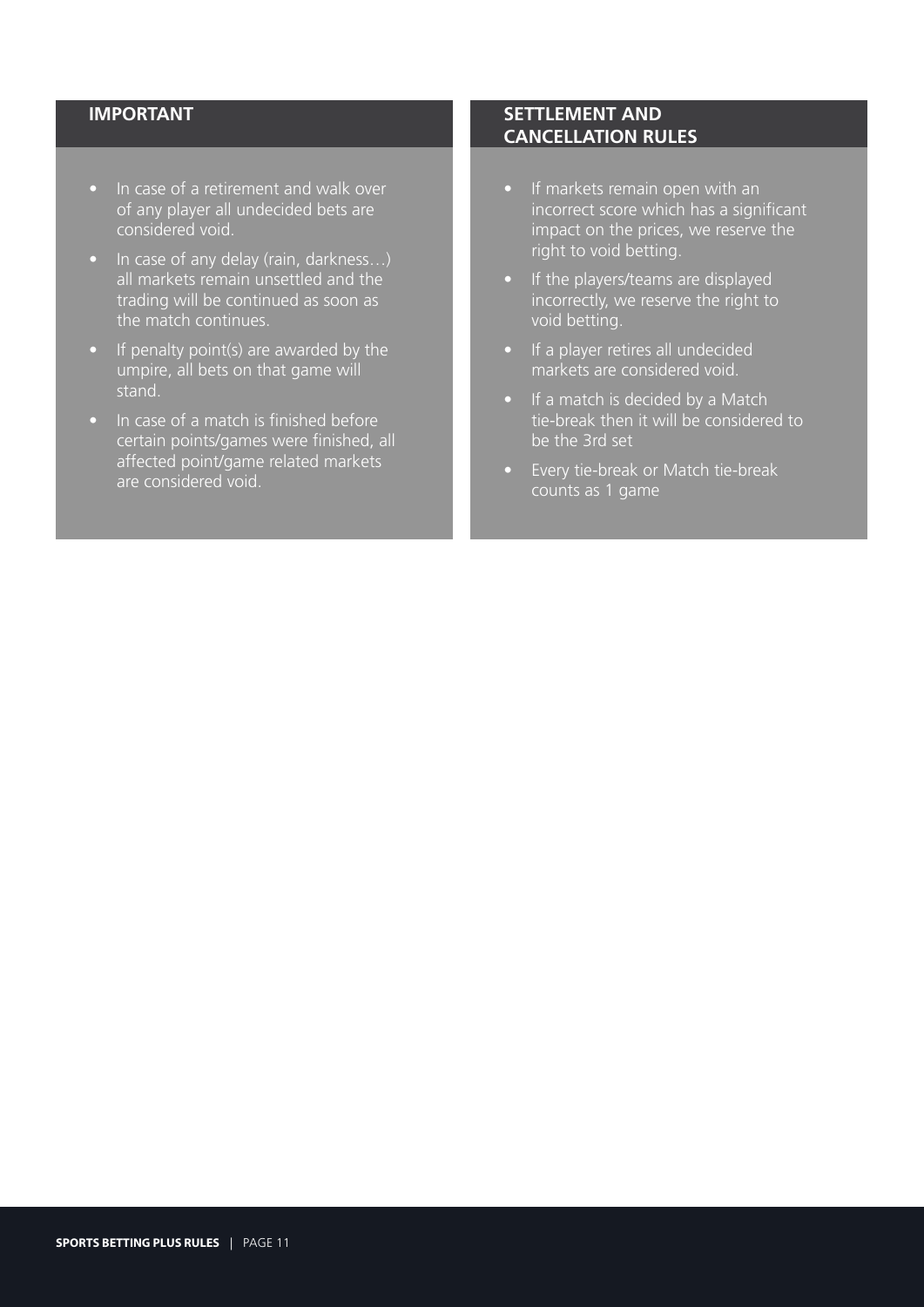## **BASKETBALL**

#### **NAME OF MARKET**

- **1. 3way**
- **2. Total**
- **3. 2way (Including OT)**
- **4. Total (Including OT)**
- **5. Asian Handicap (only \*.5 handicaps)**
- **6. Asian Handicap (Including OT) (only \*.5 handicaps)**
- **7. Odd/Even (Including OT)**
- **8. Will there be overtime?**
- **9. Who scores Xth point? (Incl. OT)**
- **10. Which team wins jump ball?**
- **11. Which team will win race to X points? (Incl. OT)**
- **12. 1st Half Draw No Bet**
- **13. 1st Half Asian Handicap (only \*.5 handicaps)**
- **14. 1st Half Total**
- **15. 1st Half Odd/Even**
- **16. 1st Period Draw No Bet**
- **17. 1st Period Total**
- **18. 1st Period Asian Handicap (only \*.5 handicaps)**
- **19. 1st Period Odd/Even**
- **20. 2nd Period Draw No Bet**
- **21. 2nd Period Total**
- **22. 2nd Period Asian Handicap (only \*.5 handicaps)**
- **23. 2nd Period Odd/Even**
- **24. 3rd Period Draw No Bet**
- **25. 3rd Period Total**
- **26. 3rd Period Asian Handicap (only \*.5 handicaps)**
- **27. 3rd Period Odd/Even**
- **28. 4th Period Draw No Bet**
- **29. 4th Period Total**
- **30. 4th Period Asian Handicap (only \*.5 handicaps)**
- **31. 4th Period Odd/Even**

#### **MARKET DESCRIPTION**

**Home; Draw; Away Only points during regular time are considered Home; Away Over; Under Handicap markets \*.5 (e.g. -2.5/+2.5, 0.5/-0.5, …) Home; Away Odd; Even Yes; No a. X in 10, 15, 20, 25, … b. Which team will score the Xth point in the match (e.g. current score 40-28, away team scores 3 points, then awayteam scores the 70th point). c. If a match ends before the Xth is reached, this market is considered void (cancelled). Home; Away a. X in 20, 30, 40, … b. Which team will exceed X points first (e.g. current score 20-19, then hometeam wins race to 20 points). c. If a match ends before any team reaches X points, this market is considered void (cancelled) Only points scored during 1st period and 2nd period are considered Only points scored during 1st period and 2nd period are considered Only points scored during 1st period and 2nd period are considered Only points scored during 1st period and 2nd period are considered Only points scored during 1st period are considered Only points scored during 1st period are considered Only points scored during 1st period are considered Only points scored during 1st period are considered Only points scored during 2nd period are considered Only points scored during 2nd period are considered Only points scored during 2nd period are considered Only points scored during 2nd period are considered Only points scored during 3rd period are considered Only points scored during 3rd period are considered Only points scored during 3rd period are considered Only points scored during 3rd period are considered Only points scored during 4th period are considered Only points scored during 4th period are considered Only points scored during 4th period are considered Only points scored during 4th period are considered**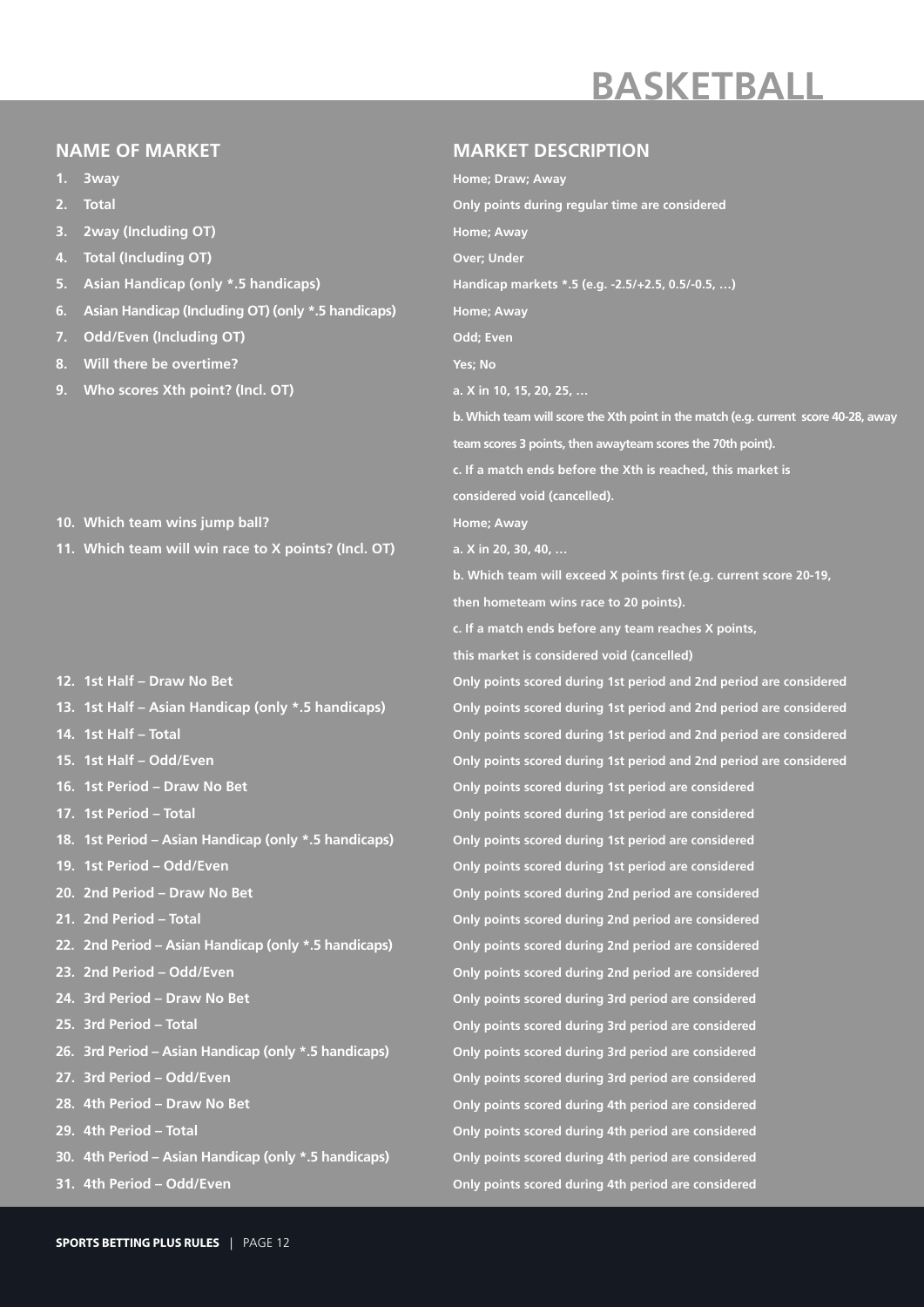## **BASKETBALL**

#### **NAME OF MARKET**

**32. 1st half - 3way 33. 1st Period - 3way 34. 2nd Period - 3way 35. 3rd Period - 3way 36. 4th Period - 3way 37. Matchbet AAMS regular time 38. 38. 1st Period - Matchbet AAMS 39. 39. 2nd Period - Matchbet AAMS 40. 40. 3rd Period - Matchbet AAMS 41. 41. 4th Period - Matchbet AAMS 42. Total AAMS regular time 43. 43. 1st Period - Total AAMS 44. 44. 2nd Period - Total AAMS 45. 45. 3rd Period - Total AAMS 46. 46. 4th Period - Total AAMS 47. Draw No Bet 48. Odd/Even 49. 1st Period - Which team wins race to X points? 50. 2nd Period - Which team wins race to X points? 51. 3rd Period - Which team wins race to X points? 52. 4th Period - Which team wins race to X points?**

#### **MARKET DESCRIPTION**

**Home; Draw; Away Home; Draw; Away Home; Draw; Away Home; Draw; Away Home; Draw; Away (home by 6+; neither team by 6+; away by 6+) (home by 3+; neither team by 3+; away by 3+) (home by 3+; neither team by 3+; away by 3+) (home by 3+; neither team by 3+; away by 3+) (home by 3+; neither team by 3+; away by 3+) Most balanced AAMS spread excluding overtime Most balanced AAMS spread for first period; (over; under) Most balanced AAMS spread for second period; (over; under) Most balanced AAMS spread for third period; (over; under) Most balanced AAMS spread for fourth period; (over; under) If match ends in a draw after regular time, all bets are considered void Odd; Even Home; Away Home; Away Home; Away Home; Away**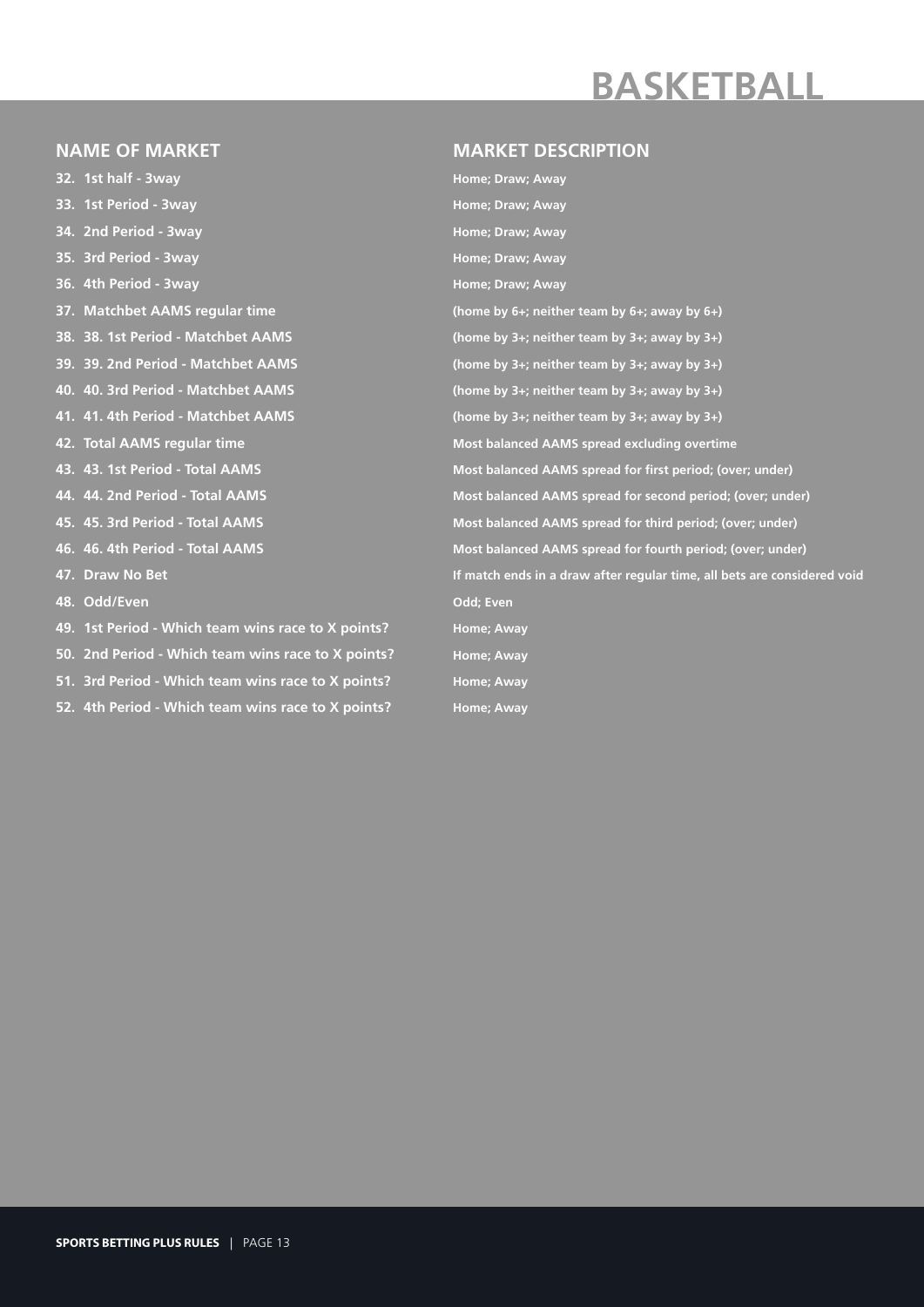• Markets do not consider overtime unless otherwise stated.

- If a match is interrupted or postponed and is not continued within 48h after initial kick-off date betting will be void.
- If odds were offered with an incorrect match time (more than 2 minutes), we reserve the right to void betting.
- If markets remain open with an incorrect score which has a significant impact on the prices, we reserve the right to void betting.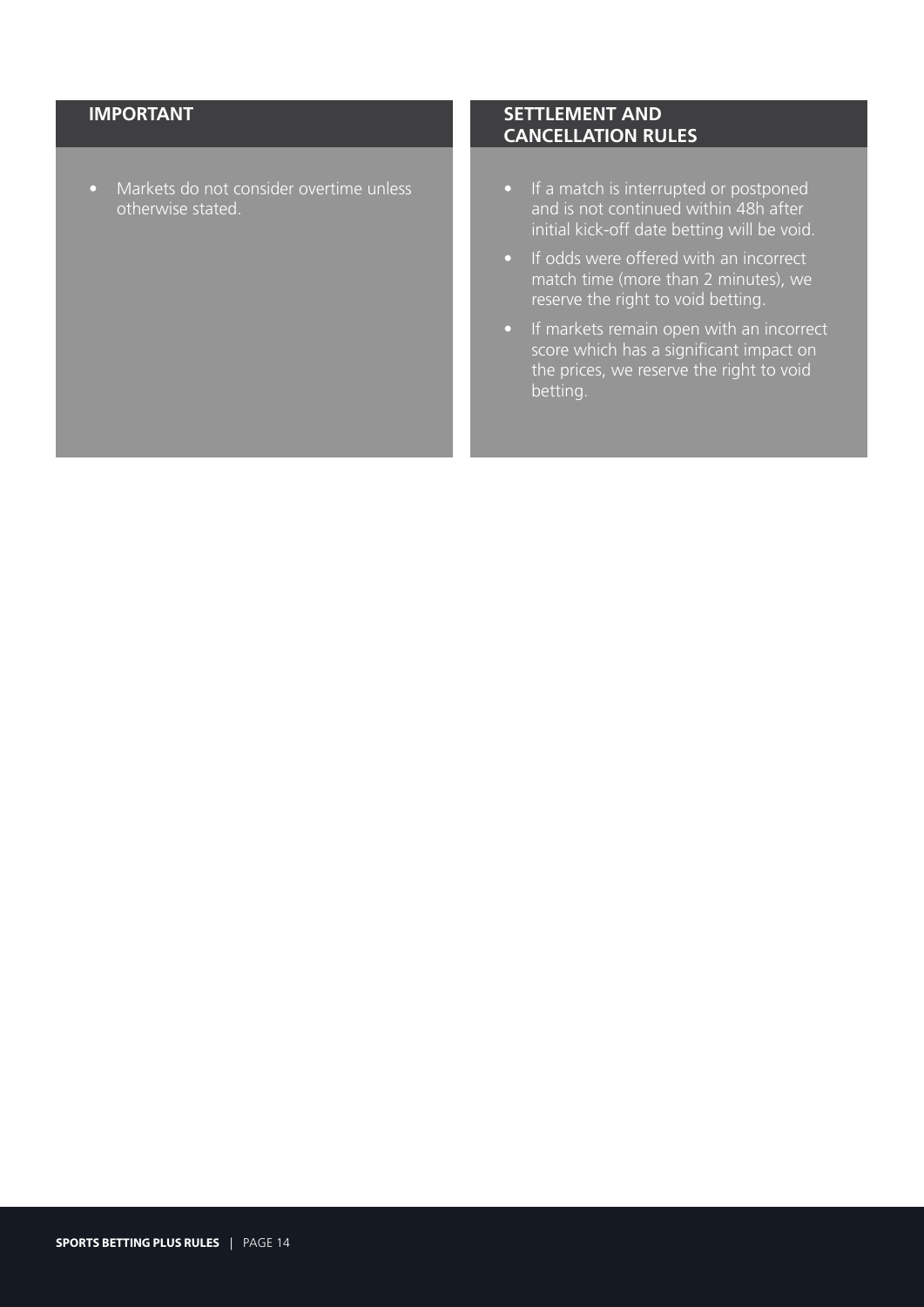## **AMERICAN FOOTBALL**

#### **NAME OF MARKET**

- **1. 2way (Including OT)**
- **2. Total (Including OT)**
- **3. Handicap (Including OT)**
- **4. 3way**
- **5. Draw No Bet**
- **6. Double chance (1X 12 X2)**
- **7. Winning margins (Including OT)**

#### **8. Which team wins race to X points? (Incl. OT)**

- **9. Total hometeam (Including OT)**
- **10. Total awayteam (Including OT)**
- **11. Odd/Even (Including OT)**
- **12. Next points (team) (Including OT)**
- **13. Next points (kind) (Including OT)**
- **14. Will there be overtime?**
- **15. Highest Scoring Half**
- **16. Halftime/Fulltime**
- **17. 1st Half 3way**
- **18. 1st Half Handicap**
- **19. 1st Half Total**
- **20. 1st Half Draw No Bet**
- **21. 1st Half Total hometeam**
- **22. 1st Half Total awayteam**
- **23. 1st Half Odd/Even**
- **24. 1st Half Next points (team)**
- **25. Highest Scoring Period**
- **26. 1st Period 3way**
- **27. 2nd Period 3way**
- **28. 3rd Period 3way**
- **29. 4th Period 3way**
- **30. 1st Period Total**
- **31. 2nd Period Total**
- **32. 3rd Period Total**
- **33. 4th Period Total**

#### **MARKET DESCRIPTION**

**Home; Away Only x.5 Only x.5 Home; Draw; Away If match ends in a draw after regular time, all bets are considered void Home or draw; home or away; draw or away Positive outcomes considers home wins and negative away wins <-13,-13 till -7,-6 till -1,0,1 till 6,7 till 13,>13 X in 5, 10, 15, …. Only x.5 Only x.5 Odd; Even Home; No point; Away Touchdown, Fieldgoal, Safety, None Yes; No 1st, 2nd, Equals D/D;D/H;D/A;H/D;H/H;H/A;A/D;A/H;A/A Home; Draw; Away Only x.5 Only x.5 If match ends in a draw after 1st half, all bets are considered void Only x.5 Only x.5 Odd; Even Home; No point; Away 1st, 2nd, 3rd, 4th, Equals Home; Draw; Away Home; Draw; Away Home; Draw; Away Home; Draw; Away Only x.5 Only x.5 Only x.5 Only x.5**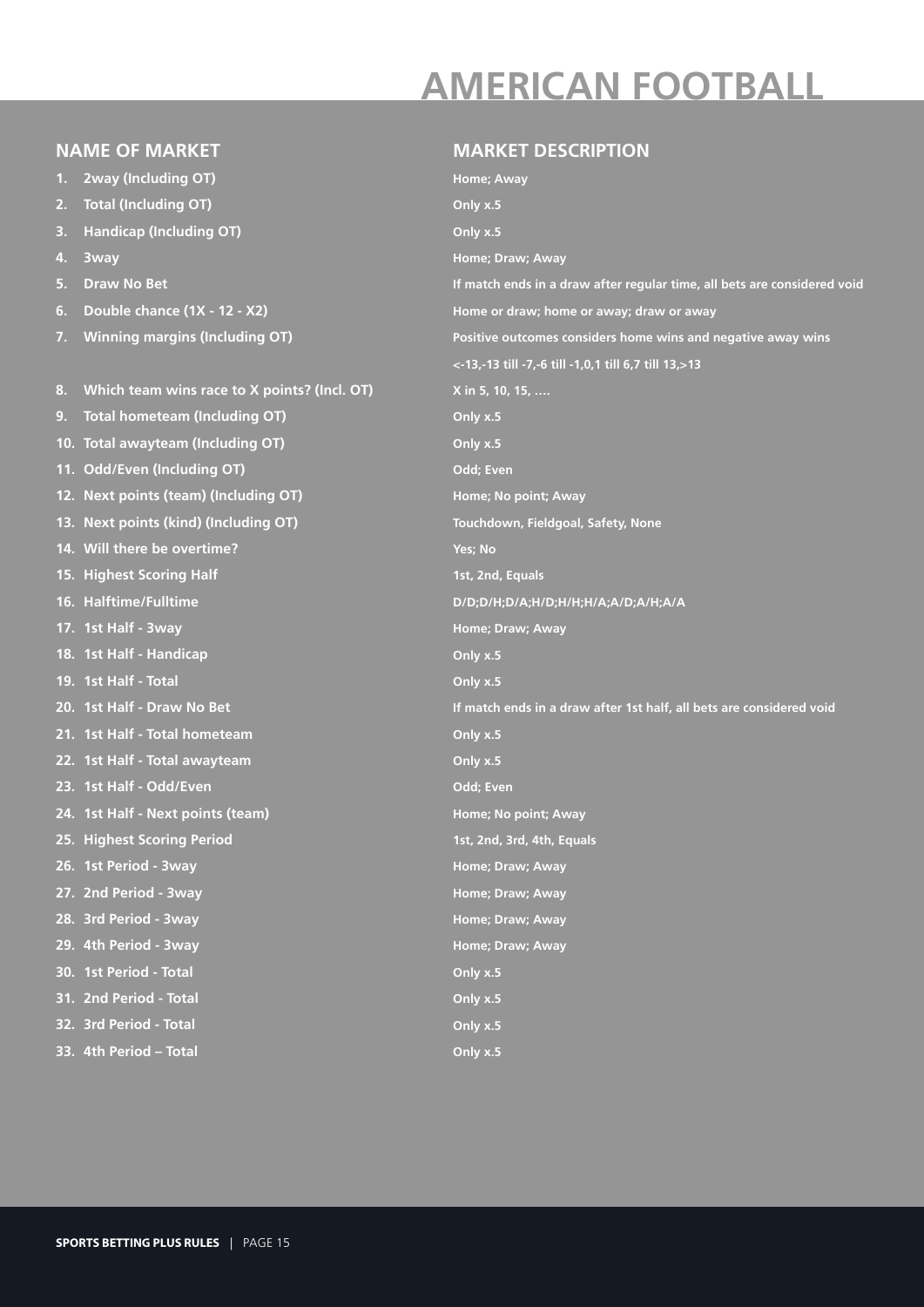- In case of any delay (rain, darkness...) all markets remain unsettled and the trading will be continued as soon as the match continues.
- Markets do not consider overtime unless otherwise stated.

- If markets remain open with an incorrect score which has a significant impact on the prices, we reserve the right to void betting.
- If odds were offered with an incorrect match time (more than 89 seconds), we reserve the right to void betting.
- If a wrong score is displayed we reserve the right to void betting for this timeframe.
- If the teams are displayed incorrectly, we reserve the right to void betting.
- In case of abandoned or postponed matches all markets are considered void unless the match continues in the same NFL weekly schedule (Thursday - Wednesday local stadium time).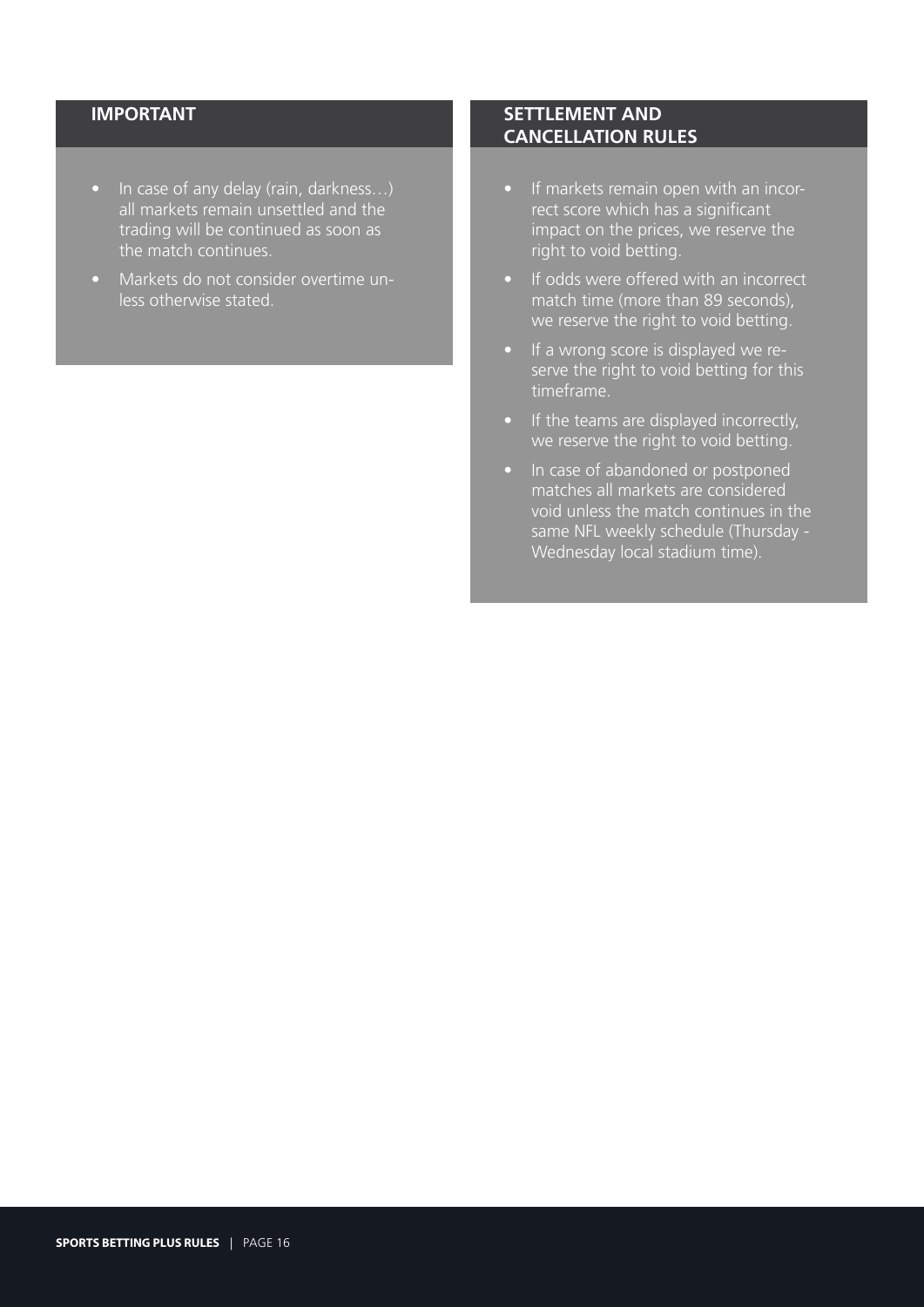## **ICE HOCKEY**

#### **NAME OF MARKET**

- **1. 3way**
- **2. Total**
- **3. Handicap**
- **4. Draw No Bet**
- **5. Double chance (1X 12 X2)**
- **6. Next goal**
- **7. Who wins the period?**
- **8. Who wins the rest of the match?**
- **9. Goals hometeam**
- **10. Goals awayteam**
- **11. Total hometeam**
- **12. Total awayteam**
- **13. Odd/Even**
- **14. 1st Period Total**
- **15. Who wins the rest of the 1st Period?**
- **16. 2nd Period Total**
- **17. Who wins the rest of the 2nd Period?**
- **18. Next goal (OT only!)**
- **19. Who wins the rest of the match (OT only!)?**
- **20. Which team will win the penalty shootout?**
- **21. 2way (Including OT and penalties)**
- **22. Correct score flex**
- **23. Home No Bet**
- **24. Away No Bet**
- **25. Asian Handicap**
- **26. Winning margins**
- **27. Asian total**
- **28. Exact number of goals**
- **29. Both teams to score**
- **30. Which team to score?**
- **31. Clean sheet home team**
- **32. Clean sheet away team**
- **33. Correct score**
- **34. Matchbet and Totals**

#### **MARKET DESCRIPTION**

**Home; Draw; Away Only points during regular time are considered European Handicaps (e.g. Handicap 0:1, Handicap 1:0, …) If match ends in a draw after regular time, all bets are considered void Home or draw; home or away; draw or away Who scores the next goal? Who wins the current period? Which team will score more goals in the remaining time? a. How many goals will be scored by the hometeam b. 0, 1, 2, 3+ a. How many goals will be scored by the awayteam b. 0, 1, 2, 3+ Total number of goals for hometeam in \*.5 steps Total number of goals for awayteam in \*.5 steps Odd/Even number of goals Only goals during period 1 are considered Only goals during period 1 are considered Only goals during period 2 are considered Only goals during period 2 are considered Only goals during overtime are considered Only goals during overtime are considered Only goals during penalty shootout are considered Goals during regular time, overtime and penalty shootout are considered Only the 10 most probable outcomes will be sent as active (draw; team 2) (team 1; draw) (team 1; team 2) (>=+3, 2, 1, 0, -1, -2, <=-3) (over; under) (0; 1; 2; 3; 4; 5; 6; 7; 8; 9+) (yes; no) (both; only team 1; only team 2; none) (yes; no) (yes; no) (0:0...5:5; any other) (team 1 Under; Draw Under; team 2 Under; team 1 Over; Draw Over; team 2 Over)**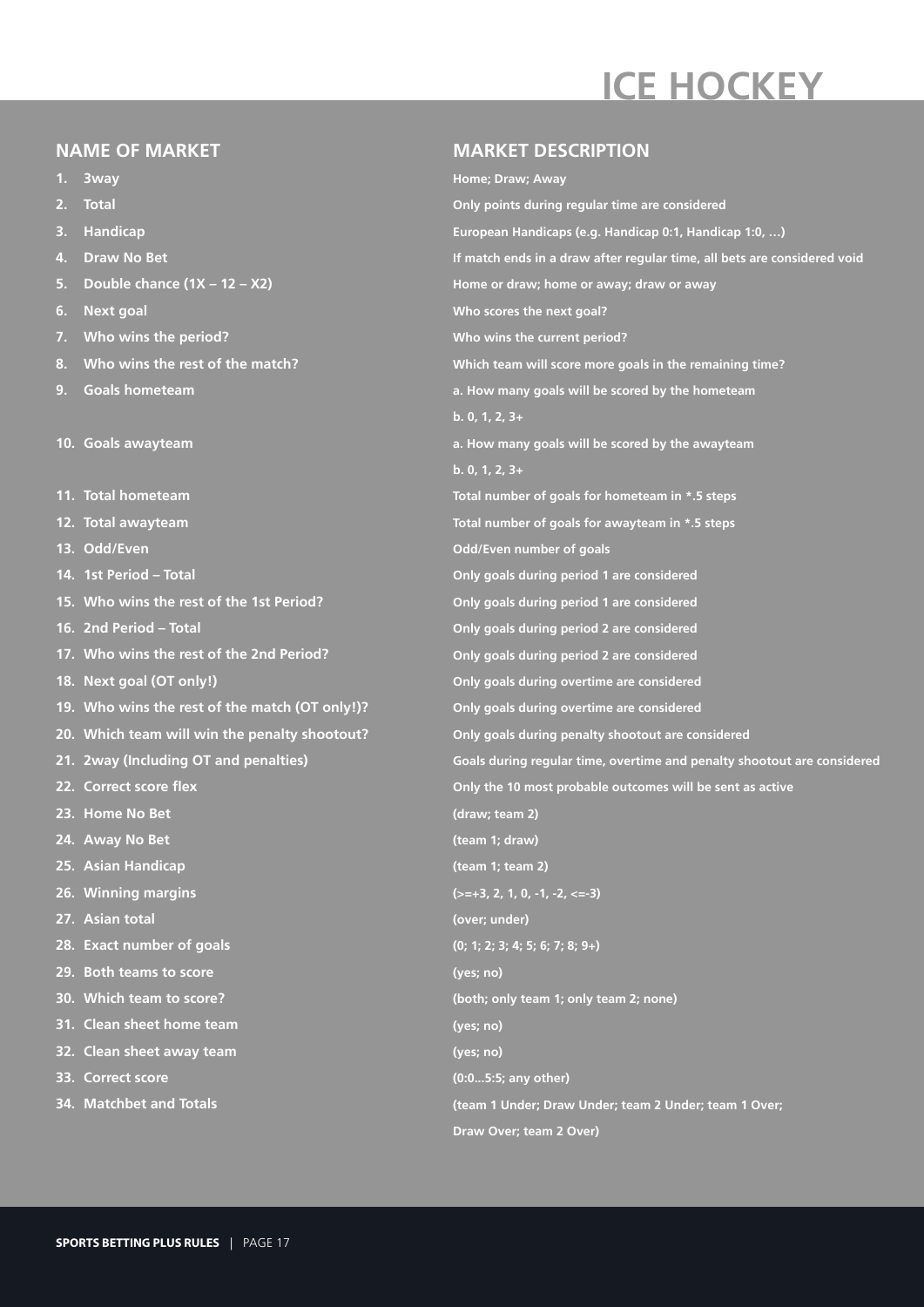## **ICE HOCKEY**

| 35. Matchbet and both teams to Score                           | (team 1Yes; team 1No; DrawYes; DrawNo; team 2Yes; team 2No) |
|----------------------------------------------------------------|-------------------------------------------------------------|
| <b>Matchbet and 1st goal</b><br>36.                            | (HH; HD; HA; AH; AD; AA; None)                              |
| 37. Handicap, including overtime and penalties                 | (team 1; draw; team 2)                                      |
| Asian handicap, including overtime and penalties<br>38.        | (team 1; team 2)                                            |
| Asian total, including overtime and penalties<br>39.           | (team 1; team 2)                                            |
| Total, including overtime and penalties<br>40.                 | (over; under)                                               |
| Exact number of goals, including overtime and penalties<br>41. | $(1; 2; 3; 4; 5; 6; 7; 8; 9+)$                              |
| Winning margin, including overtime and penalties<br>42.        | (home 3+; home 2; home 1; draw; away 1; away 2; away 3+)    |
| Which team to score, including overtime and penalties<br>43.   | (both; only team 1; only team 2; none)                      |
| Clean sheet home team, induding overtime and penalties<br>44.  | (yes; no)                                                   |
| Clean sheet away team, including overtime and penalties<br>45. | (yes; no)                                                   |
| Total home team, including overtime and penalties<br>46.       | (over; under)                                               |
| Total away team, including overtime and penalties<br>47.       | (over; under)                                               |
| Goals home team, including overtime and penalties<br>48.       | $(0; 1; 2; 3+)$                                             |
| Goals away team, including overtime and penalties<br>49.       | $(0; 1; 2; 3+)$                                             |
| Correct score, including overtime and penalties<br>50.         | (0:0, 1:1, 2:2,5:5; any other)                              |
| Odd/even, including overtime and penalties<br>51.              | (Odd; even)                                                 |
| Matchbet and Totals, including overtime and penalties<br>52.   | (team 1 Under; team 2 Under; team 1Over; team 2 Over)       |
| 53. Matchbet and Both teams to Score, including                |                                                             |
| overtime and penalties                                         | (team 1Yes; team 1No; team 2Yes; team 2No)                  |
| Matchbet and 1st goal, including overtime and penalties<br>54. | (HH; HA; AH; AA)                                            |
| Next goal, including overtime and penalties<br>55.             | (team 1; none; team 2)                                      |
| Double chance for xth period<br>56.                            | (1X; 12; X2)                                                |
| <b>Draw No Bet for xth period</b><br>57.                       | (team 1; team 2)                                            |
| 58. Handicap for xth period                                    | (team 1; draw; team 2)                                      |
| 59. Asian handicap for xth period                              | (team 1; team 2)                                            |
| 60. Asian total for xth period                                 | (team 1; team 2)                                            |
| 61. Exact number of goals for xth period                       | $(0; 1; 2; 3; 4+)$                                          |
| Both teams to score for xth period<br>62.                      | (yes; no)                                                   |
| Which team to score for xth period<br>63.                      | (both; only team 1; only team 2; none)                      |
| Clean sheet home team for xth period<br>64.                    | (yes; no)                                                   |
| Clean sheet away team for xth period<br>65.                    | (yes; no)                                                   |
| Goals home team for xth period<br>66.                          | $(0; 1; 2; 3+)$                                             |
| Goals away team for xth period<br>67.                          | $(0; 1; 2; 3+)$                                             |
| Total home team for xth period<br>68.                          | (over; under)                                               |
| Total away team for xth period<br>69.                          | (over; under)                                               |
| 70. Odd/even for xth period                                    | (Odd; even)                                                 |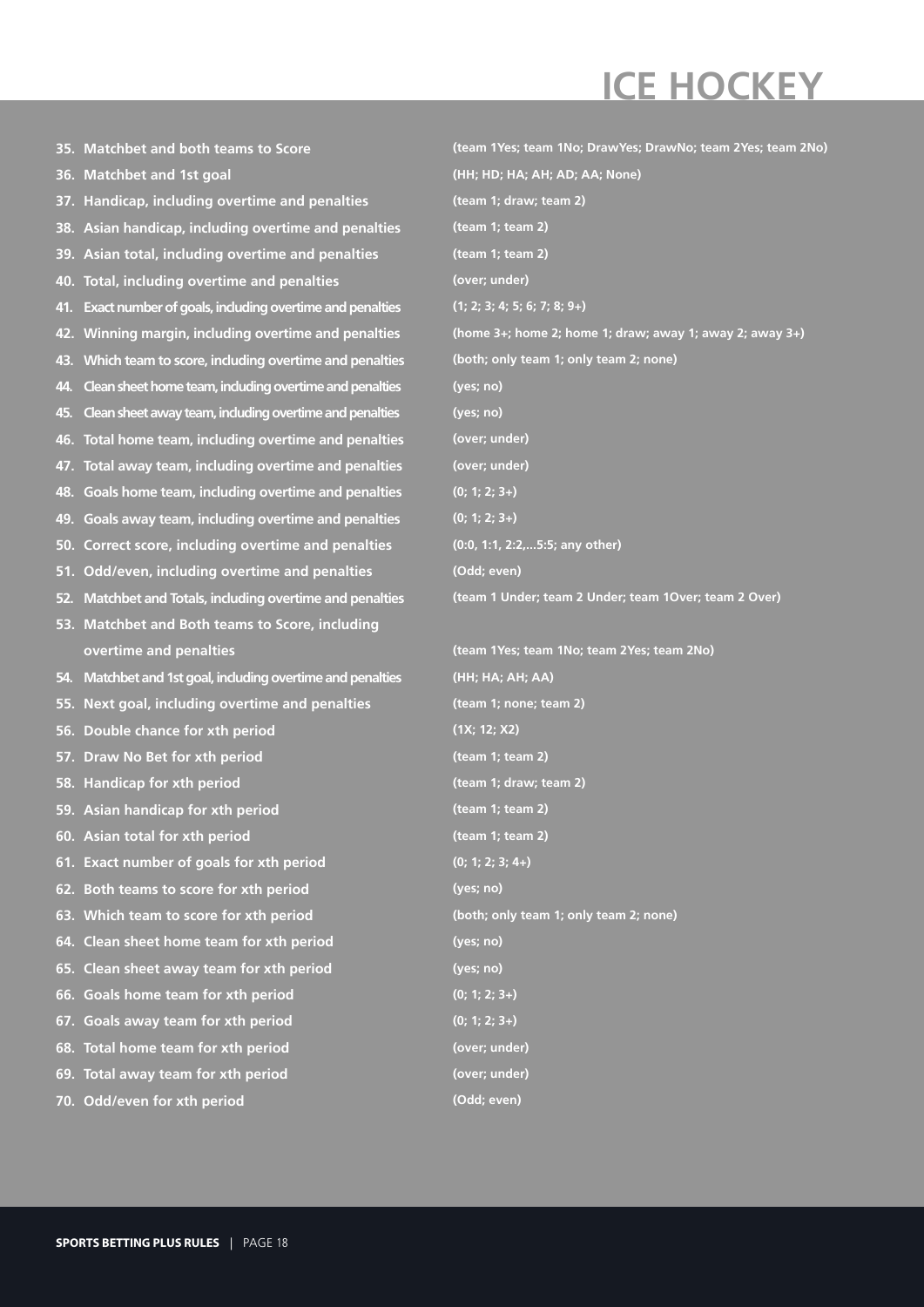## **ICE HOCKEY**

| 71. Correct score for xth period                | $(0:0,,2:2;$ any other)                     |
|-------------------------------------------------|---------------------------------------------|
| 72. Next goal for xth period                    | (team 1; none; team 2)                      |
| 73. 1st period and Matchbet                     | (HH; HD; HA; DH; DD; DA; AH; AD; AA)        |
| 74. 1st period and Matchbet, including overtime |                                             |
| and penalties                                   | (HH; HA; DH; DA; AH; AA)                    |
| 75. Home team to win all periods?               | (yes; no)                                   |
| 76. Away team to win all periods?               | (yes; no)                                   |
| 77. Home team to win either period?             | (yes; no)                                   |
| 78. Away team to win either period?             | (yes; no)                                   |
| 79. Home team to score in all periods?          | (yes; no)                                   |
| 80. Away team to score in all periods?          | (yes; no)                                   |
| 81. All periods over                            | (yes; no)                                   |
| 82. All periods under                           | (yes; no)                                   |
| 83. Highest scoring period                      | (1st period; 2nd period; 3rd period; equal) |
| 84. Highest scoring period home team            | (1st period; 2nd period; 3rd period; equal) |
| 85. Highest scoring period away team            | (1st period; 2nd period; 3rd period; equal) |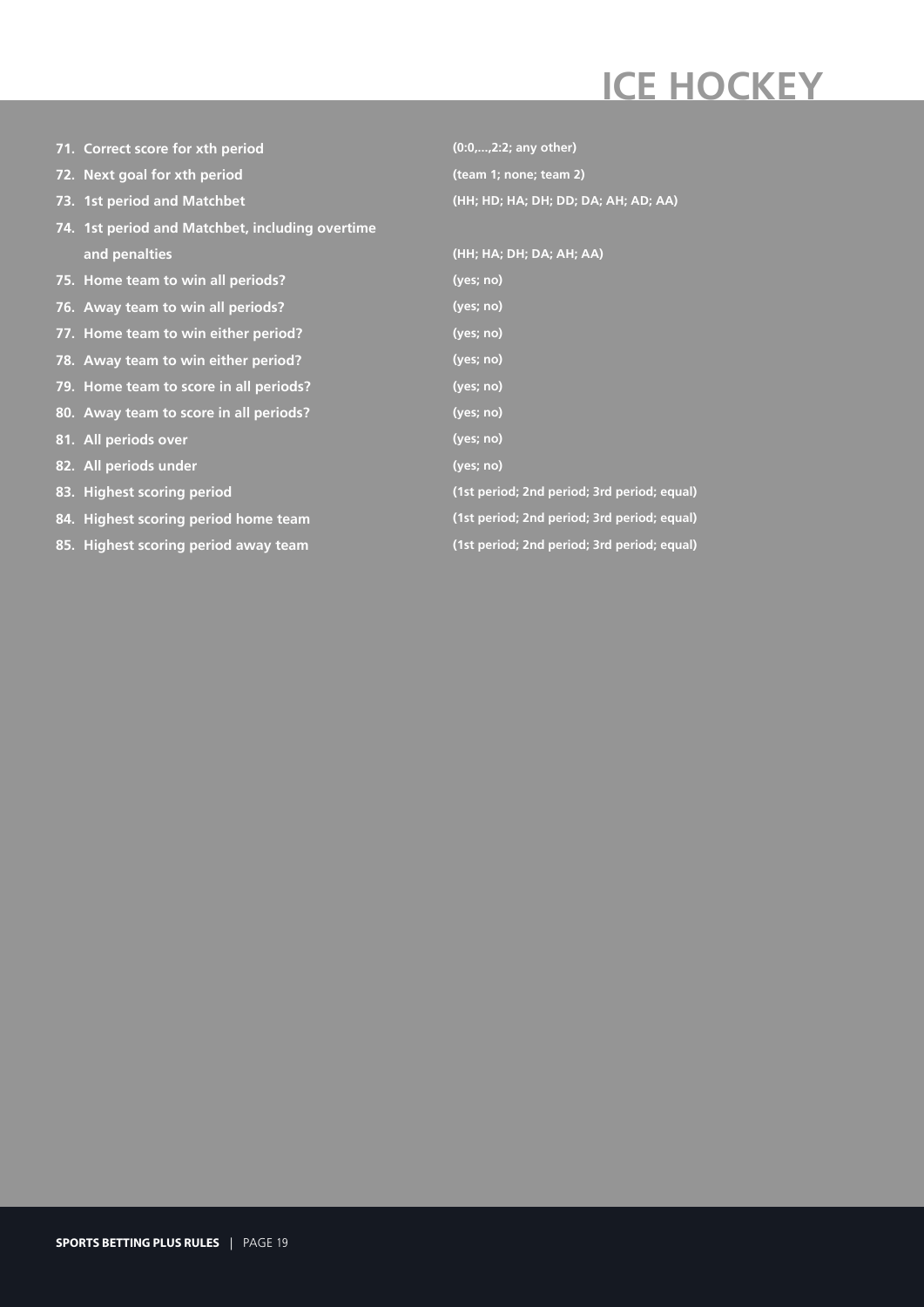- All markets (except period, overtime and penalty shootout markets) are considered for regular time only unless it is mentioned in the market.
- If a match is interrupted and continued within 48h after initial kick-off all open bets will be settled with the final result. Otherwise all undecided bets are considered void.

- If the market remains open when the following events have already taken place: goals and penalties, we reserve the right to void betting.
- If odds were offered with an incorrect match time (more than 2 minutes), we reserve the right to void betting.
- If a wrong score is entered all markets will be cancelled for the time when the incorrect score was displayed.
- If a match is interrupted or postponed and is not continued within 48h after initial kick-off date betting will be void.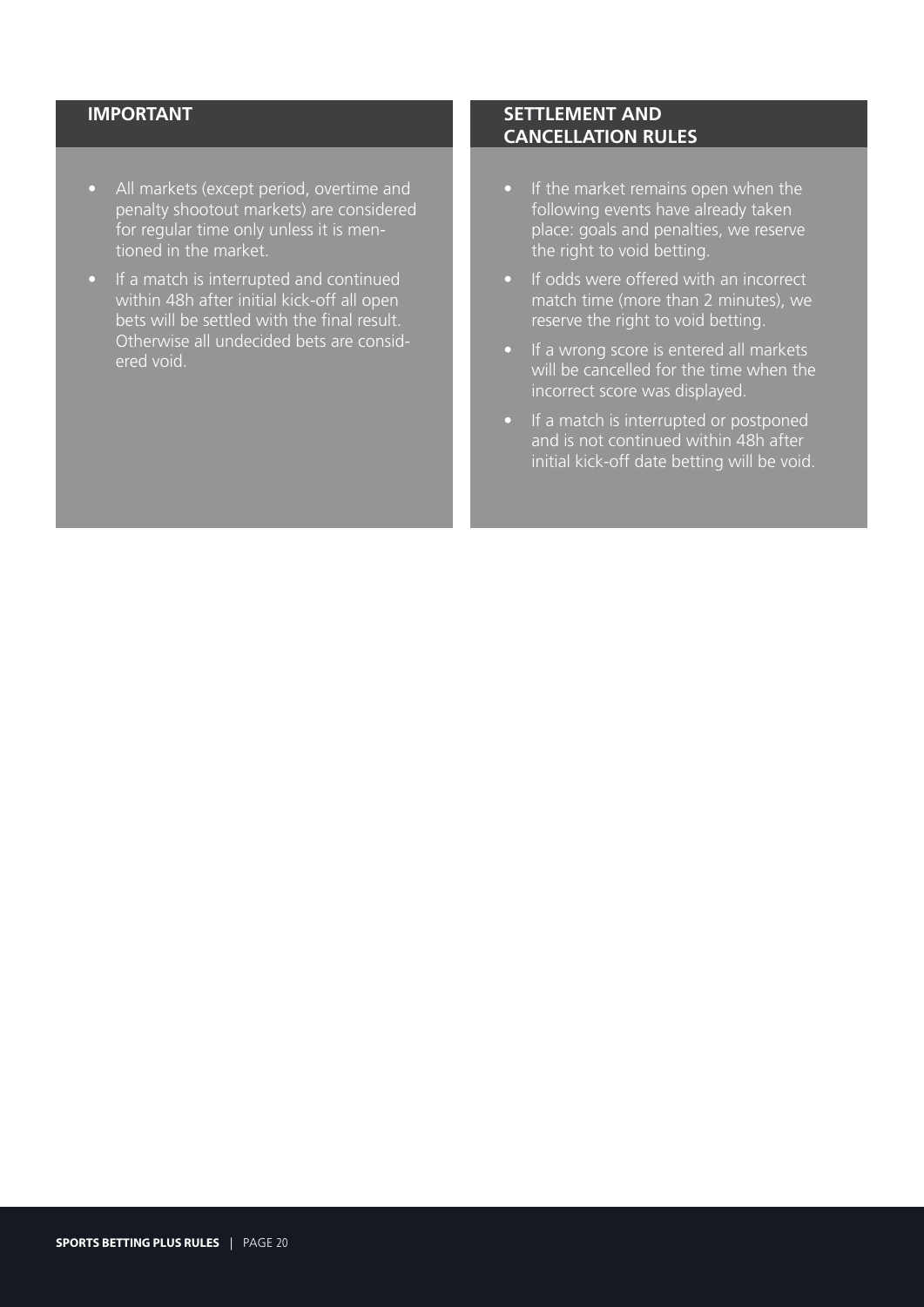# **BASEBALL**

### **NAME OF MARKET**

- **1. 2way (including overtime)**
- **2. 3way (including overtime)**
- **3. Asian Handicap (including overtime)**
- **4. Who wins the rest of the match, including overtime?**
- **5. Total (including overtime)**
- **6. Odd/Even (including overtime)**
- **7. Winning margins (including overtime)**
- **8. Which team gets highest score for period**
- **9. Maximum period total score**
- **10. Who scores Xth point?**
- **11. Which team wins race to X points**
- **12. Will there be an 18th half-inning (baseball)?**
- **13. Will there be overtime?**
- **14. Which team will lead at halftime?**
- **15. 1st half Total**
- **16. Who wins the period?**
- **17. 1st Period Total (only \*.5 totals)**
- **18. 2nd Period Total (only \*.5 totals**
- **19. 3rd Period Total (only \*.5 totals)**
- **20. 4th Period Total (only \*.5 totals)**
- **21. 5th Period Total (only \*.5 totals)**
- **22. 6th Period Total (only \*.5 totals)**
- **23. 7th Period Total (only \*.5 totals)**
- **24. 8th Period Total (only \*.5 totals)**
- **25. Which team will lead after 5 innings?**
- **26. Total after 5 innings**
- **27. Asian Handicap after 5 innings**
- **28. 1st Half Asian Handicap**
- **29. Total hometeam (including overtime)**
- **30. Total awayteam (including overtime)**
- **31. Total hometeam after 5 innings**
- **32. Total awayteam after 5 innings**
- **33. 1st Half Total hometeam**
- **34. 1st Half Total awayteam**
- **35. Matchbet and Totals (including overtime)**

#### **MARKET DESCRIPTION**

**Home; Away Which team will win the match (1-X-2) Home; Draw; Away only \*.5 handicaps (e.g. -2.5/+2.5, 0.5/-0.5, …) Home; Draw; Away only \*.5 totals Odd/Even number of runs Predefined range of goals a team wins by >=+3,+2,+1,-1,-2,<=-3 Home; Draw; Away Which team reaches the highest score in an inning? 0,1,2,3,4,5+ What will be the maximum of runs within an inning Home; None; Away X in 1, 2, … ; possible extra innings are considered for this market X in 3, 5 and 7; If a set ends before the Xth point is reached (incl. extra innings), this market is considered void (cancelled) Yes; No Yes; No Home; Draw; Away only \*.5 totals Home; Draw; Away E.g. 0.5, 1.5, 2.5, 3.5, … E.g. 0.5, 1.5, 2.5, 3.5, … E.g. 0.5, 1.5, 2.5, 3.5, … E.g. 0.5, 1.5, 2.5, 3.5, … E.g. 0.5, 1.5, 2.5, 3.5, … E.g. 0.5, 1.5, 2.5, 3.5, … E.g. 0.5, 1.5, 2.5, 3.5, … E.g. 0.5, 1.5, 2.5, 3.5, …E.g. 0.5, 1.5, 2.5, 3.5, … (home; draw; away) (over; under) only \*.5 handicaps (e.g. -2.5/+2.5, 0.5/-0.5, …) Asian Handicap markets for 1st half (e.g. -2.5/+2.5, 0.5/-0.5, …) Only x.5 Only x.5 Only x.5 Only x.5 Only x.5 Only x.5**

**Combination of 3way and Total x.5 (Home win and under, Home win and over, Draw and under, Draw and over, Away win and under, Away win and over)**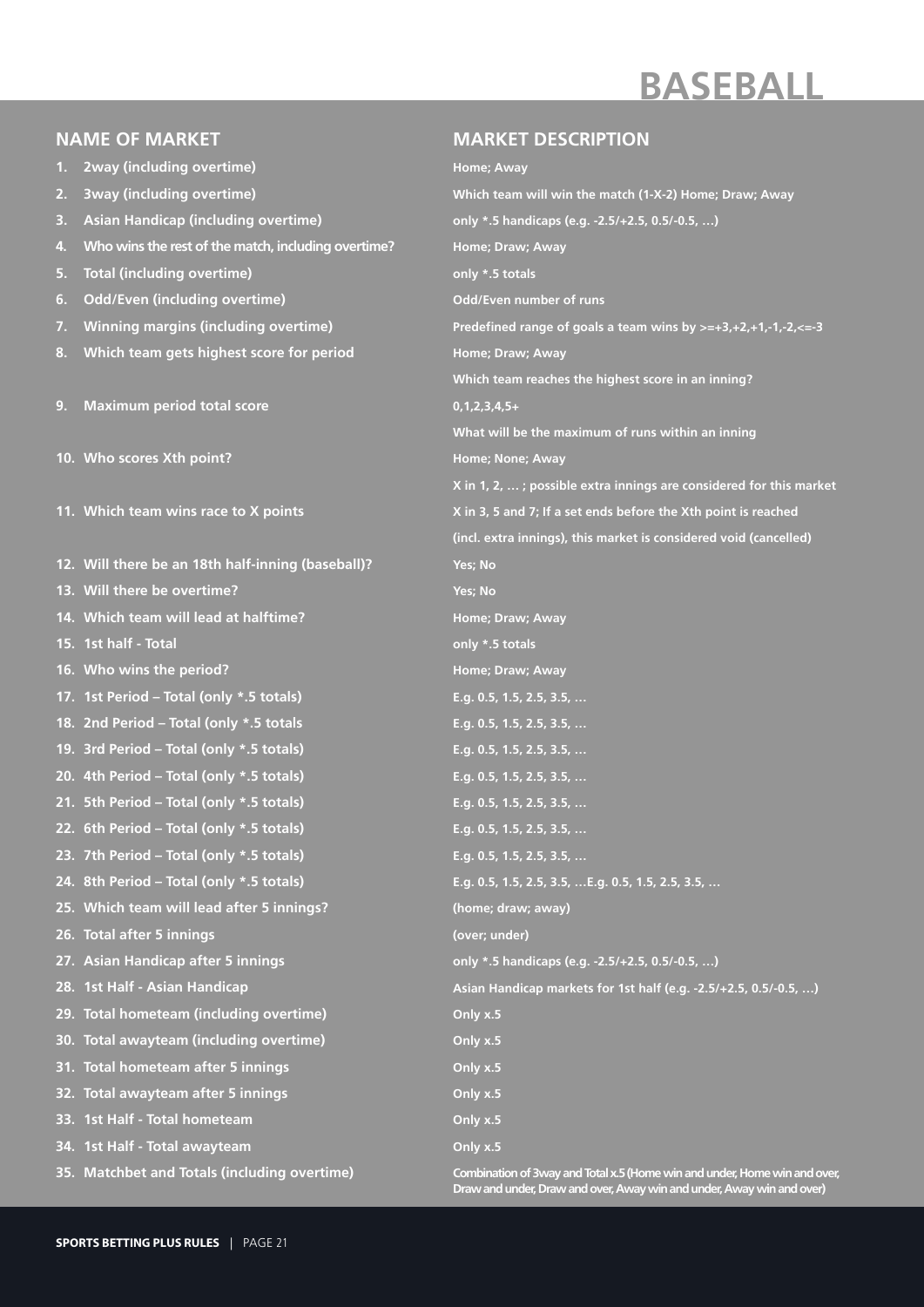## **BASEBALL**

| 36. Asian Total (including OT)                  | (over; under)                       | <b>NEW</b> |
|-------------------------------------------------|-------------------------------------|------------|
| 37. Number of runs scored (including OT)        | $(0-4; 5-6; 7-8; 9-10; 11-13; 14+)$ | <b>NEW</b> |
| 38. Total for whole match (3way) (including OT) | (over; exact; under)                | <b>NEW</b> |
| 39. Asian Total hometeam (including OT)         | (over; under)                       | <b>NEW</b> |
| 40. Asian Total awayteam (including OT)         | (over; under)                       | <b>NEW</b> |
| 41. Handicap (including OT)                     | (team 1; draw; team 2)              | <b>NEW</b> |
| 42. Highest scoring period                      | (1; 2; 3; 4; 5; 6; 7; 8; 9; equal)  | <b>NEW</b> |
| 43. Which team wins more innings?               | (team 1; draw; team 2)              | <b>NEW</b> |
| 44. Asian Total after 5 innings                 | (over; under)                       | <b>NEW</b> |
| 45. Asian Total hometeam after 5 innings        | (over; under)                       | <b>NEW</b> |
| 46. Asian Total awayteam after 5 innings        | (over; under)                       | <b>NEW</b> |
| 47. Total runs for innings (x-y)                | (over; under)                       | <b>NEW</b> |
| 48. Total hometeam runs for innings (x-y)       | (over; under)                       | <b>NEW</b> |
| 49. Total awayteam runs for innings (x-y)       | (over; under)                       | <b>NEW</b> |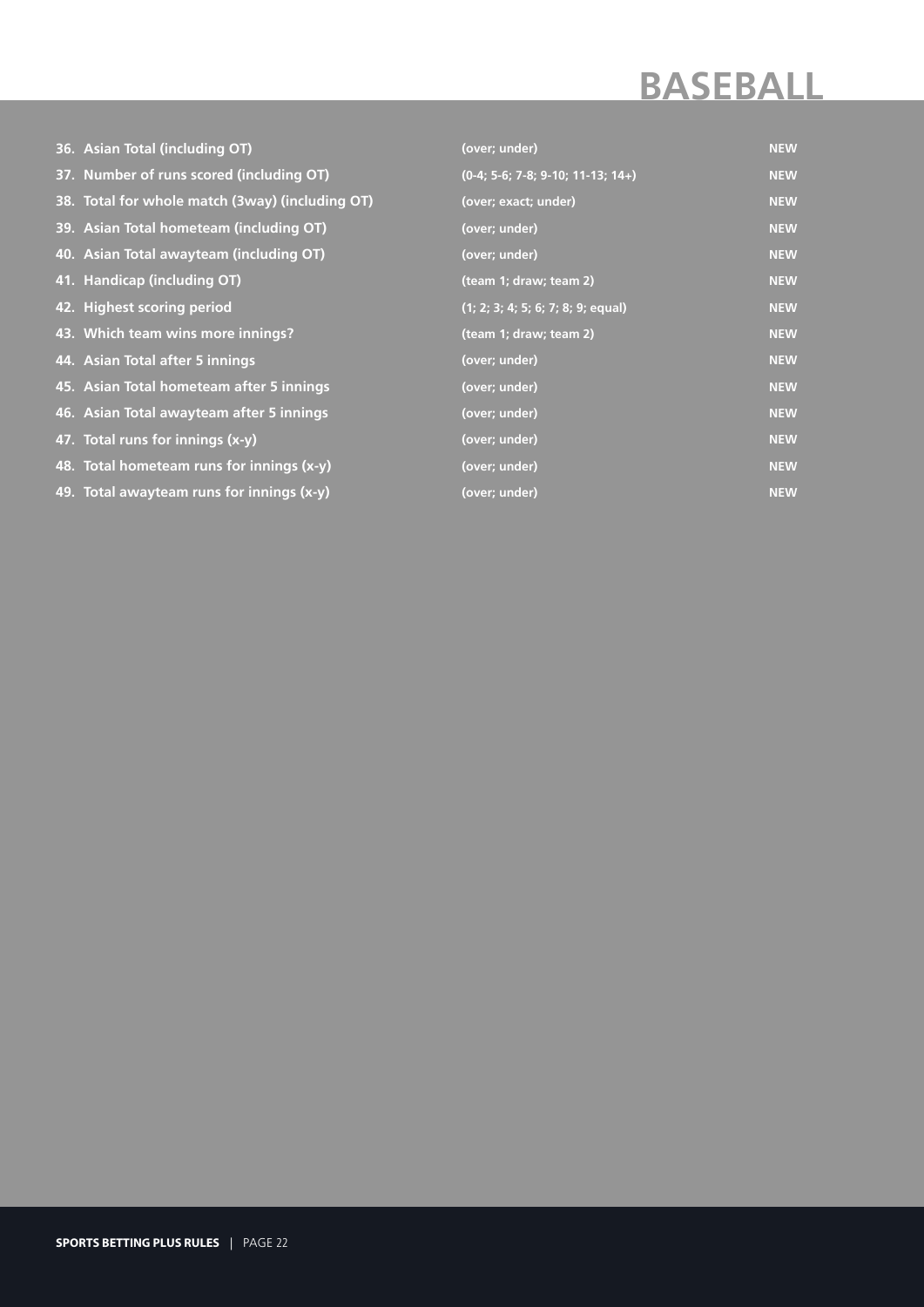- Possible extra innings are not considered in any market except for "Who scores the Xth point" and "Which team will win race to X points" or otherwise stated.
- The names of the markets do not reflect the actual terms used in baseball. Please take note of the following legend for the actual terms used in baseball:

| NAME OF MARKET TERMS USED IN BASEBALL |  |  |  |
|---------------------------------------|--|--|--|
|                                       |  |  |  |

| Period          | Inning                       |
|-----------------|------------------------------|
| Overtime (OT)   | Extra Inning                 |
| Points          | <b>Runs</b>                  |
| <b>Halftime</b> | Result after 9th half-inning |

- All markets will be cleared according the final result after 9 innings (8 ½ innings if home team is leading at this point)
- If a match is interrupted or cancelled and won't be continued on the same day, all undecided markets are considered void.
- If markets remain open with an incorrect score or incorrect match status which has a significant impact on the prices, we reserve the right to void betting.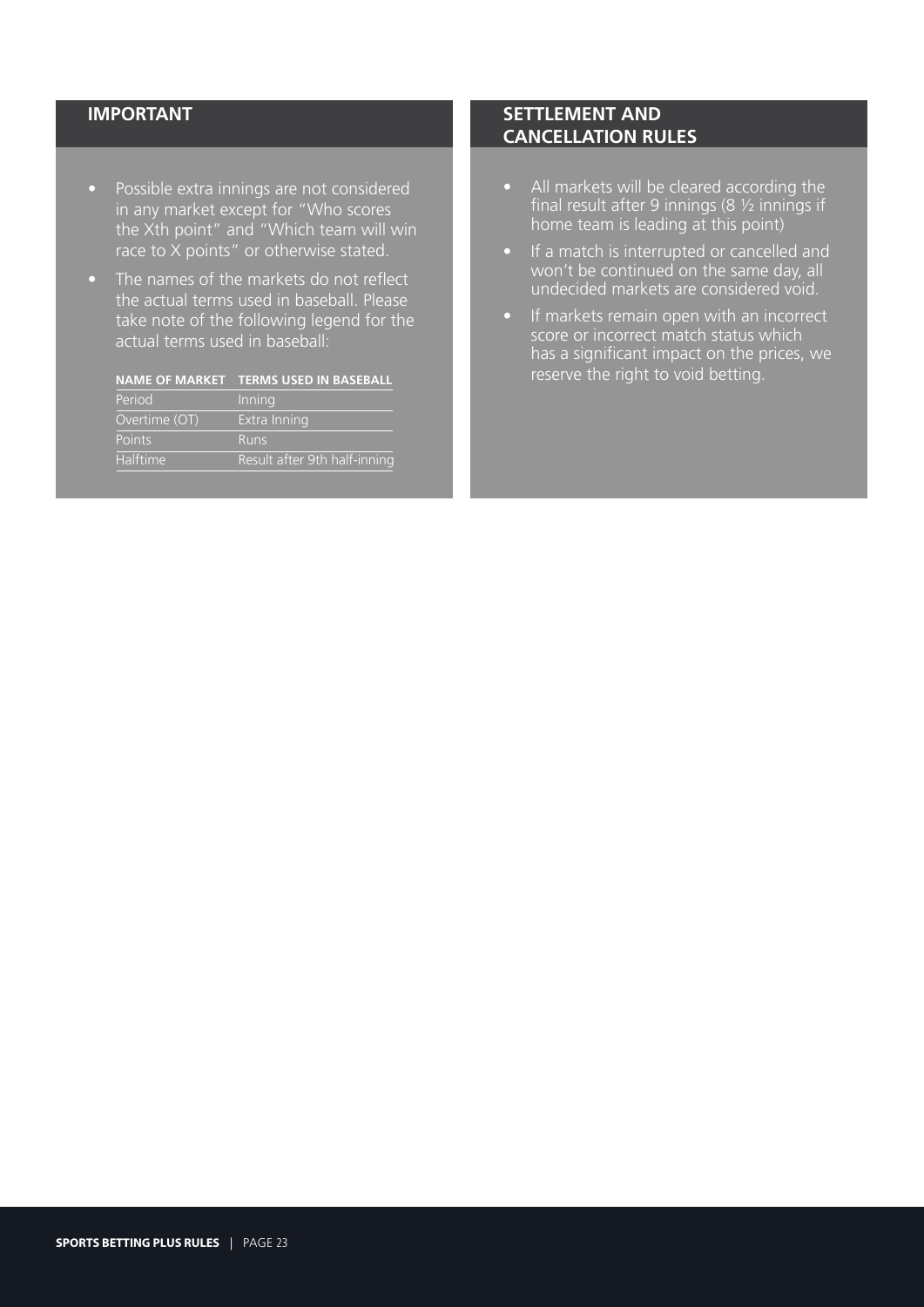# **HANDBALL**

#### **NAME OF MARKET**

- **1. 3way**
- **2. Handicap**
- **3. Total**
- **4. 1st Half 3way**
- **5. 1st Half Handicap**
- **6. 1st Half Total (only \*.5 totals)**
- **7. Asian Handicap (only \*.5 handicaps)**
- **8. 1st Half Asian Handicap (only \*.5 handicaps)**
- **9. Who scores Xth point? (Incl. OT)**
- **10. Which team will win race to X points? (Incl. OT)**

#### **11. Odd/Even**

- **12. 1st Half Odd/Even**
- **13. Winning margins**

#### **MARKET DESCRIPTION**

**Home; Draw; Away**

**European Handicaps (e.g. Handicap 0:2, Handicap 5:0, …) Only points during regular time are considered Which team will win the 1st half? European Handicaps for 1st half (e.g. Handicap 0:1, Handicap 1:0, …) Only goals scored during 1st half Handicap markets \*.5 (e.g. -2.5/+2.5, 0.5/-0.5, …) Asian Handicap markets for 1st half (e.g. -2.5/+2.5, 0.5/-0.5, …) a. X in 10, 15, 20, 25, … b. Which team will score the Xth goal in the match c. If a match ends before the Xth goal is reached, this market is considered void (cancelled) a. X in 10, 20, 30, 40, … b. Which team will exceed X goals first (e.g. current score 20-19, then hometeam wins race to 20 goals) c. If a match ends before any team reaches X goals, this market is considered void (cancelled) Odd/Even number of goals Only goals during 1st half are considered Predefined range of goals a team wins by (e.g. HT wins by >10, 9-5, 4-1, 0, AT wins by 1-4, 5-10, >10)**

#### **IMPORTANT**

- All markets (except halftime, first half, Who scores the Xth point and Which team will win race to X points) are considered for regular time only.
- If the match goes to a 7-metre shootout; the markets "Who scores Xth point?" and "Which team will win race to X points?" will be voided.
- Markets do not consider overtime unless otherwise stated.

- If a match is interrupted or postponed and is not continued within 48h after initial kick-off date, betting will be void.
- If odds were offered with an incorrect match time (more than 3 minutes), we reserve the right to void betting.
- If markets remain open with an incorrect score which has a significant impact on the prices, we reserve the right to void betting.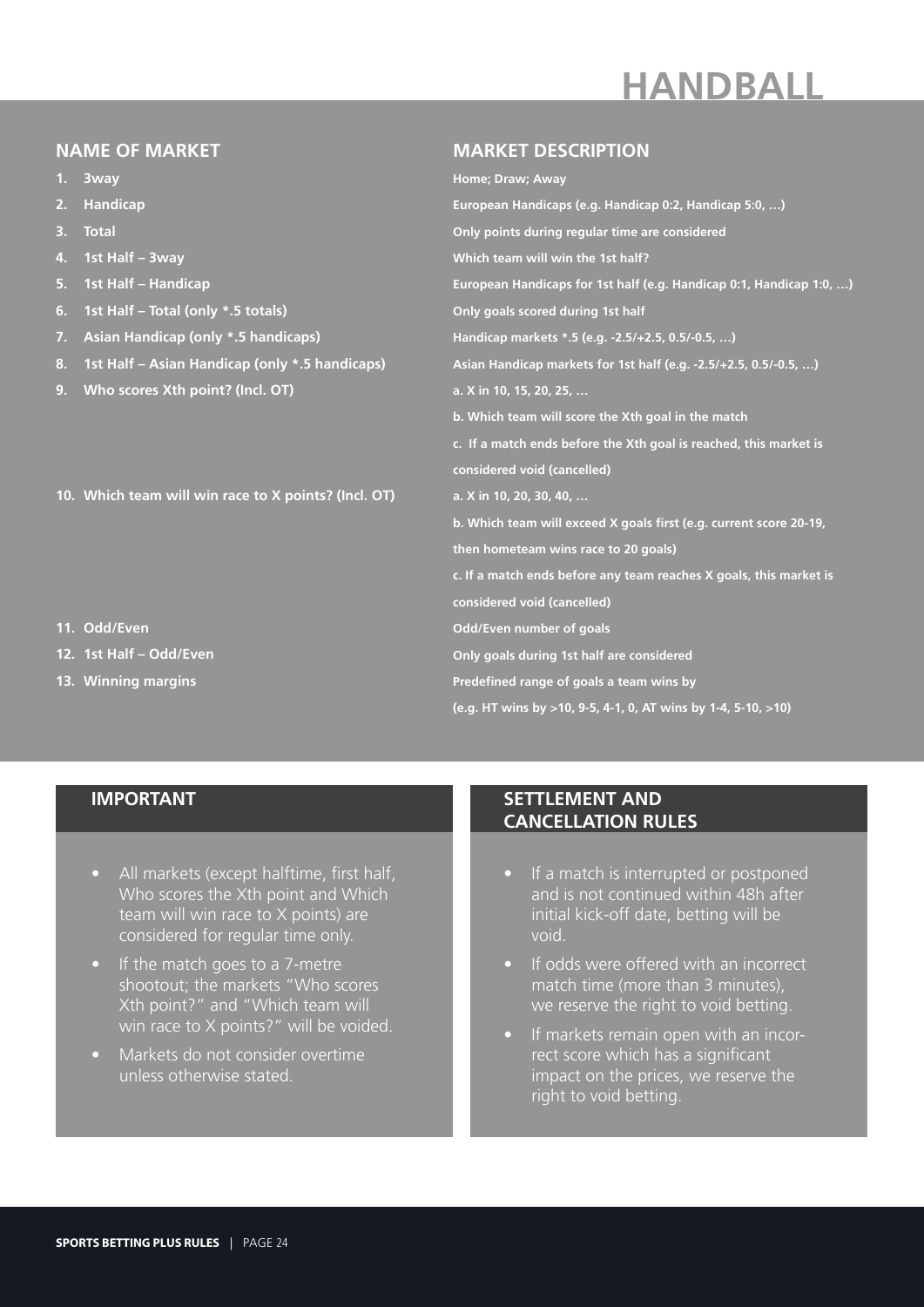## **VOLLEYBALL**

**MARKET DESCRIPTION**

### **NAME OF MARKET**

| 1. | 2way                                                | Home; Away                                                           |
|----|-----------------------------------------------------|----------------------------------------------------------------------|
| 2. | Which team will win the set?                        | Home; Away                                                           |
| 3. | Asian Handicap (only *.5 handicaps)                 | Handicap markets *.5 (e.g. -2.5/+2.5, 0.5/-0.5, )                    |
| 4. | 1st Set - Asian Handicap (only *.5 handicaps)       | Home; Away                                                           |
| 5. | 2nd Set - Asian Handicap (only *.5 handicaps)       | Asian Handicap markets for 2nd set (e.g. -2.5/+2.5, 0.5/-0.5, )      |
| 6. | 3rd Set - Asian Handicap (only *.5 handicaps)       | Asian Handicap markets for 3rd set (e.g. -2.5/+2.5, 0.5/-0.5, )      |
| 7. | 4th Set - Asian Handicap (only *.5 handicaps)       | Asian Handicap markets for 4th set (e.g. -2.5/+2.5, 0.5/-0.5, )      |
| 8. | 5th Set - Asian Handicap (only *.5 handicaps)       | Asian Handicap markets for 5th set (e.g. -2.5/+2.5, 0.5/-0.5, )      |
| 9. | 1st Set - Which team will win race to X points?     | a. X in 5, 10, 15, 20                                                |
|    |                                                     | b. Which team will reach X points first?                             |
|    | 10. 2nd Set - Which team will win race to X points? | a. X in 5, 10, 15, 20                                                |
|    |                                                     | b. Which team will reach X points first?                             |
|    | 11. 3rd Set - Which team will win race to X points? | a. X in 5, 10, 15, 20                                                |
|    |                                                     | b. Which team will reach X points first?                             |
|    | 12. 4th Set - Which team will win race to X points? | a. X in 5, 10, 15, 20                                                |
|    |                                                     | b. Which team will reach X points first?                             |
|    | 13. 5th Set - Which team will win race to X points? | a. X in 5, 10                                                        |
|    |                                                     | b. Which team will reach X points first?                             |
|    | 14. 1st Set - Who scores Xth point?                 | a. X in 5, 10, 15, 20, 25,                                           |
|    |                                                     | b. Which team will score the Xth point in the 1st set                |
|    |                                                     | c. If a set ends before the Xth point is reached, this market is con |
|    |                                                     | sidered void (cancelled)                                             |
|    | 15. 2nd Set - Who scores Xth point?                 | a. X in 5, 10, 15, 20, 25,                                           |
|    |                                                     | b. Which team will score the Xth point in the 2nd set                |
|    |                                                     | c. If a set ends before the Xth point is reached, this market is     |
|    |                                                     | considered void (cancelled).                                         |
|    | 16. 3rd Set - Who scores Xth point?                 | a. X in 5, 10, 15, 20, 25,                                           |
|    |                                                     | b. Which team will score the Xth point in the 3rd set                |
|    |                                                     | c. If a set ends before the Xth point is reached, this market is     |
|    |                                                     | considered void (cancelled)                                          |
|    | 17. 4th Set - Who scores Xth point?                 | a. X in 5, 10, 15, 20, 25,                                           |
|    |                                                     | b. Which team will score the Xth point in the 4th set                |
|    |                                                     | c. If a set ends before the Xth point is reached, this market is     |
|    |                                                     | considered void (cancelled)                                          |
|    | 18. 5th Set - Who scores Xth point?                 | a. X in 5, 10, 15, 20                                                |
|    |                                                     | b. Which team will score the Xth point in the 5th set                |
|    |                                                     | c. If a set ends before the Xth point is reached, this market is     |
|    |                                                     | considered void (cancelled)                                          |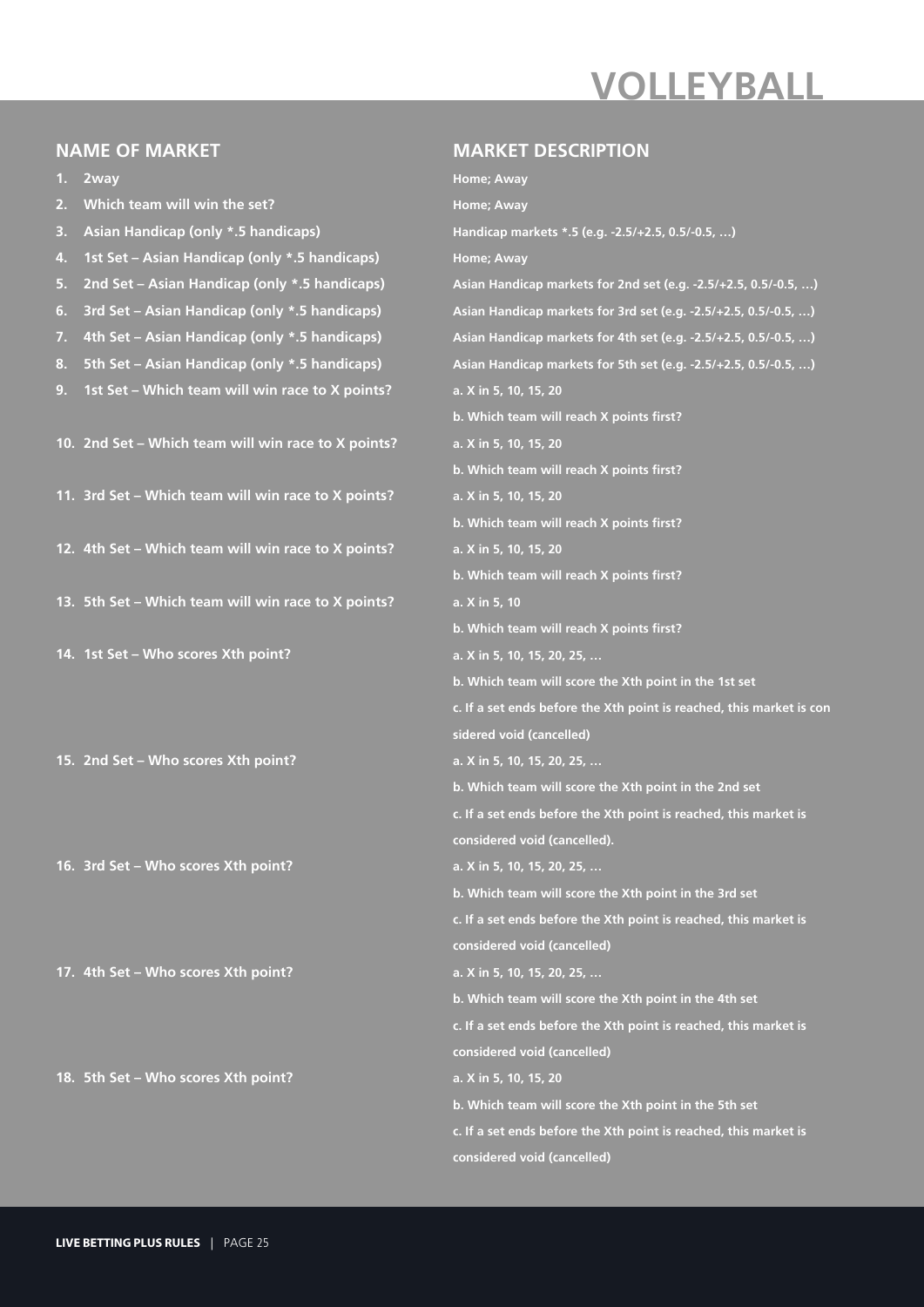## **VOLLEYBALL**

| 19. Final Result (in sets - best of 5)     | 3:0, 3:1, 3:2, 2:3, 1:3 and 0:3                |
|--------------------------------------------|------------------------------------------------|
| 20. Number of sets (best of 5)             | 3, 4 or 5                                      |
| 21. Total                                  | <b>Over</b> ; Under                            |
| 22. 1st Set - Total                        | Only points in 1st set are considered          |
| 23. 2nd Set - Total                        | Only points in 2nd set are considered          |
| 24. 3rd Set - Total                        | Only points in 3rd set are considered          |
| 25. 4th Set - Total                        | Only points in 4th set are considered          |
| 26. 5th Set - Total                        | Only points in 5th set are considered          |
| 27. 1st Set - Odd/Even                     | Only points of 1st set are considered          |
| 28. 2nd Set - Odd/Even                     | Only points of 2nd set are considered          |
| 29. 3rd Set - Odd/Even                     | Only points of 3rd set are considered          |
| 30. 4th Set - Odd/Even                     | Only points of 4th set are considered          |
| 31. 5th Set - Odd/Even                     | Only points of 5th set are considered          |
| 32. How many sets will exceed score limit? | In how many sets at least one team exceeds the |
|                                            | 25 (15 in 5th set) points scoring limit        |

### **IMPORTANT**

- In the case of a match not being finished all undecided markets are considered void.
- Golden set is not considered in any of the mentioned markets.

- If a match is interrupted or postponed and is not continued within 48h after initial kick-off date, betting will be void.
- If markets remain open with an incorrect score which has a significant impact on the prices, we reserve the right to void betting.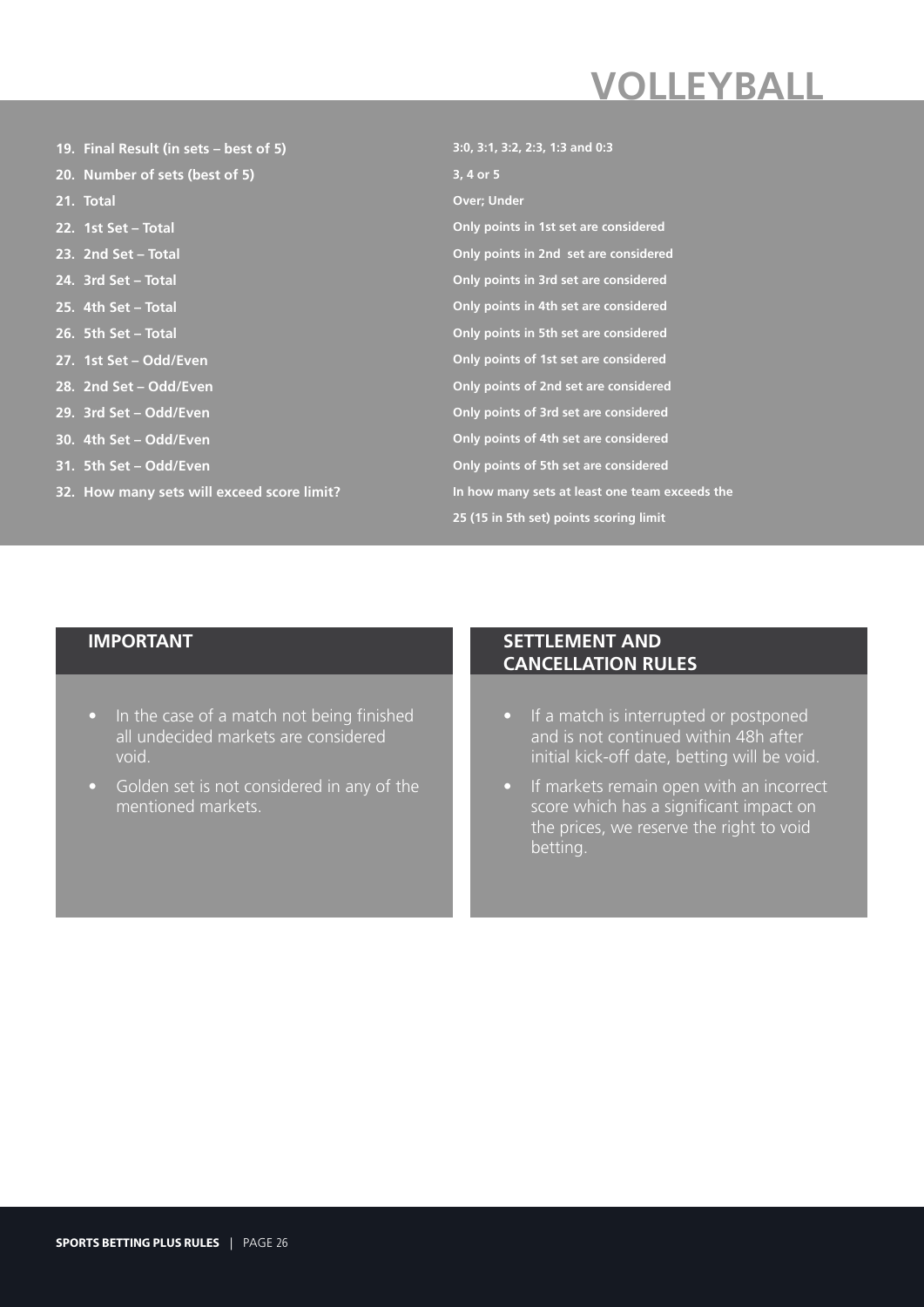## **BEACH VOLLEYBALL**

|    | <b>NAME OF MARKET</b>                           | <b>MARKET DESCRIPTION</b>                                         |
|----|-------------------------------------------------|-------------------------------------------------------------------|
| 1. | 2way                                            | Home; Away                                                        |
| 2. | Which team will win the set?                    | Home; Away                                                        |
| 3. | Asian Handicap (only *.5 handicaps)             | Handicap markets *.5 (e.g. -2.5/+2.5, 0.5/-0.5, )                 |
| 4. | 1st Set - Asian Handicap (only *.5 handicaps)   | Asian Handicap markets for 1st set (e.g. -2.5/+2.5, 0.5/-0.5, )   |
| 5. | 2nd Set - Asian Handicap (only *.5 handicaps)   | Asian Handicap markets for 2nd set (e.g. -2.5/+2.5, 0.5/-0.5, )   |
| 6. | 3rd Set - Asian Handicap (only *.5 handicaps)   | Asian Handicap markets for 3rd set (e.g. -2.5/+2.5, 0.5/-0.5, )   |
| 7. | 1st Set - Which team will win race to X points? | a. X in 5, 10, 15                                                 |
|    |                                                 | b. Which team will reach X points first?                          |
| 8. | 2nd Set - Which team will win race to X points? | a. X in 5, 10, 15                                                 |
|    |                                                 | b. Which team will reach X points first?                          |
| 9. | 3rd Set - Which team will win race to X points? | a. X in 5, 10                                                     |
|    |                                                 | b. Which team will reach X points first?                          |
|    | 10. 1st Set - Who scores Xth point?             | a. X in 5, 10, 15, 20, 25,                                        |
|    |                                                 | b. Which team will score the Xth point in the 1st set             |
|    |                                                 | c. If a set ends before the Xth point is reached, this market is  |
|    |                                                 | considered void (cancelled)                                       |
|    | 11. 2nd Set - Who scores Xth point?             | a. X in 5, 10, 15, 20, 25,                                        |
|    |                                                 | b. Which team will score the Xth point in the 2nd set             |
|    |                                                 | c. If a set ends before the Xth point is reached, this market is  |
|    |                                                 | considered void (cancelled)                                       |
|    | 12. 3rd Set - Who scores Xth point?             | a. X in 5, 10, 15, 20                                             |
|    |                                                 | b. Which team will score the Xth point in the 3rd set             |
|    |                                                 | c. If a set ends before the Xth point is reached, this market is  |
|    |                                                 | considered void (cancelled)                                       |
|    | 13. Final Result (in sets - best of 3)          | 2:0, 2:1, 1:2 and 0:2                                             |
|    | 14. Number of sets (best of 3)                  | $2$ or $3$                                                        |
|    | 15. Total                                       | <b>Over; Under</b>                                                |
|    | 16. 1st Set - Total                             | Only points in 1st set are considered                             |
|    | 17. 2nd Set - Total                             | Only points in 2nd set are considered                             |
|    | 18. 3rd Set - Total                             | Only points in 2nd set are considered                             |
|    | 19. 1st Set - Odd/Even                          | Only points of 1st set are considered                             |
|    | 20. 2nd Set - Odd/Even                          | Only points of 2nd set are considered                             |
|    | 21. 3rd Set - Odd/Even                          | Only points of 3rd set are considered                             |
|    | 22. How many sets will exceed score limit?      | In how many sets at least one team exceeds the 21 (15 in 3rd set) |
|    |                                                 | points scoring limit                                              |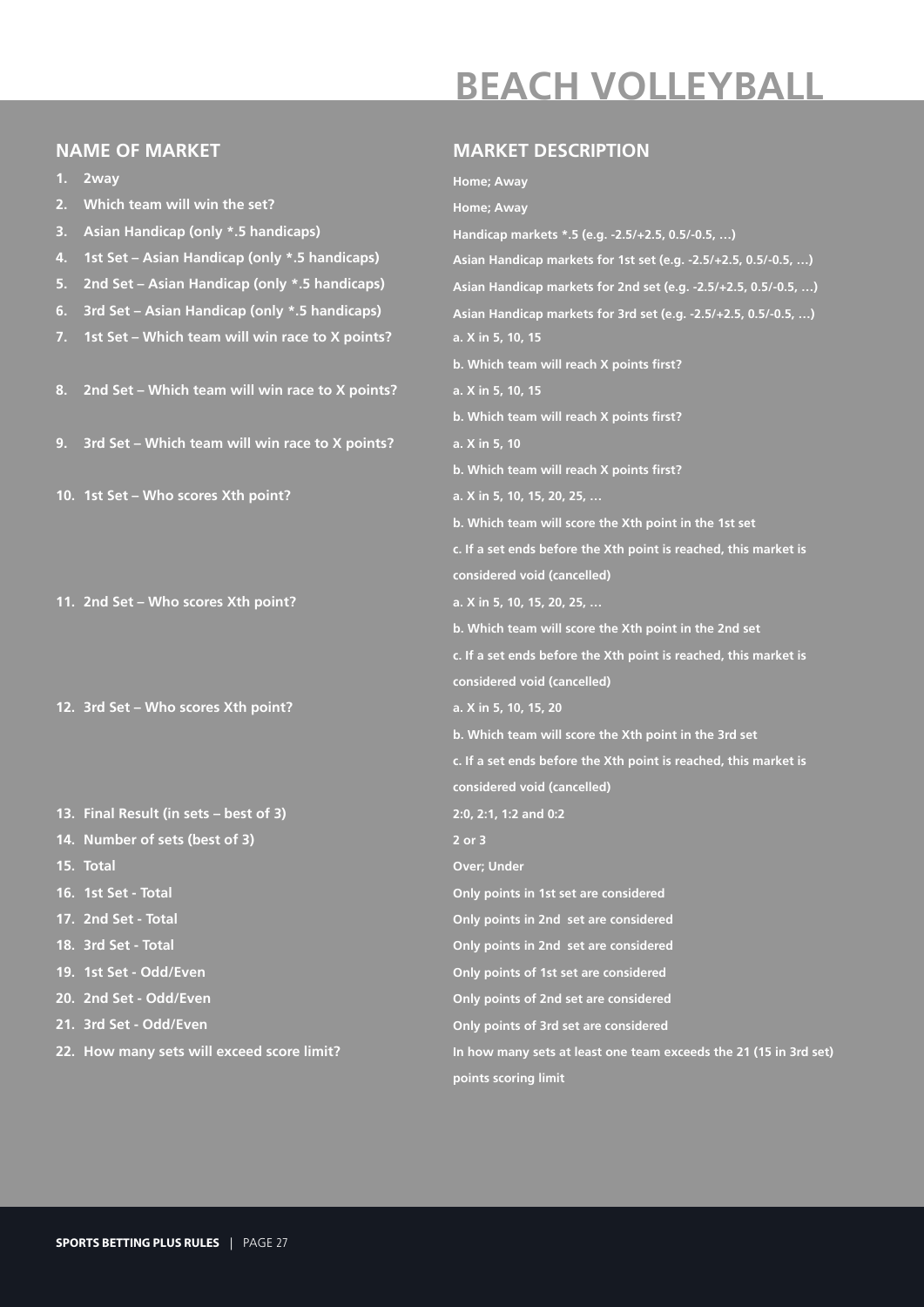- In the case of a match not being finished, all undecided markets are considered void.
- Golden set is not considered in any of the mentioned markets.

- If a match is interrupted or postponed and is not continued within 48h after initial kick-off date, betting will be void.
- If markets remain open with an incorrect score which has a significant impact on the prices, we reserve the right to void betting.
- If a team retires all undecided markets are considered void.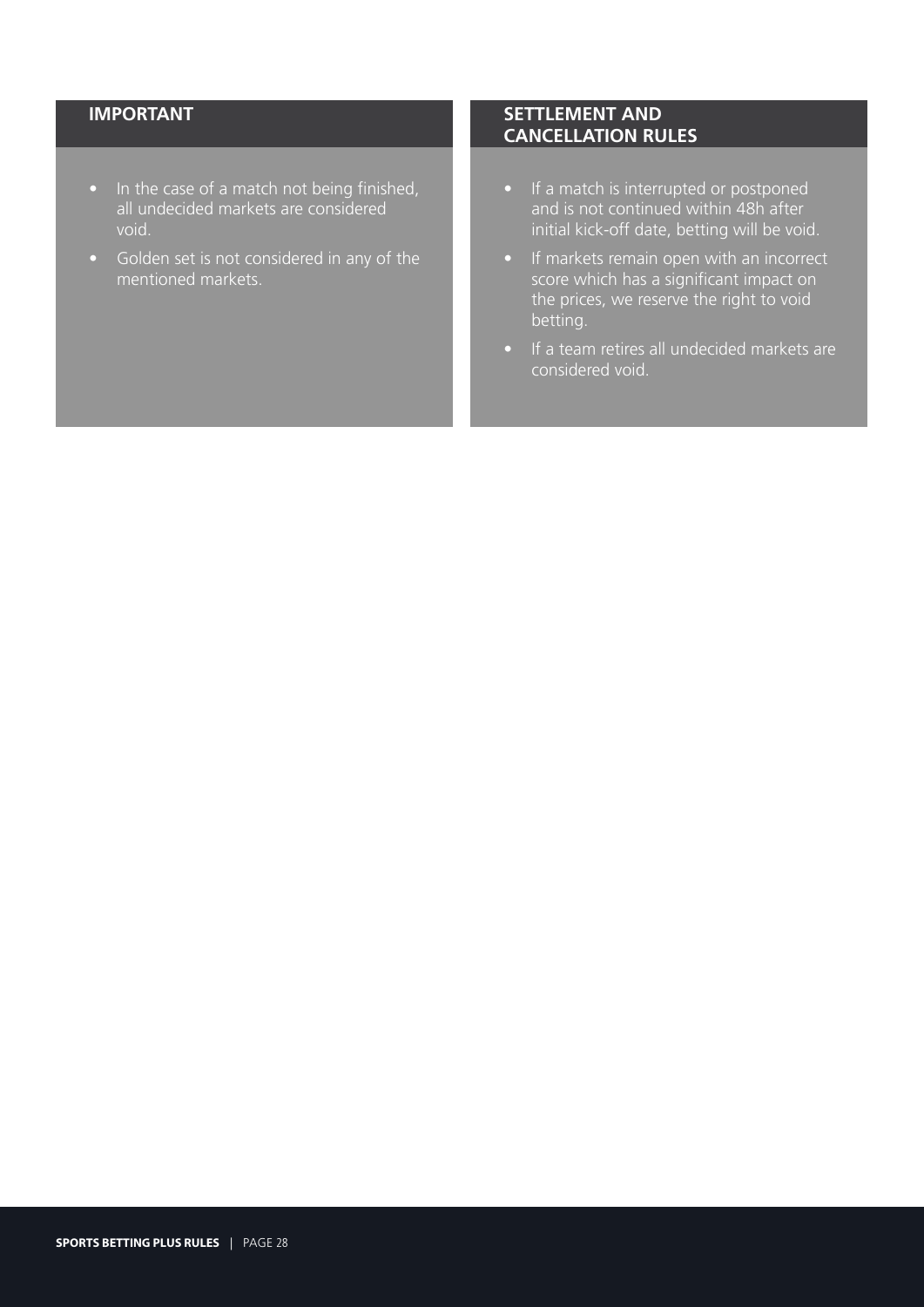# **FUTSAL**

#### **NAME OF MARKET**

- **1. 3way**
- **2. Total (only \*.5 totals)**
- **3. Handicap**
- **4. Asian Total**
- **5. Asian Handicap**
- **6. Draw No Bet**
- **7. Who wins the rest of the match?**
- **8. Next goal**
- **9. Double chance (1X 12 X2)**
- **10. Goals hometeam**
- **11. Goals awayteam**
- **12. Both teams to score?**
- **13. Odd/Even**
- **14. Correct score flex**
- **15. 1st Half 3way**
- **16. 1st Half Total (only \*.5 totals)**
- **17. 1st Half Asian Total**
- **18. 1st Half Asian Handicap**
- **19. 1st Half Who wins the rest of the match?**
- **20. 1st Half Next goal**
- **21. 1st Half Correct score flex**

#### **MARKET DESCRIPTION**

**Which team will win the match (1-X-2) Home; Draw; Away E.g. 0.5, 1.5, 2.5, 3.5, … European Handicaps (e.g. Handicap 0:2, Handicap 5:0, …) 1-X-2 Total spread in full spreads (e.g. 2.00, 3.00, 4.00,) Handicap markets in half and full spreads (e.g. -2.00/+2.00, -2.50/2.50,) a. If match ends in a draw after regular time, all bets are considered void b. Same as Asian Handicap 0 (levelball, pick-em) Which team will score more goals in the remaining time Who scores the 1st, 2nd, … goal? (1-X (No goal)-2) Home or draw; home or away; draw or away a. How many goals will be scored by the hometeam b. 0, 1, 2, 3+ a. How many goals will be scored by the awayteam b. 0, 1, 2, 3+ Goal/No Goal; (yes; no) Odd/Even number of goals Only the 10 most probable outcomes will be sent as active a. Which team will win the 1st half? b. Halftime 1-X-2 Only goals scored during 1st half are considered Total spread in full spreads (e.g. 2.00, 3.00, 4.00, …) Asian Handicap markets for 1st half (e.g. 2.00, 2.50, 3.00, …) Who win the rest of the 1st half? Home; no goal; away Similar to Correct score flex**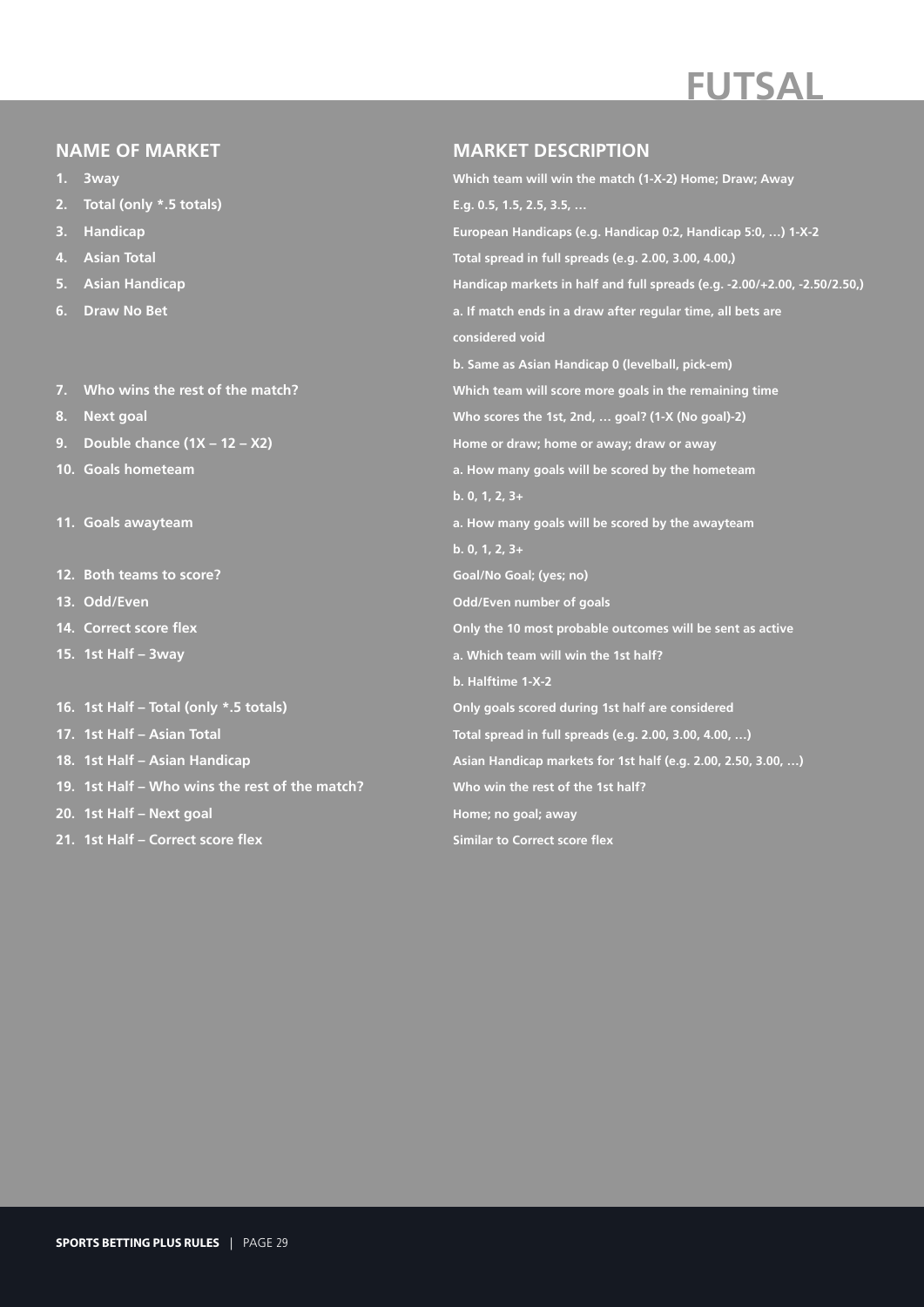- All markets (except halftime, first half markets, overtime and penalty shoot out) are considered for regular time only.
- If a match is interrupted and continued within 48h after initial kick-off date, all open bets will be settled with the final result. Otherwise all undecided bets are considered void.

- If the market remains open when the following events have already taken place: goals, red or yellow-red cards and penalties, we reserve the right to void betting.
- If the market was opened with a missing or incorrect red card, we reserve the right to void betting.
- If odds were offered with an incorrect match time (more than 2 minutes), we reserve the right to void betting.
- If a wrong score is entered, all markets will be cancelled for the time when the incorrect score was displayed.
- If a match is interrupted or postponed and is not continued within 48 h after initial kick-off date betting will be void.
- If the team names or category are displayed incorrectly, we reserve the right to void betting.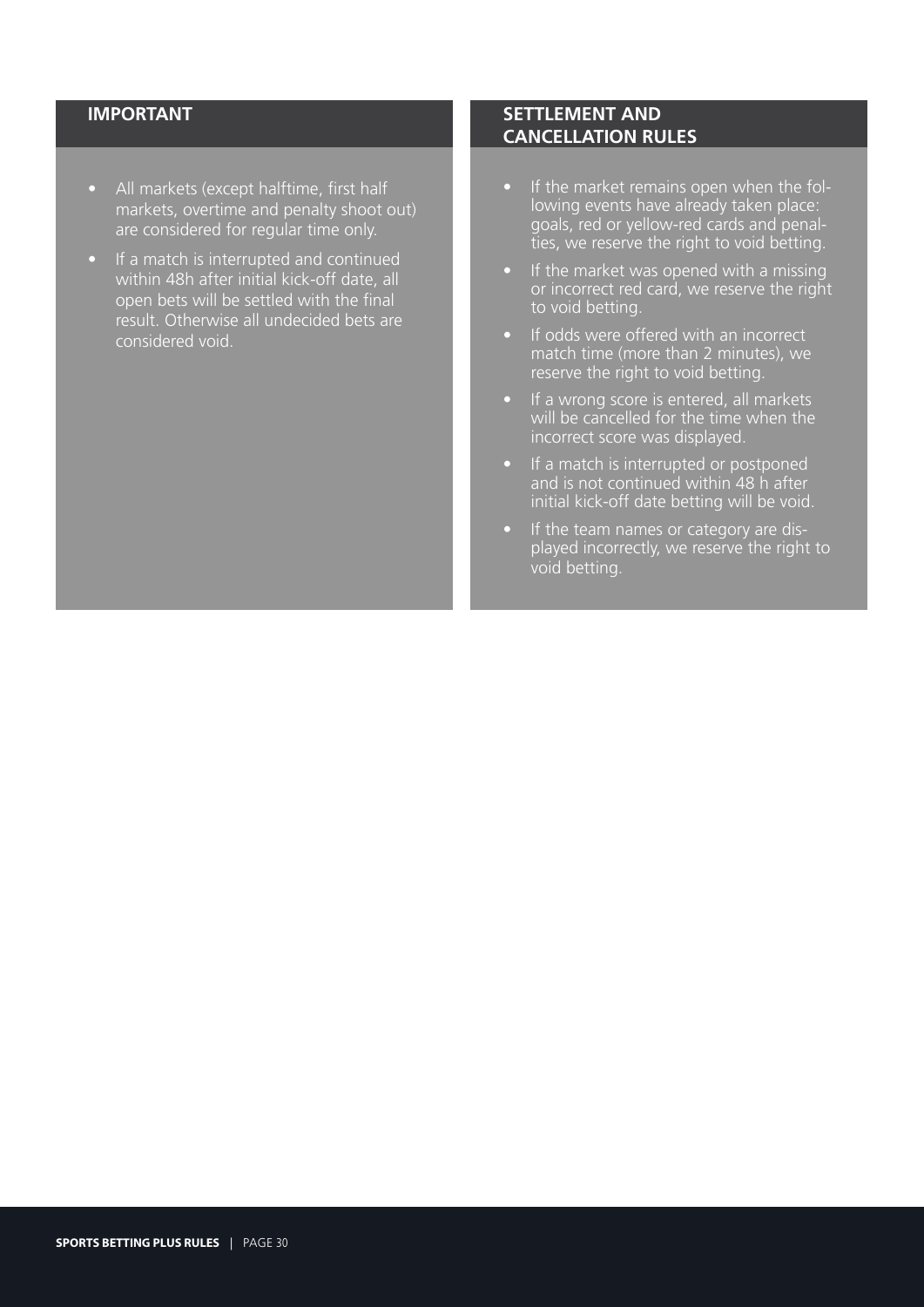## **BADMINTON**

|    | <b>NAME OF MARKET</b>                                 | <b>MARKET DESCRIPTION</b>                                        |
|----|-------------------------------------------------------|------------------------------------------------------------------|
| 1. | <b>Total</b>                                          | <b>Over; Under</b>                                               |
| 2. | 2way                                                  | Home; Away                                                       |
| 3. | Which player will win the set?                        | Home; Away                                                       |
| 4. | <b>Asian Handicap</b>                                 | Handicap markets *.5 (e.g. -2.5/+2.5, 0.5/-0.5, )                |
| 5. | 1st Set - Asian Handicap                              | Asian Handicap markets for 1st set (e.g. -2.5/+2.5, 0.5/-0.5, )  |
| 6. | 2nd Set - Asian Handicap                              | Asian Handicap markets for 2nd set (e.g. -2.5/+2.5, 0.5/-0.5, )  |
| 7. | 3rd Set - Asian Handicap                              | Asian Handicap markets for 3rd set (e.g. -2.5/+2.5, 0.5/-0.5, )  |
| 8. | 1st Set - Which player will win race to X points?     | a. X in 5, 10, 15, 20                                            |
|    |                                                       | b. Which team will reach X points first?                         |
| 9. | 2nd Set - Which player will win race to X points?     | a. X in 5, 10, 15, 20                                            |
|    |                                                       | b. Which team will reach X points first?                         |
|    | 10. 3rd Set - Which player will win race to X points? | a. X in 5, 10, 15, 20                                            |
|    |                                                       | b. Which team will reach X points first?                         |
|    | 11. 1st Set - Who scores Xth point?                   | a. X in 5, 10, 15, 20, 25,                                       |
|    |                                                       | b. Which team will score the Xth point in the 1st set            |
|    |                                                       | c. If a set ends before the Xth point is reached, this market is |
|    |                                                       | considered void (cancelled)                                      |
|    | 12. 2nd Set - Who scores Xth point?                   | a. X in 5, 10, 15, 20, 25,                                       |
|    |                                                       | b. Which team will score the Xth point in the 2nd set            |
|    |                                                       | c. If a set ends before the Xth point is reached, this market is |
|    |                                                       | considered void (cancelled)                                      |
|    | 13. 3rd Set - Who scores Xth point?                   | a. X in 5, 10, 15, 20                                            |
|    |                                                       | b. Which team will score the Xth point in the 3rd set            |
|    |                                                       | c. If a set ends before the Xth point is reached, this market is |
|    |                                                       | considered void (cancelled)                                      |
|    | 14. How many sets will exceed score limit?            | In how many sets at least one team exceeds the 21                |
|    |                                                       | points scoring limit                                             |
|    | 15. Final Result (in sets - best of 3)                | 2:0, 2:1, 1:2 and 0:2                                            |
|    | 16. Number of sets (best of 3)                        | 2 or 3                                                           |
|    | 17. 1st Set - Total                                   | Only points in 1st set are considered                            |
|    | 18. 2nd Set - Total                                   | Only points in 2nd set are considered                            |
|    | 19. 3rd Set - Total                                   | Only points in 3rd set are considered                            |
|    | 20. 1st Set - Odd/Even                                | Only points of 1st set are considered                            |
|    | 21. 2nd Set - Odd/Even                                | Only points of 2nd set are considered                            |
|    | 22. 3rd Set - Odd/Even                                | Only points of 3rd set are considered                            |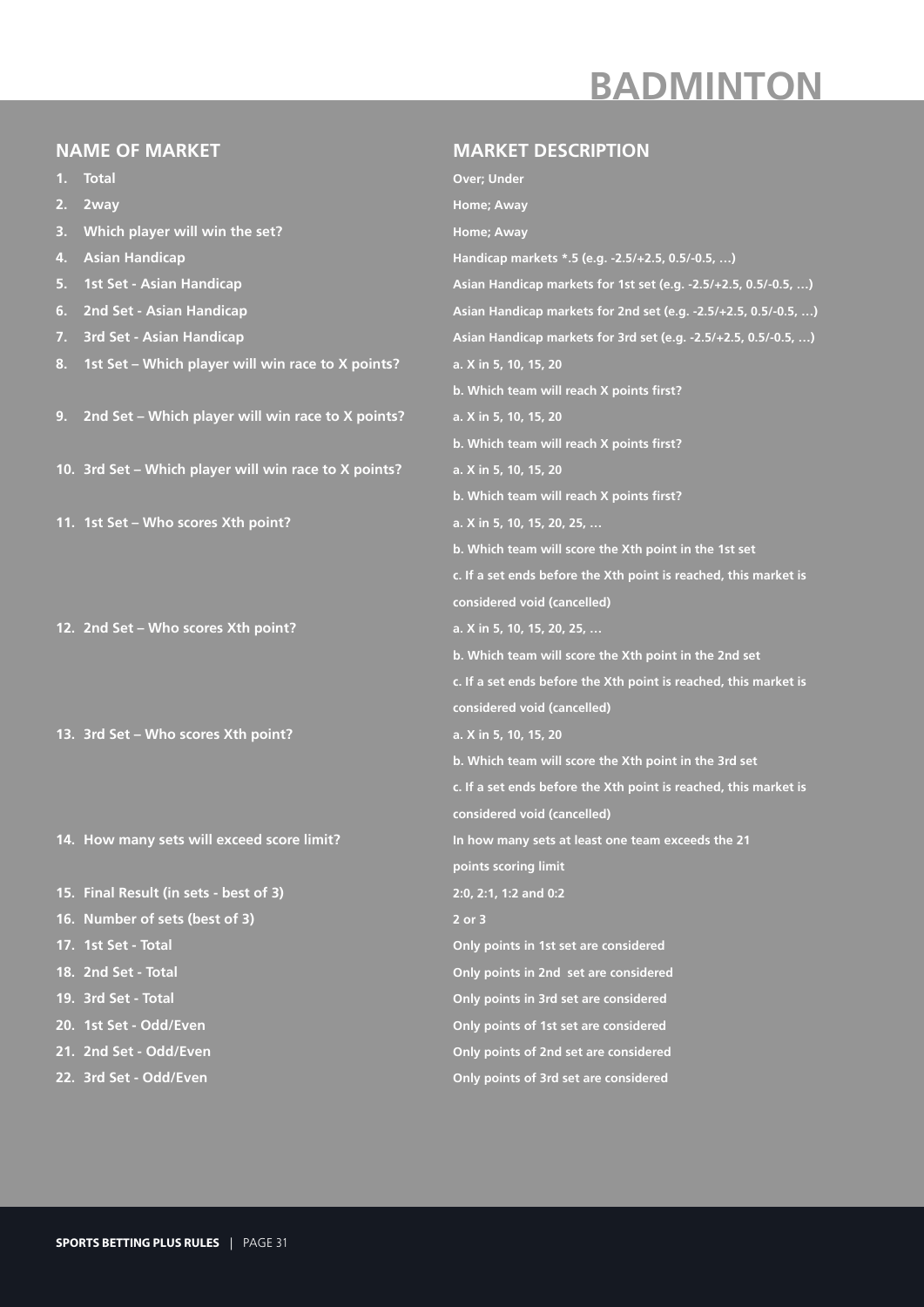• In the case of a match not being finished all undecided markets are considered void.

- If a match is interrupted or postponed and is not continued within 48h after initial kick-off date, betting will be void.
- If markets remain open with an incorrect score which has a significant impact on the prices, we reserve the right to void betting.
- If the players/teams are displayed incorrectly, we reserve the right to void betting.
- If a player retires all undecided markets are considered void.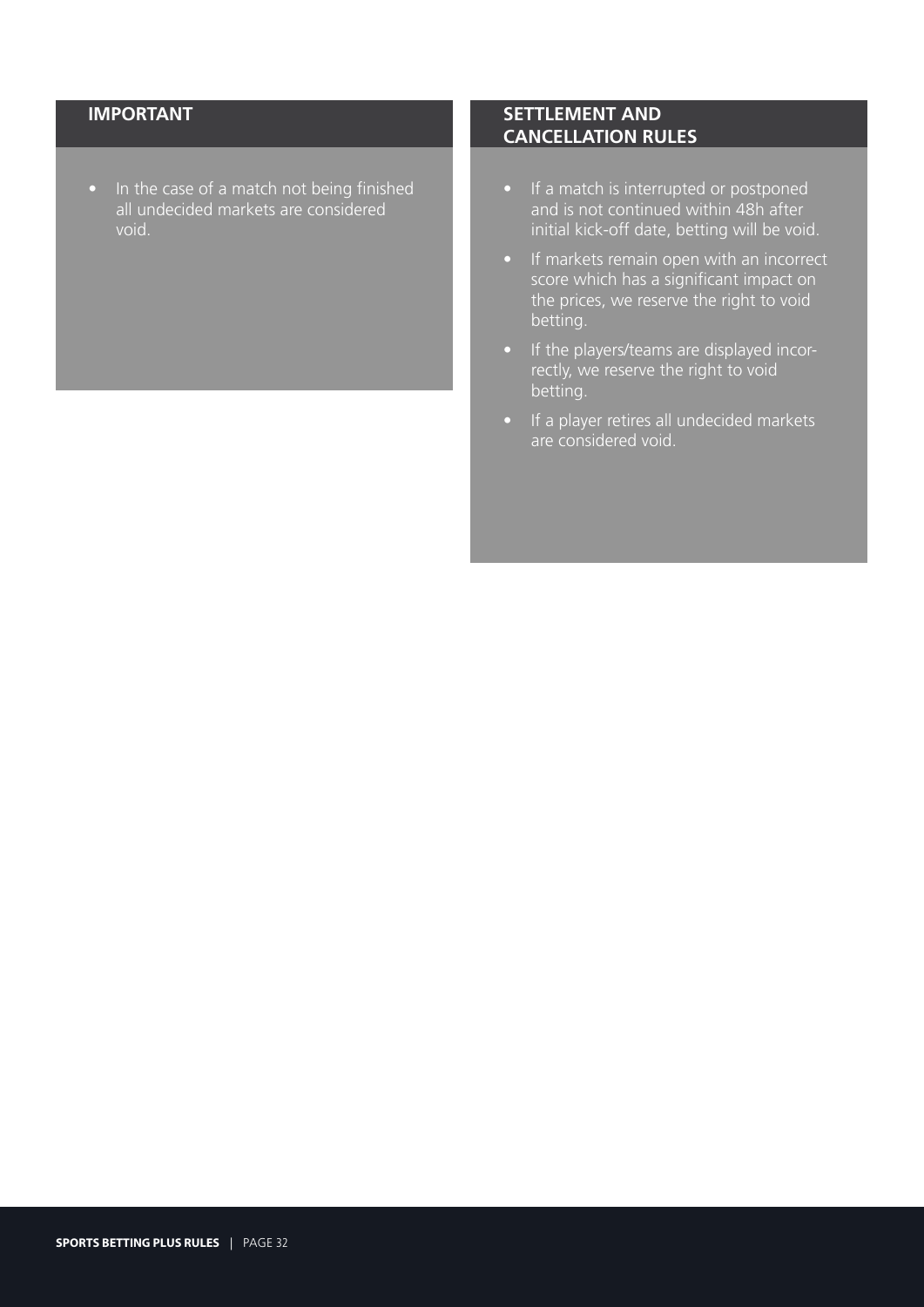# **RUGBY UNION & LEAGUE**

#### **NAME OF MARKET**

- **1. 3way**
- **2. Double Chance (1X 12 X2)**
- **3. Draw no Bet**
- **4. Who wins the rest of the match?**
- **5. Asian Handicap**
- **6. Winning Margins**
- **7. Matchbet and Totals**
- **8. Total**
- **9. Total Margins**
- **10. Total hometeam**
- **11. Total awayteam**
- **12. Odd/Even**
- **13. 1st Half 3way**
- **14. 1st Half Double Chance (1X 12 X2)**
- **15. 1st Half Draw no Bet**
- **16. 1st Half Who wins the rest of the match?**
- **17. 1st Half Asian Handicap**
- **18. 1st Half Winning Margins**
- **19. 1st Half Total**
- **20. 1st Half Total Margins**
- **21. 1st Half Total hometeam**
- **22. 1st Half Total awayteam**
- **23. 1st Half Odd/Even**
- **24. Handicap**
- **25. 1st Half Handicap**

#### **MARKET DESCRIPTION**

**Home; Draw; Away Home or draw; home or away; draw or away Home; Away Home; Draw; Away Only x.5 (>14; 14–8; 7–1; 0; -1– -7; -8– -14;<-14) Combination of 3way and Total x.5 (Home win and under, Home win and over, Draw and under, Draw and over, Away win and under, Away win and over) Only x.5 (<28; 28–34; 35–41; 42–48; 49–55; 56–62; >62) Only x.5 Only x.5 Odd; Even Home; Draw; Away Home or draw; home or away; draw or away Home; Away Home; Draw; Away Only x.5 (>14; 14–8; 7–1; 0; -1– -7; -8– -14; <-14) Only x.5 (<7; 7–13; 14–20; 21–27; 28–34; 35–41; >41) Only x.5 Only x.5 Odd; Even (team 1; draw; team 2) NEW (team 1; draw; team 2) NEW**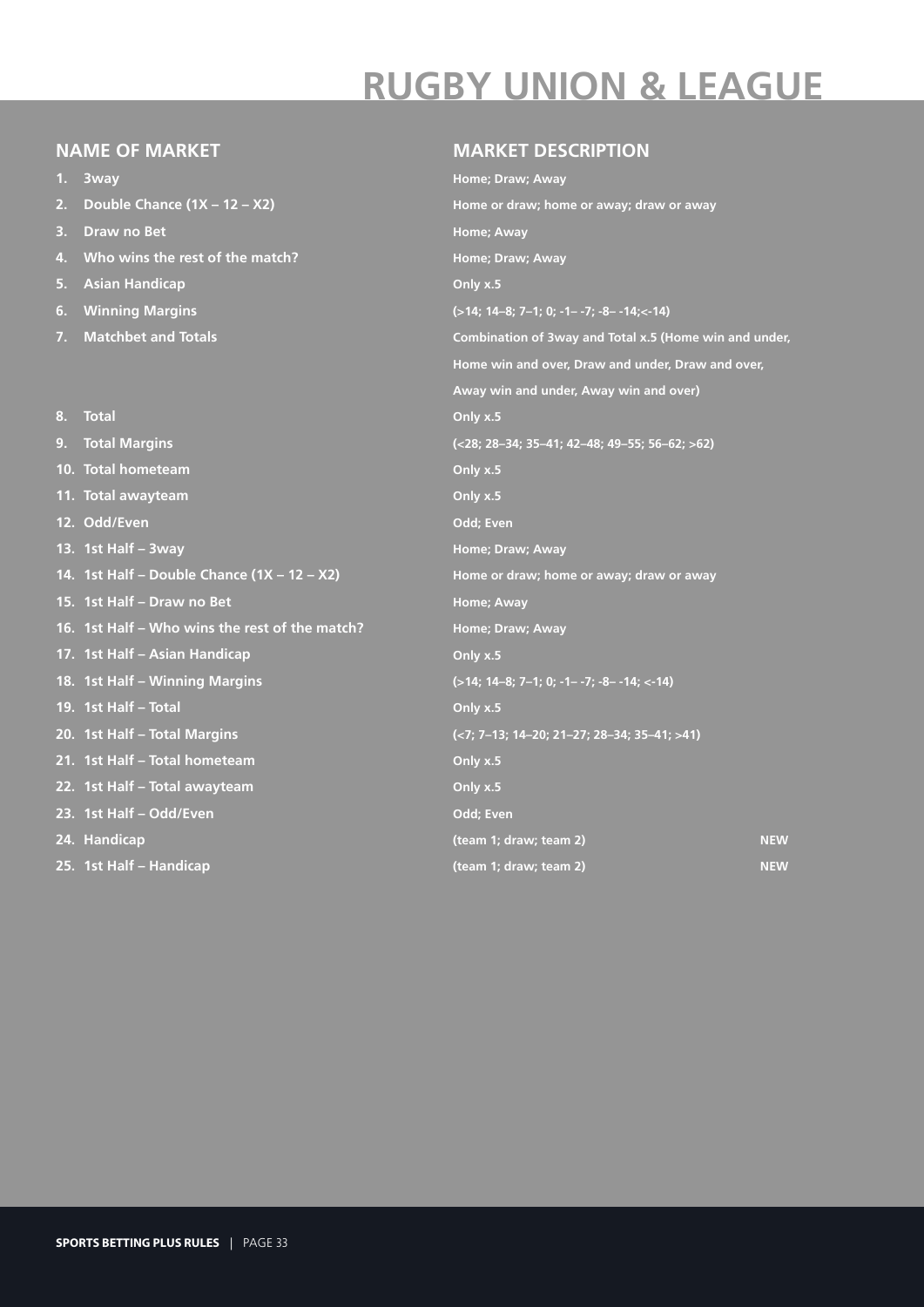- All markets (except halftime, first half markets, overtime and penalty shoot out) are considered for regular time only.
- If a match is interrupted and continued within 48h after initial kick-off, all open bets will be settled with the final result. Otherwise all undecided bets are considered void.
- Regular 80 Minutes: Markets are based on the result at the end of a scheduled 80 minutes play unless otherwise stated. This includes any added injury or stoppage time but does not include extra-time, time allocated for a penalty shootout or sudden death

- If the market remains open when the following events have already taken place: score changes or red cards, we reserve the right to void betting.
- If the market was opened with a missing or incorrect red card, we reserve the right to void betting.
- If odds were offered with an incorrectmatch time (more than 2 minutes), we reserve the right to void betting.
- If a match is interrupted or postponed and is not continued within 48h after initial kick-off date betting will be void.
- If the team names or category are displayed incorrectly, we reserve the right to void betting.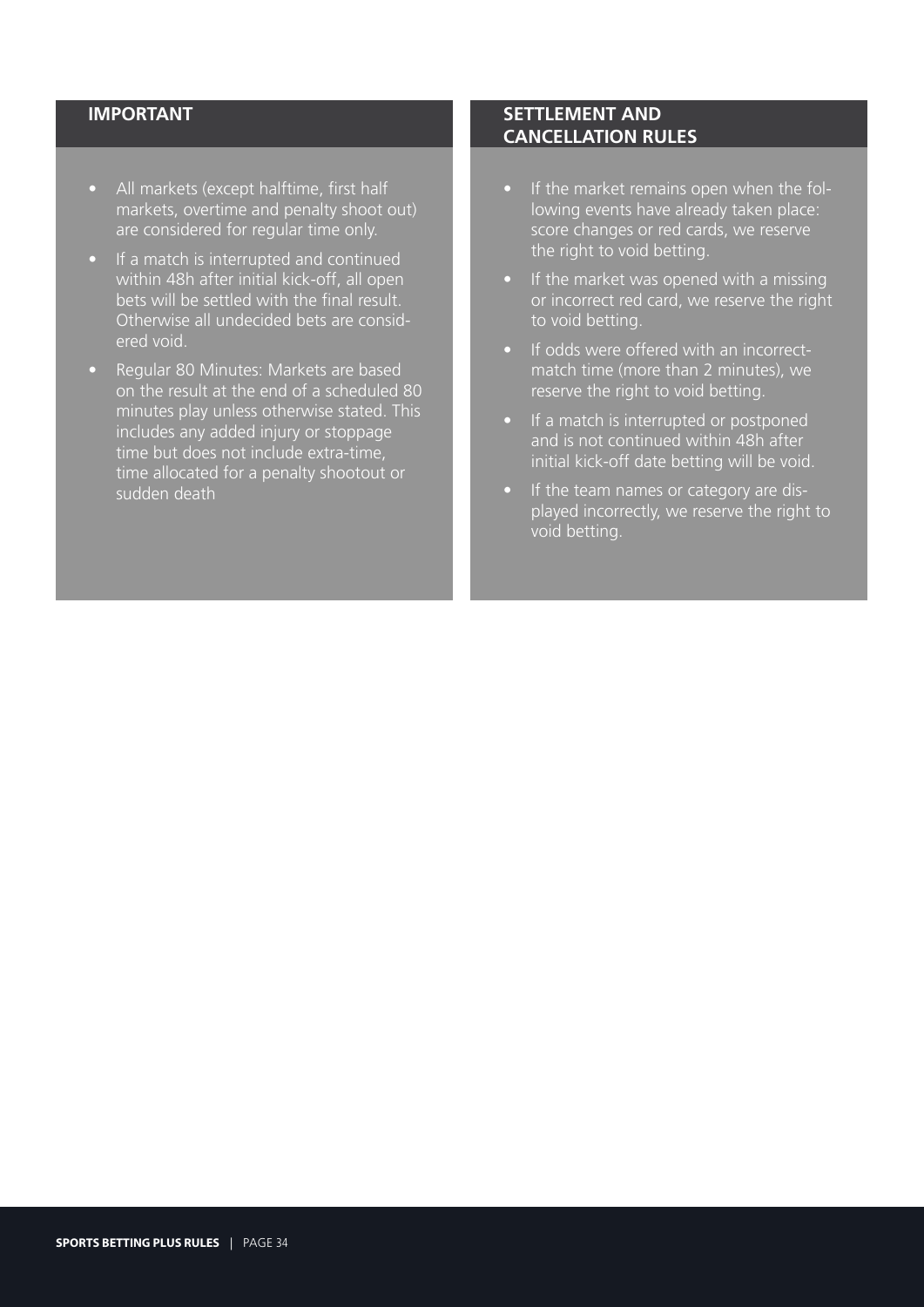#### **NAME OF MARKET**

**1. 4th Set - Score of game X**

**2. Set Handicap**

**3. 1st Set - Who wins the rest of the set?**

**4. 2nd Set - Who wins the rest of the set? 5. 3rd Set - Who wins the rest of the set? 6. 4th Set - Who wins the rest of the set? 7. 5th Set - Who wins the rest of the set? 8. 6th Set - Who wins the rest of the set? 9. 7th Set - Who wins the rest of the set? 10. 8th Set - Who wins the rest of the set? 11. 9th Set - Who wins the rest of the set? 12. 10th Set - Who wins the rest of the set? 13. 11th Set - Who wins the rest of the set? 14. 12th Set - Who wins the rest of the set? 15. 13th Set - Who wins the rest of the set? 16. 2way**

**17. Which team will win the set?**

**18. 1st Set - Asian leg handicap 19. 2nd Set - Asian leg handicap 20. 3rd Set - Asian leg handicap 21. 4th Set - Asian leg handicap 22. 5th Set - Asian leg handicap 23. 6th Set - Asian leg handicap 24. 7th Set - Asian leg handicap 25. 8th Set - Asian leg handicap 26. 9th Set - Asian leg handicap 27. 10th Set - Asian leg handicap 28. 11th Set - Asian leg handicap 29. 12th Set - Asian leg handicap 30. 13th Set - Asian leg handicap 31. 1st Set - Who wins Xth leg 32. 2nd Set - Who wins Xth leg 33. 3rd Set - Who wins Xth leg 34. 4th Set - Who wins Xth leg 35. 5th Set - Who wins Xth leg 36. 6th Set - Who wins Xth leg 37. 7th Set - Who wins Xth leg 38. 8th Set - Who wins Xth leg**

#### **MARKET DESCRIPTION**

**Which team will win the match (1-X-2) Player 1, draw, Player2 European Handicaps for sets (e.g. Handicap 0:2, Handicap 5:0, …) 1-X-2 Which player will win more remaining legs in 1th set? Which player will win more remaining legs in 2nd set? Which player will win more remaining legs in 3rd set? Which player will win more remaining legs in 4th set? Which player will win more remaining legs in 5th set? Which player will win more remaining legs in 6th set? Which player will win more remaining legs in 7th set? Which player will win more remaining legs in 8th set? Which player will win more remaining legs in 9th set? Which player will win more remaining legs in 10th set? Which player will win more remaining legs in 11th set? Which player will win more remaining legs in 12th set? Which player will win more remaining legs in 13th set? Player1; Player2**

**Player1; Player2**

**Asian leg handicap for 1st set in half spreads (e.g. -1.5/+1.5, 2.5/-2.5) Asian leg handicap for 2nd set in half spreads (e.g. -1.5/+1.5, 2.5/-2.5) Asian leg handicap for 3rd set in half spreads (e.g. -1.5/+1.5, 2.5/-2.5) Asian leg handicap for 4th set in half spreads (e.g. -1.5/+1.5, 2.5/-2.5) Asian leg handicap for 5th set in half spreads (e.g. -1.5/+1.5, 2.5/-2.5) Asian leg handicap for 6th set in half spreads (e.g. -1.5/+1.5, 2.5/-2.5) Asian leg handicap for 7th set in half spreads (e.g. -1.5/+1.5, 2.5/-2.5) Asian leg handicap for 8th set in half spreads (e.g. -1.5/+1.5, 2.5/-2.5) Asian leg handicap for 9th set in half spreads (e.g. -1.5/+1.5, 2.5/-2.5) Asian leg handicap for 10th set in half spreads (e.g. -1.5/+1.5, 2.5/-2.5) Asian leg handicap for 11th set in half spreads (e.g. -1.5/+1.5, 2.5/-2.5) Asian leg handicap for 12th set in half spreads (e.g. -1.5/+1.5, 2.5/-2.5) Asian leg handicap for 13th set in half spreads (e.g. -1.5/+1.5, 2.5/-2.5) Player1; Player2**

**Player1; Player2 Player1; Player2 Player1; Player2 Player1; Player2 Player1; Player2 Player1; Player2**

**Player1; Player2**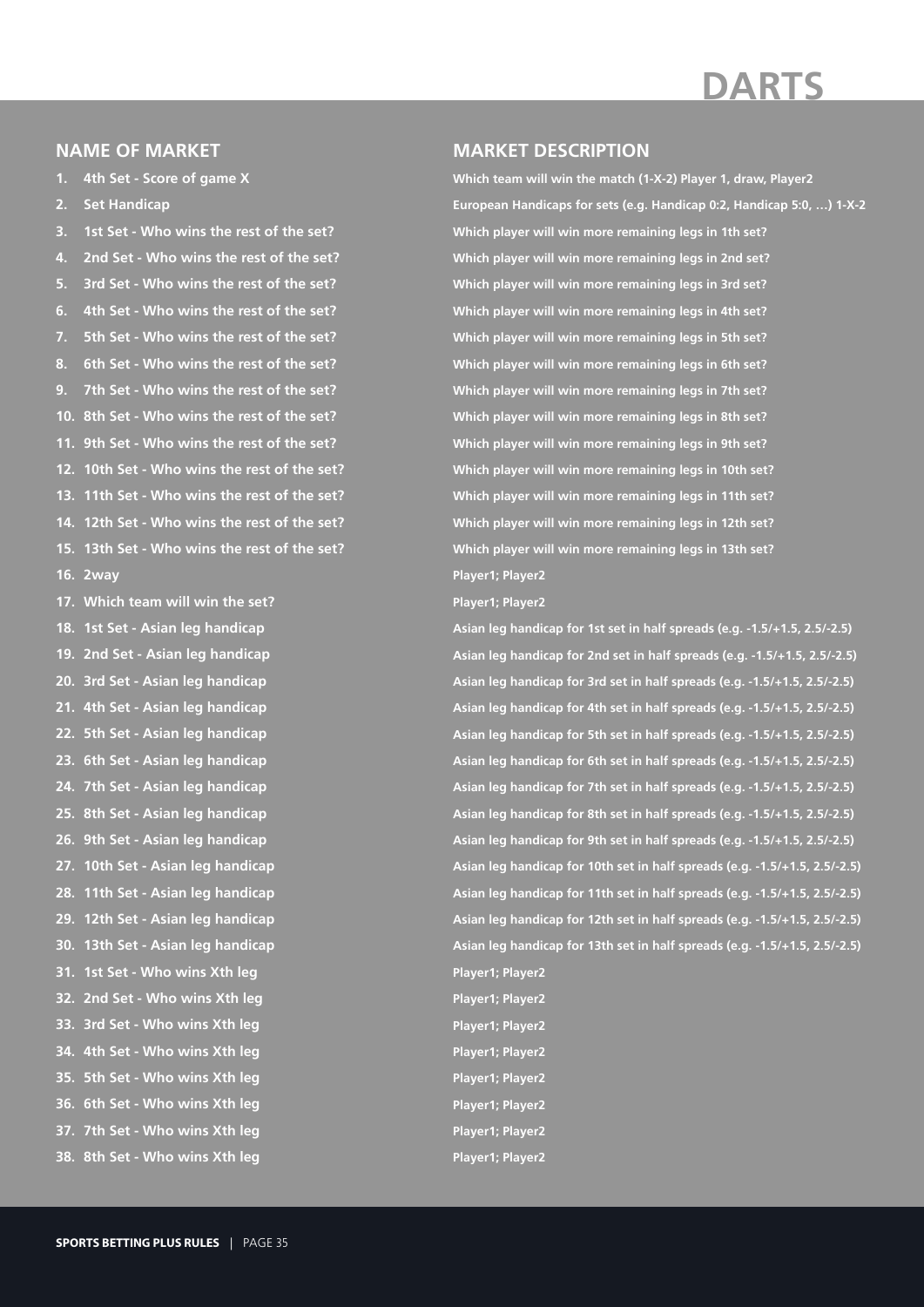**39. 9th Set - Who wins Xth leg 40. 10th Set - Who wins Xth leg 41. 11th Set - Who wins Xth leg 42. 12th Set - Who wins Xth leg 43. 3th Set - Who wins Xth leg 44. Asian Set handicap 45. Correct score in sets 46. Correct score in legs in set 47. 1st Set - Total legs 48. 2nd Set - Total legs 49. 3rd Set - Total legs 50. 4th Set - Total legs 51. 5th Set - Total legs 52. 6th Set - Total legs 53. 7th Set - Total legs 54. 8th Set - Total legs 55. 9th Set - Total legs 56. 10th Set - Total legs 57. 11th Set - Total legs 58. 12th Set - Total legs 59. 13th Set - Total legs 60. Total sets 61. Asian Leg handicap 62. Total legs in match 63. Odd/Even sets in match 64. Xth Set - Odd/Even legs 65. 1st Set - Checkout score 40+ in Xth leg 66. 2nd Set - Checkout score 40+ in Xth leg 67. 3rd Set - Checkout score 40+ in Xth leg 68. 4th Set - Checkout score 40+ in Xth leg 69. 5th Set - Checkout score 40+ in Xth leg 70. 6th Set - Checkout score 40+ in Xth leg 71. 7th Set - Checkout score 40+ in Xth leg 72. 8th Set - Checkout score 40+ in Xth leg 73. 9th Set - Checkout score 40+ in Xth leg 74. 10th Set - Checkout score 40+ in Xth leg 75. 11th Set - Checkout score 40+ in Xth leg 76. 12th Set - Checkout score 40+ in Xth leg 77. 13th Set - Checkout score 40+ in Xth leg**

**Player1; Player2 Player1; Player2 Player1; Player2 Player1; Player2 Player1; Player2 Asian handicap for sets in half spreads (e.g. -1.5/+1.5, 2.5/-2.5); Player 1 - Player 2 Correct score in sets (only outcomes which are possible will be sent as active) Correct score in legs (only outcomes which are possible will be sent as active) Only legs in 1st set are considered Only legs in 2nd set are considered Only legs in 3rd set are considered Only legs in 4th set are considered Only legs in 5th set are considered Only legs in 6th set are considered Only legs in 7th set are considered Only legs in 8th set are considered Only legs in 9th set are considered Only legs in 10th set are considered Only legs in 11th set are considered Only legs in 12th set are considered Only legs in 13thset are considered Only x.5 totals Player 1; Player 2; Leg Handicap markets \*.5 (e.g. -2.5/+2.5, 0.5/-0.5, …) Only x.5 (odd; even) (odd; even) Points which a player checks out for winning a leg Points which a player checks out for winning a leg Points which a player checks out for winning a leg Points which a player checks out for winning a leg Points which a player checks out for winning a leg Points which a player checks out for winning a leg Points which a player checks out for winning a leg Points which a player checks out for winning a leg Points which a player checks out for winning a leg Points which a player checks out for winning a leg Points which a player checks out for winning a leg Points which a player checks out for winning a leg Points which a player checks out for winning a leg**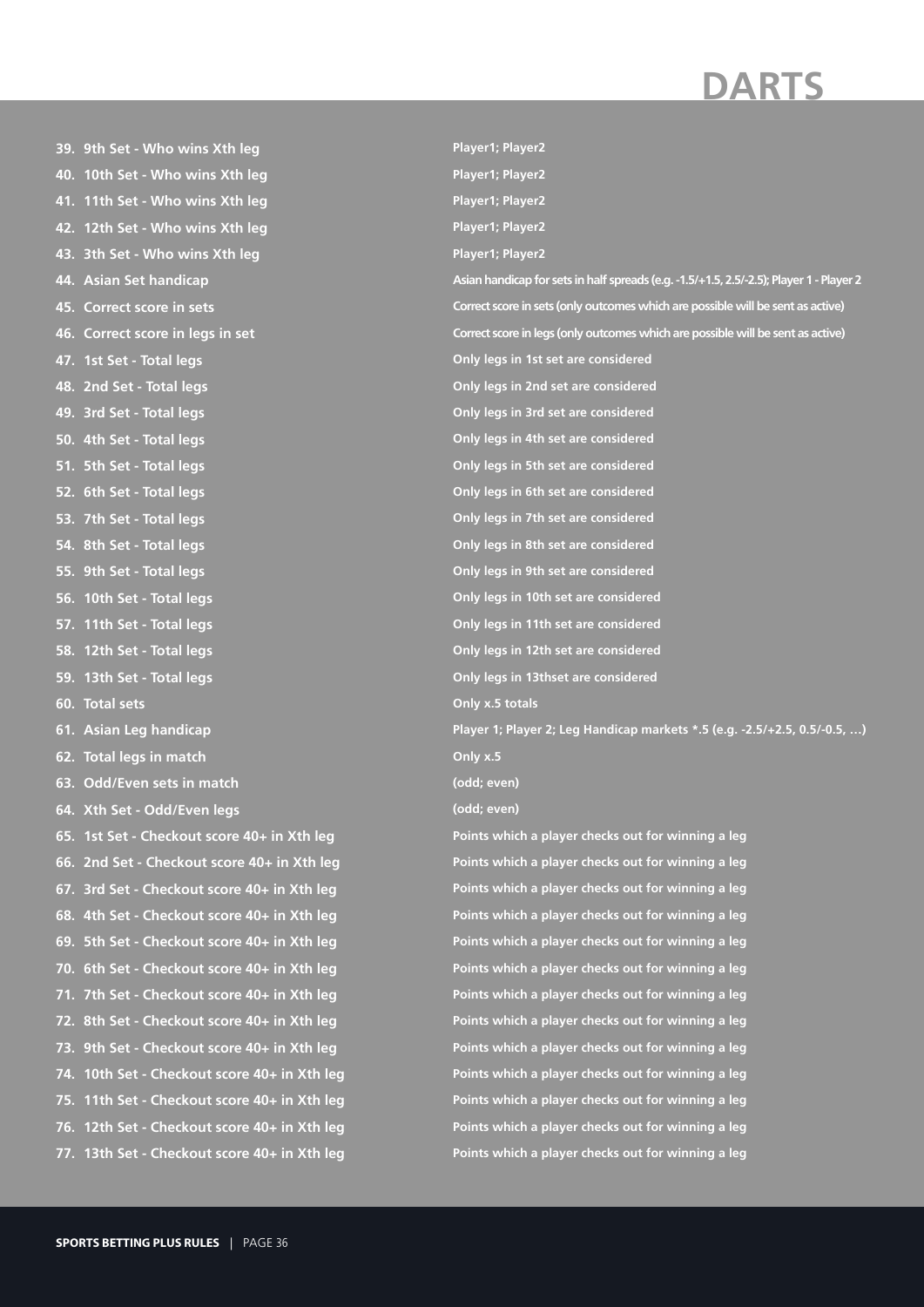**78. 1st Set - Total Darts in Xth leg 79. 2nd Set - Total Darts in Xth leg 80. 3rd Set - Total Darts in Xth leg 81. 4th Set - Total Darts in Xth leg 82. 5th Set - Total Darts in Xth leg 83. 6th Set - Total Darts in Xth leg 84. 7th Set - Total Darts in Xth leg 85. 8th Set - Total Darts in Xth leg 86. 9th Set - Total Darts in Xth leg 87. 10th Set - Total Darts in Xth leg 88. 11th Set - Total Darts in Xth leg 89. 12th Set - Total Darts in Xth leg 90. 13th Set - Total Darts in Xth leg 91. 1st Set - checkout colour in Xth leg 92. 2nd Set - checkout colour in Xth leg 93. 3rd Set - checkout colour in Xth leg 94. 4th Set - checkout colour in Xth leg 95. 5th Set - checkout colour in Xth leg 96. 6th Set - checkout colour in Xth leg 97. 7th Set - checkout colour in Xth leg 98. 8th Set - checkout colour in Xth leg 99. 9th Set - checkout colour in Xth leg 100.10th Set - checkout colour in Xth leg 101.11th Set - checkout colour in Xth leg 102.12th Set - checkout colour in Xth leg 103.13th Set - checkout colour in Xth leg 104.Most 180s 105.1st Set - Most 180s 106.2nd Set - Most 180s 107.3rd Set - Most 180s**

**108.4th Set - Most 180s 109.5th Set - Most 180s 110.6th Set - Most 180s 111.7th Set - Most 180s 112.8th Set - Most 180s 113.9th Set - Most 180s 114.10th Set - Most 180s 115.11th Set - Most 180s 116.12th Set - Most 180s** **Number of darts used by both player for winning a leg Number of darts used by both player for winning a leg Number of darts used by both player for winning a leg Number of darts used by both player for winning a leg Number of darts used by both player for winning a leg Number of darts used by both player for winning a leg Number of darts used by both player for winning a leg Number of darts used by both player for winning a leg Number of darts used by both player for winning a leg Number of darts used by both player for winning a leg Number of darts used by both player for winning a leg Number of darts used by both player for winning a leg Number of darts used by both player for winning a leg Colour of the double a player hits to win a leg Colour of the double a player hits to win a leg Colour of the double a player hits to win a leg Colour of the double a player hits to win a leg Colour of the double a player hits to win a leg Colour of the double a player hits to win a leg Colour of the double a player hits to win a leg Colour of the double a player hits to win a leg Colour of the double a player hits to win a leg Colour of the double a player hits to win a leg Colour of the double a player hits to win a leg Colour of the double a player hits to win a leg Colour of the double a player hits to win a leg (Player1; draw; Player2); Busted 180s are not considered (Player1; draw; Player2); Busted 180s are not considered (Player1; draw; Player2); Busted 180s are not considered (Player1; draw; Player2); Busted 180s are not considered (Player1; draw; Player2); Busted 180s are not considered (Player1; draw; Player2); Busted 180s are not considered (Player1; draw; Player2); Busted 180s are not considered (Player1; draw; Player2); Busted 180s are not considered (Player1; draw; Player2); Busted 180s are not considered (Player1; draw; Player2); Busted 180s are not considered (Player1; draw; Player2); Busted 180s are not considered (Player1; draw; Player2); Busted 180s are not considered (Player1; draw; Player2); Busted 180s are not considered**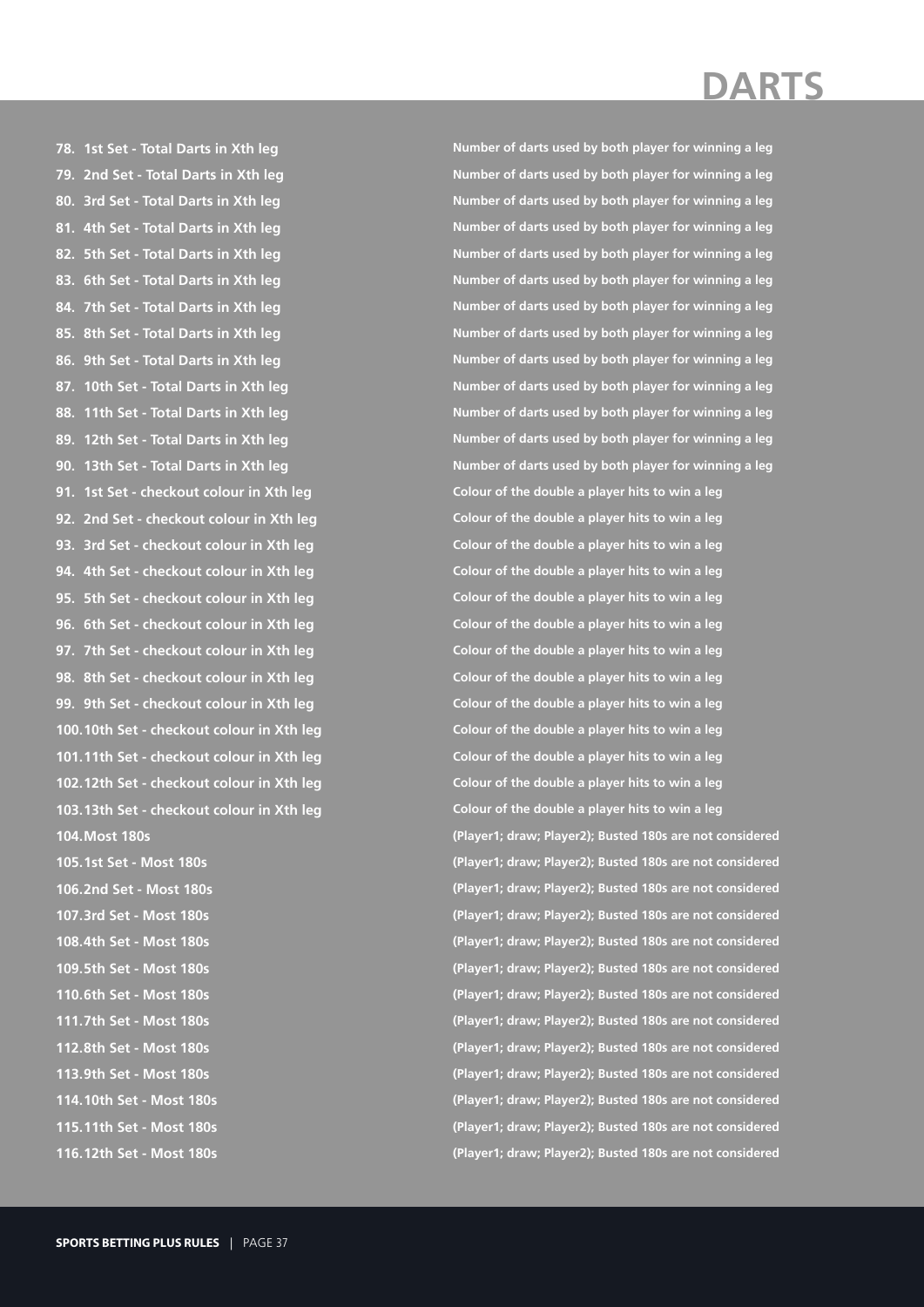**117.13th Set - Most 180s 118.Total 180s 119.Total 180s of Player 1 120.Total 180s of Player 2 121.1st Set - Total 180s 122.2nd Set - Total 180s 123.3rd Set - Total 180s 124.4th Set - Total 180s 125.5th Set - Total 180s 126.6th Set - Total 180s 127.7th Set - Total 180s 128.8th Set - Total 180s 129.9th Set - Total 180s 130.10th Set - Total 180s 131.11th Set - Total 180s 132.12th Set - Total 180s 133.13th Set - Total 180s 134.1st Set - Total 180s Player 1 135.2nd Set - Total 180s Player 1 136.3rd Set - Total 180s Player 1 137.4th Set - Total 180s Player 1 138.5th Set - Total 180s Player 1 139.6th Set - Total 180s Player 1 140.7th Set - Total 180s Player 1 141.8th Set - Total 180s Player 1 142.9th Set - Total 180s Player 1 143.10th Set - Total 180s Player 1 144.11th Set - Total 180s Player 1 145.12th Set - Total 180s Player 1 146.13th Set - Total 180s Player 1 147.1st Set - Total 180s Player 2 148.2nd Set - Total 180s Player 2 149.3rd Set - Total 180s Player 2 150.4th Set - Total 180s Player 2 151.5th Set - Total 180s Player 2 152.6th Set - Total 180s Player 2 153.7th Set - Total 180s Player 2 154.8th Set - Total 180s Player 2 155.9th Set - Total 180s Player 2**

**(Player1; draw; Player2); Busted 180s are not considered (over; under); Busted 180s are not considered (over; under); Busted 180s are not considered (over; under); Busted 180s are not considered (over; under); Busted 180s are not considered (over; under); Busted 180s are not considered (over; under); Busted 180s are not considered (over; under); Busted 180s are not considered (over; under); Busted 180s are not considered (over; under); Busted 180s are not considered (over; under); Busted 180s are not considered (over; under); Busted 180s are not considered (over; under); Busted 180s are not considered (over; under); Busted 180s are not considered (over; under); Busted 180s are not considered (over; under); Busted 180s are not considered (over; under); Busted 180s are not considered (over; under); Busted 180s are not considered (over; under); Busted 180s are not considered (over; under); Busted 180s are not considered (over; under); Busted 180s are not considered (over; under); Busted 180s are not considered (over; under); Busted 180s are not considered (over; under); Busted 180s are not considered (over; under); Busted 180s are not considered (over; under); Busted 180s are not considered (over; under); Busted 180s are not considered (over; under); Busted 180s are not considered (over; under); Busted 180s are not considered (over; under); Busted 180s are not considered (over; under); Busted 180s are not considered (over; under); Busted 180s are not considered (over; under); Busted 180s are not considered (over; under); Busted 180s are not considered (over; under); Busted 180s are not considered (over; under); Busted 180s are not considered (over; under); Busted 180s are not considered (over; under); Busted 180s are not considered (over; under); Busted 180s are not considered**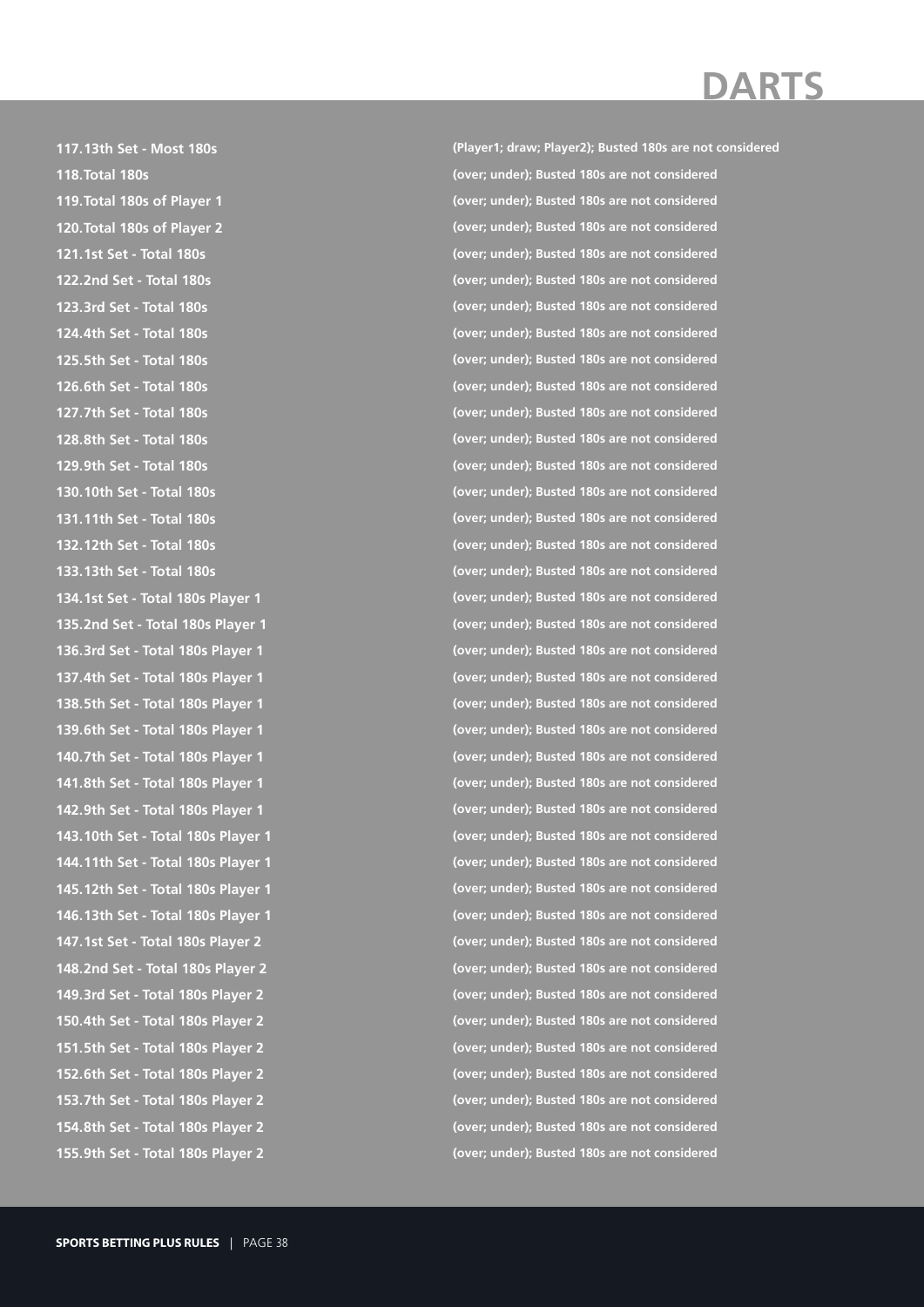**156.10th Set - Total 180s Player 2 157.11th Set - Total 180s Player 2 158.12th Set - Total 180s Player 2 159.13th Set - Total 180s Player 2**

**160.1st Set - Any player to score a 180 in Xth leg 161.2nd Set - Any player to score a 180 in Xth leg 162.3rd Set - Any player to score a 180 in Xth leg 163.4th Set - Any player to score a 180 in Xth leg 164.5th Set - Any player to score a 180 in Xth leg 165.6th Set - Any player to score a 180 in Xth leg 166.7th Set - Any player to score a 180 in Xth leg 167.8th Set - Any player to score a 180 in Xth leg 168.9th Set - Any player to score a 180 in Xth leg 169.10th Set - Any player to score a 180 in Xth leg 170.11th Set - Any player to score a 180 in Xth leg 171.12th Set - Any player to score a 180 in Xth leg 172.13th Set - Any player to score a 180 in Xth leg 173.1st Set - Player 1 to score a 180 in Xth leg 174.2nd Set - Player 1 to score a 180 in Xth leg 175.3rd Set - Player 1 to score a 180 in Xth leg 176.4th Set - Player 1 to score a 180 in Xth leg 177.5th Set - Player 1 to score a 180 in Xth leg 178.6th Set - Player 1 to score a 180 in Xth leg 179.7th Set - Player 1 to score a 180 in Xth leg 180.8th Set - Player 1 to score a 180 in Xth leg 181.9th Set - Player 1 to score a 180 in Xth leg 182.10th Set - Player 1 to score a 180 in Xth leg 183.11th Set - Player 1 to score a 180 in Xth leg 184.12th Set - Player 1 to score a 180 in Xth leg 185.13th Set - Player 1 to score a 180 in Xth leg 186.1st Set - Player 2 to score a 180 in Xth leg 187.2nd Set - Player 2 to score a 180 in Xth leg 188.3rd Set - Player 2 to score a 180 in Xth leg 189.4th Set - Player 2 to score a 180 in Xth leg 190.5th Set - Player 2 to score a 180 in Xth leg 191.6th Set - Player 2 to score a 180 in Xth leg 192.7th Set - Player 2 to score a 180 in Xth leg 193.8th Set - Player 2 to score a 180 in Xth leg 194.9th Set - Player 2 to score a 180 in Xth leg**

**(over; under); Busted 180s are not considered (over; under); Busted 180s are not considered (over; under); Busted 180s are not considered (over; under); Busted 180s are not considered (yes; no); Busted 180s are not considered (yes; no); Busted 180s are not considered (yes; no); Busted 180s are not considered (yes; no); Busted 180s are not considered (yes; no); Busted 180s are not considered (yes; no); Busted 180s are not considered (yes; no); Busted 180s are not considered (yes; no); Busted 180s are not considered (yes; no); Busted 180s are not considered (yes; no); Busted 180s are not considered (yes; no); Busted 180s are not considered (yes; no); Busted 180s are not considered (yes; no); Busted 180s are not considered (yes; no); Busted 180s are not considered (yes; no); Busted 180s are not considered (yes; no); Busted 180s are not considered (yes; no); Busted 180s are not considered (yes; no); Busted 180s are not considered (yes; no); Busted 180s are not considered (yes; no); Busted 180s are not considered (yes; no); Busted 180s are not considered (yes; no); Busted 180s are not considered (yes; no); Busted 180s are not considered (yes; no); Busted 180s are not considered (yes; no); Busted 180s are not considered (yes; no); Busted 180s are not considered (yes; no); Busted 180s are not considered (yes; no); Busted 180s are not considered (yes; no); Busted 180s are not considered (yes; no); Busted 180s are not considered (yes; no); Busted 180s are not considered (yes; no); Busted 180s are not considered (yes; no); Busted 180s are not considered (yes; no); Busted 180s are not considered (yes; no); Busted 180s are not considered**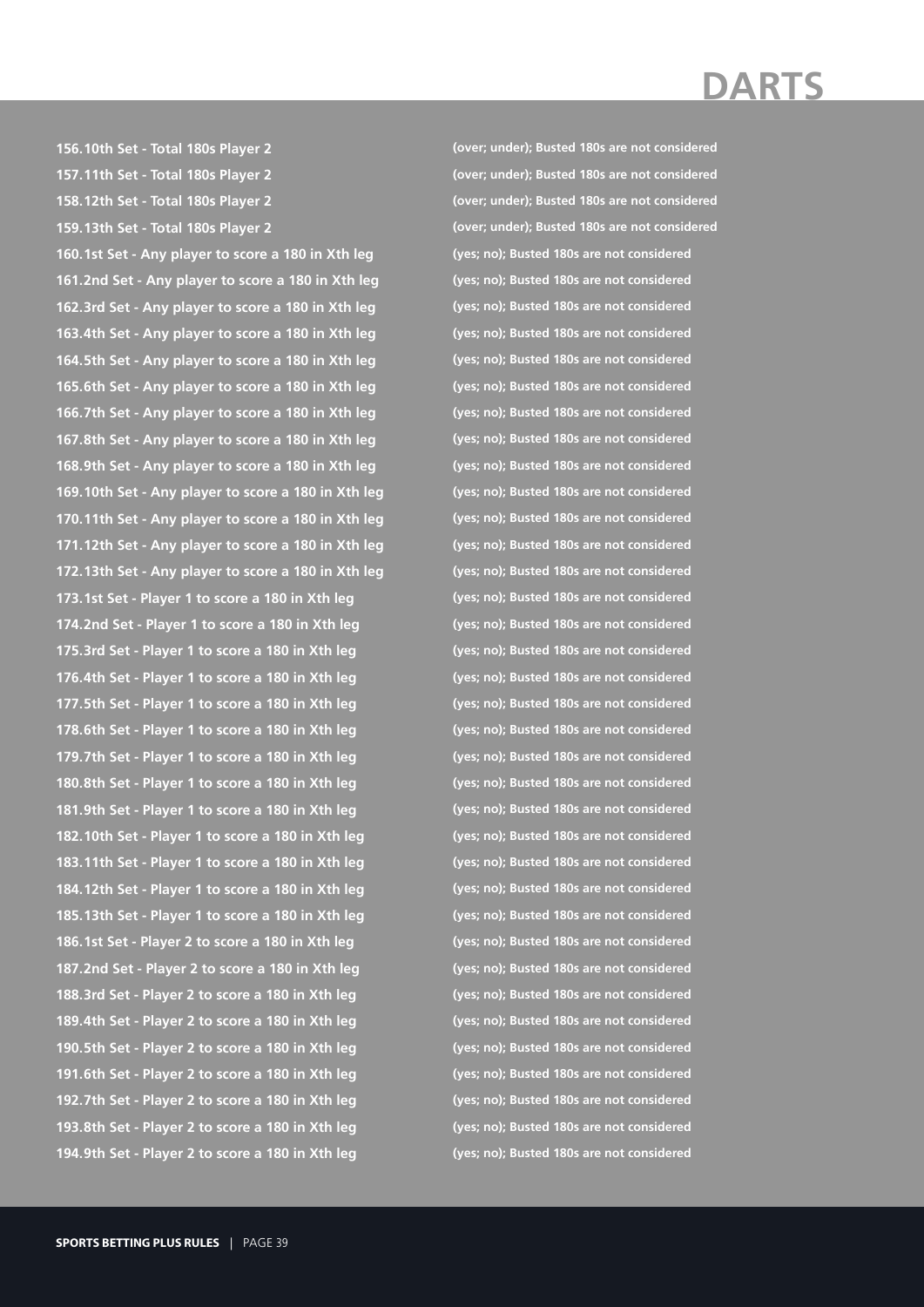**195.10th Set - Player 2 to score a 180 in Xth leg 196.11th Set - Player 2 to score a 180 in Xth leg 197.12th Set - Player 2 to score a 180 in Xth leg 198.13th Set - Player 2 to score a 180 in Xth leg 199. 1st Set - Highest scoring player on 1st visits of Xth leg 200. 2nd Set - Highest scoring player on 1st visits of Xth leg 201. 3rd Set - Highest scoring player on 1st visits of Xth leg 202. 4th Set - Highest scoring player on 1st visits of Xth leg 203. 5th Set - Highest scoring player on 1st visits of Xth leg 204. 6th Set - Highest scoring player on 1st visits of Xth leg 205. 7th Set - Highest scoring player on 1st visits of Xth leg 206. 8th Set - Highest scoring player on 1st visits of Xth leg 207. 9th Set - Highest scoring player on 1st visits of Xth leg 208. 10th Set - Highest scoring player on 1st visits of Xth leg 209. 11th Set - Highest scoring player on 1st visits of Xth leg 210. 12th Set - Highest scoring player on 1st visits of Xth leg 211. 13th Set - Highest scoring player on 1st visits of Xth leg 212.1st Set - Total points on 1st visit of Xth leg 213.2nd Set - Total points on 1st visit of Xth leg 214.3rd Set - Total points on 1st visit of Xth leg 215.4th Set - Total points on 1st visit of Xth leg**

**216.5th Set - Total points on 1st visit of Xth leg 217.6th Set - Total points on 1st visit of Xth leg 218.7th Set - Total points on 1st visit of Xth leg 219.8th Set - Total points on 1st visit of Xth leg 220.9th Set - Total points on 1st visit of Xth leg 221.10th Set - Total points on 1st visit of Xth leg 222.11th Set - Total points on 1st visit of Xth leg 223.12th Set - Total points on 1st visit of Xth leg 224.13th Set - Total points on 1st visit of Xth leg** **(yes; no); Busted 180s are not considered (yes; no); Busted 180s are not considered (yes; no); Busted 180s are not considered (yes; no); Busted 180s are not considered**

**(Player1; draw; Player2); Which player scores more points in their first visit of a leg (Player1; draw; Player2); Which player scores more points in their first visit of a leg (Player1; draw; Player2); Which player scores more points in their first visit of a leg (Player1; draw; Player2); Which player scores more points in their first visit of a leg (Player1; draw; Player2); Which player scores more points in their first visit of a leg (Player1; draw; Player2); Which player scores more points in their first visit of a leg (Player1; draw; Player2); Which player scores more points in their first visit of a leg (Player1; draw; Player2); Which player scores more points in their first visit of a leg (Player1; draw; Player2); Which player scores more points in their first visit of a leg (Player1; draw; Player2); Which player scores more points in their first visit of a leg (Player1; draw; Player2); Which player scores more points in their first visit of a leg (Player1; draw; Player2); Which player scores more points in their first visit of a leg (Player1; draw; Player2); Which player scores more points in their first visit of a leg (over; under); Total points the player throwing first in a leg scores (over; under); Total points the player throwing first in a leg scores (over; under); Total points the player throwing first in a leg scores (over; under); Total points the player throwing first in a leg scores (over; under); Total points the player throwing first in a leg scores (over; under); Total points the player throwing first in a leg scores (over; under); Total points the player throwing first in a leg scores (over; under); Total points the player throwing first in a leg scores (over; under); Total points the player throwing first in a leg scores (over; under); Total points the player throwing first in a leg scores (over; under); Total points the player throwing first in a leg scores (over; under); Total points the player throwing first in a leg scores (over; under); Total points the player throwing first in a leg scores**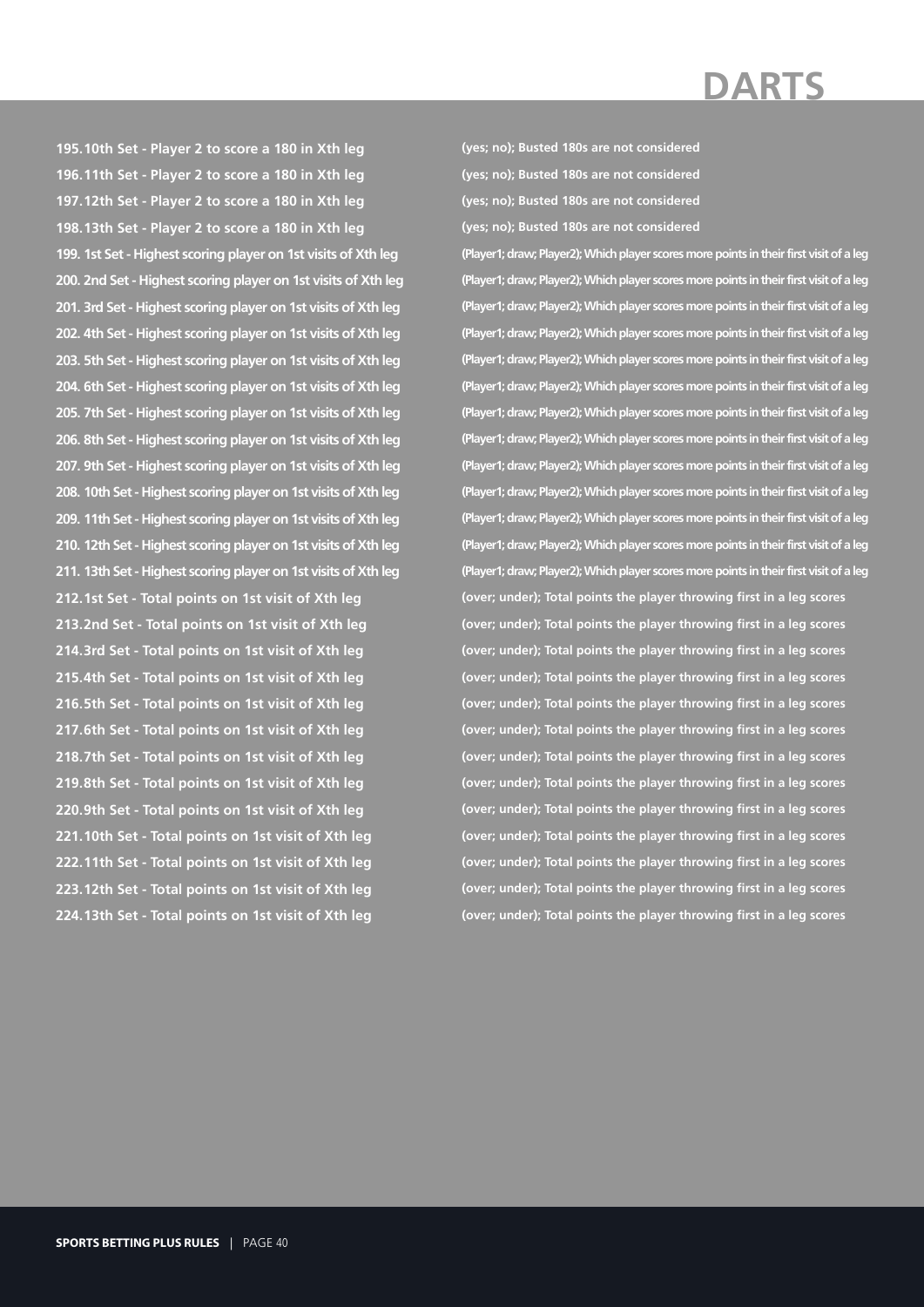• In the case of a match not being finished all undecided markets are considered void.

- If markets remain open with an incorrect score which has a significant impact on the prices, we reserve the right to void betting.
- If the players/teams are displayed incorrectly, we reserve the right to void betting.
- If a match is not completed all undecided markets are considered void.
- Bullseye counts as red check out colour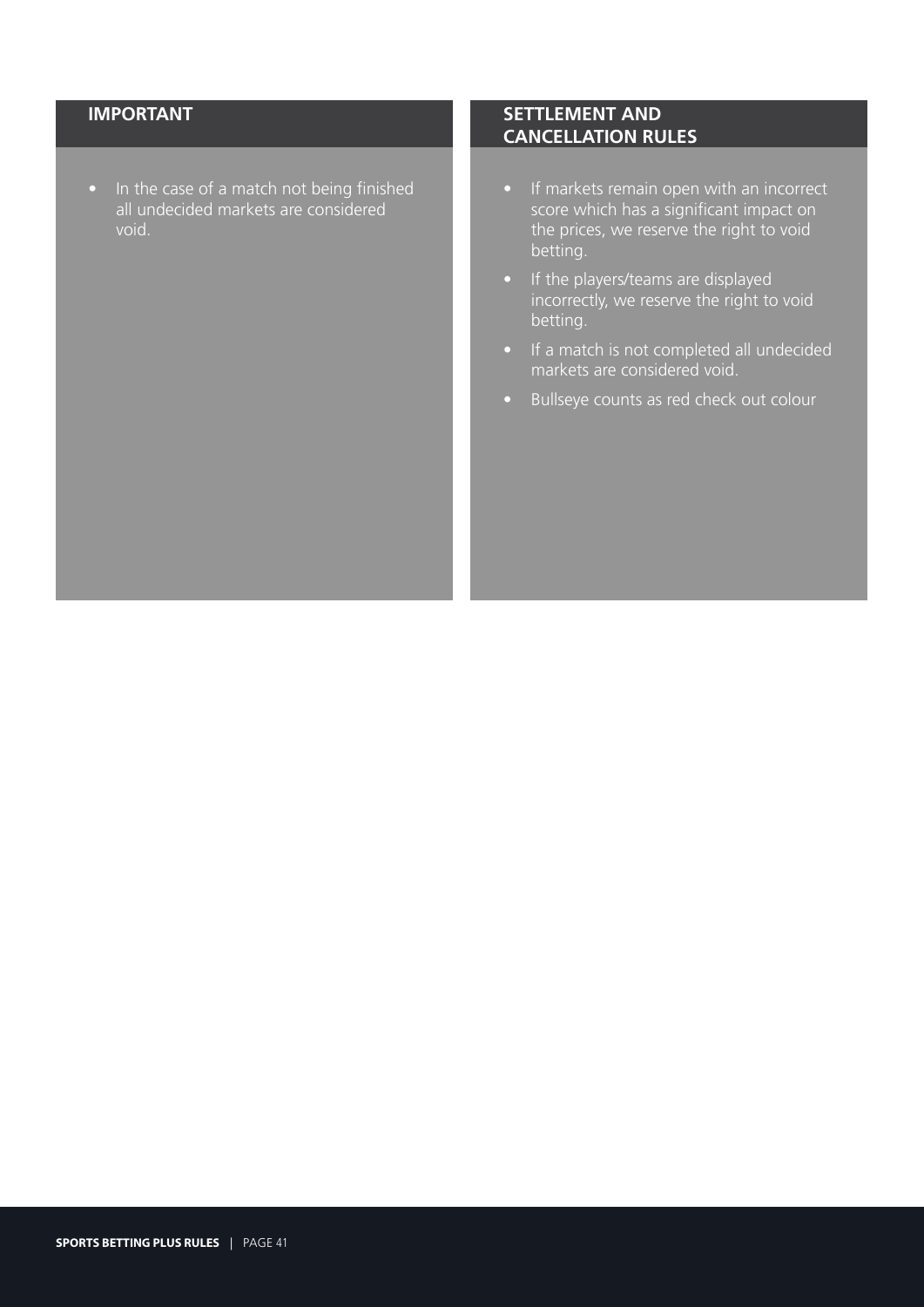## **SNOOKER**

#### **NAME OF MARKET**

- **1. 2way**
- **2. Who will win frame x?**
- **3. Asian frame handicap**
- **4. Total frames**
- **5. Who wins the rest of the match?**
- **6. Correct score**
- **7. Leader after [frames] frames**
- **8. Frame X Player to pot first ball**
- **9. Frame X Player to pot last ball**
- **10. Frame X Race to 30**
- **11. Frame X Player with highest break**
- **12. Frame X Asian Point handicap [spread]**
- **13. Race to [frames] frames**
- **14. Frame X First colour potted**
- **15. Frame X Last points scored**
- **16. Frame X Odd/even number of points**
- **17. Frame X Will there be a foul**
- **18. Frame X Any player with a break 50+**
- **19. Frame X Player 1 with a break 50+**
- **20. Frame X Player 2 with a break 50+**
- **21. Frame X Any player with a break 100+**
- **22. Frame X Player 1 with a break 100+**
- **23. Frame X Player 2 with a break 100+**
- **24. Frame X Highest break**
- **25. Frame X Total points [points]**
- **26. Match will go to a deciding frame**
- **27. Odd/Even number of frames**
- **28. Correct score after X frames**
- **29. Any player to win next X consecutive frames ([first]-[last])**

#### **MARKET DESCRIPTION**

**(player 1; player 2) (player 1; player 2) Asian frame handicap in half spreads (e.g. -1.5/+1.5, -2.5/+2.5) over; under (player 1; player 2) Correct score in frames (only outcomes which are possible will be sent as active) (player 1; draw; player 2) (player 1; player 2) (team 1; player 2) (player 1; player 2) (player 1; player 2) (player 1; player 2) (player 1; player 2) (yellow,green,brown,blue,pink,black) (red,yellow,green,brown,blue,pink,black,foul) (odd; even) (yes; no) (yes; no) (yes; no) (yes; no) (yes; no) (yes; no) (yes; no) (0-49,50-99,100-119,120-146,147+) (over; under) (yes; no) (odd; even) (CS:1,CS:2,CS:3,CS:4,CS:5,..CS:36) (player 1; none; player 2)**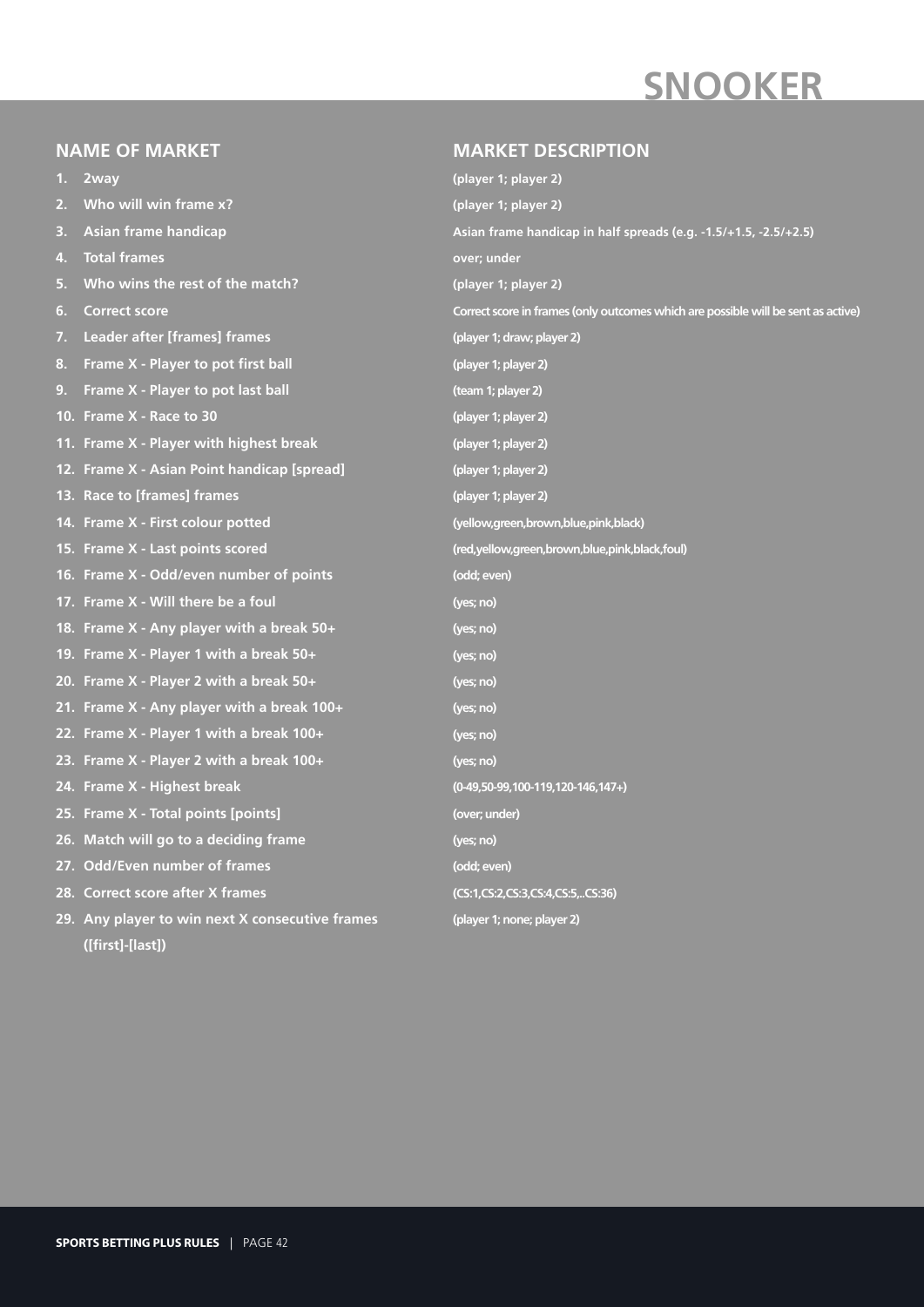- In the case of a retirement of a player or disqualification all undecided markets are considered void.
- In case of a re-rack settlement stays if the outcome was determined before the re-rack
- No fouls or free balls are considered for settlement of any Potted-Colour market
- In case of a frame starting but not being completed, all frame related markets will be voided unless the outcome has already been determined

- If markets remain open with an incorrect score which has a significant impact on the prices, we reserve the right to void betting.
- If the players/teams are displayed incorrectly, we reserve the right to void betting.
- If a match is not completed all undecided markets are considered void.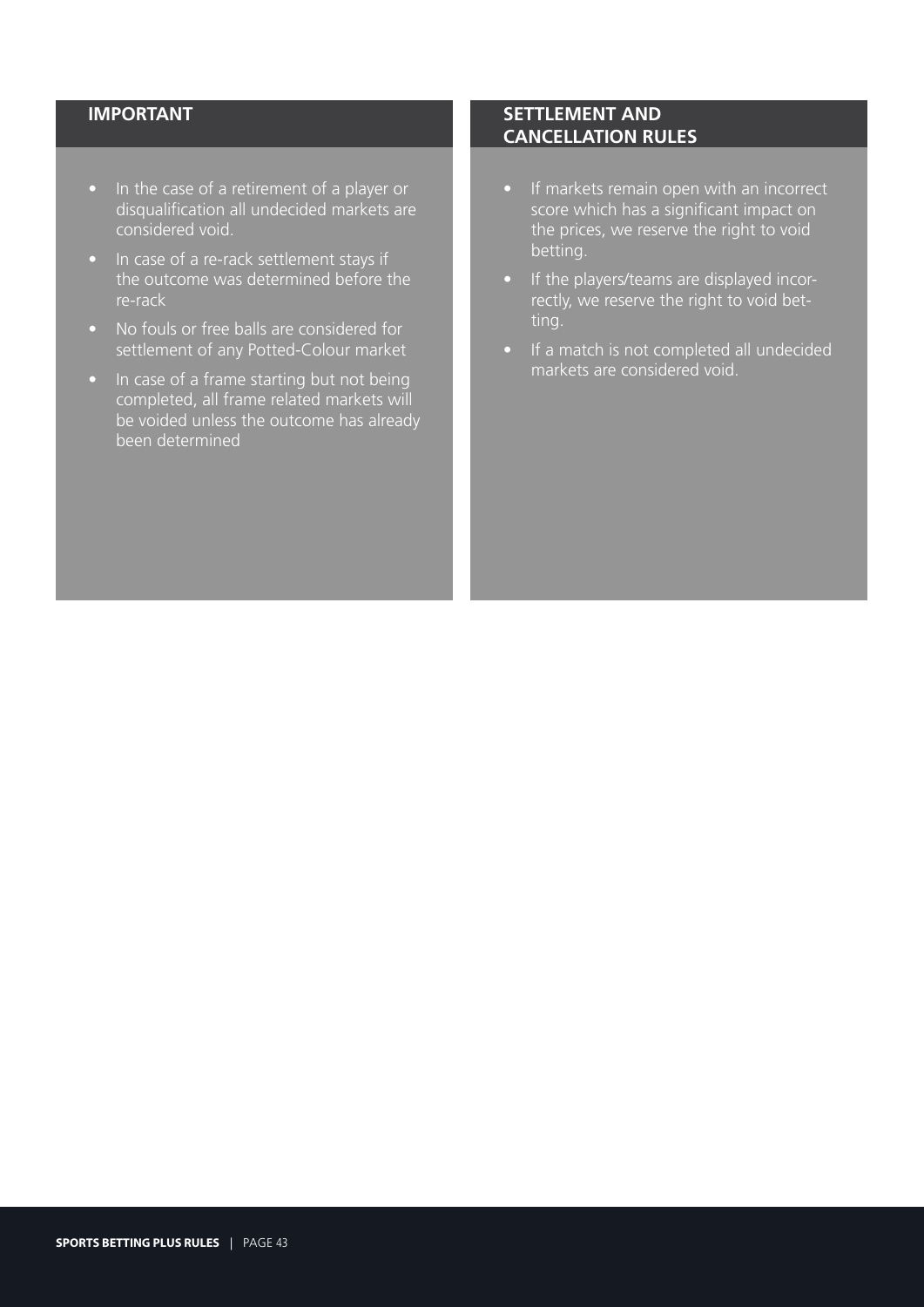## **TABLE TENNIS**

#### **NAME OF MARKET**

- **1. Total**
- **2. 2way**
- **3. Which player will win the set?**
- **4. Asian Handicap**
- **5. 1st Set Asian Handicap**
- **6. 2nd Set Asian Handicap**
- **7. 3rd Set Asian Handicap**
- **8. 4th Set Asian Handicap**
- **9. 5th Set Asian Handicap**
- **10. 6th Set Asian Handicap**
- **11. 7th Set Asian Handicap**
- **12. 1st Set Which player will win race to X points?**

**13. 2nd Set – Which player will win race to X points?**

- **14. 3rd Set Which player will win race to X points?**
- **15. 4th Set Which player will win race to X points?**
- **16. 5th Set Which player will win race to X points?**
- **17. 6th Set Which player will win race to X points?**
- **18. 7th Set Which player will win race to X points?**
- **19. 1st Set Who scores Xth point?**

**20. 2nd Set – Who scores Xth point?**

**21. 3rd Set – Who scores Xth point?**

#### **MARKET DESCRIPTION**

**Over; Under Home; Away Home; Away Handicap markets \*.5 (e.g. -2.5/+2.5, 0.5/-0.5, …) Asian Handicap markets for 1st set (e.g. -2.5/+2.5, 0.5/-0.5, …) Asian Handicap markets for 2nd set (e.g. -2.5/+2.5, 0.5/-0.5, …) Asian Handicap markets for 3rd set (e.g. -2.5/+2.5, 0.5/-0.5, …) Asian Handicap markets for 4th set (e.g. -2.5/+2.5, 0.5/-0.5, …) Asian Handicap markets for 5th set (e.g. -2.5/+2.5, 0.5/-0.5, …) Asian Handicap markets for 6th set (e.g. -2.5/+2.5, 0.5/-0.5, …) Asian Handicap markets for 7th set (e.g. -2.5/+2.5, 0.5/-0.5, …) a. X in 3, 5, 7, 9 b. Which team will reach X points first? a. X in 3, 5, 7, 9 b. Which team will reach X points first? a. X in 3, 5, 7, 9 b. Which team will reach X points first? a. X in 3, 5, 7, 9 b. Which team will reach X points first? a. X in 3, 5, 7, 9 b. Which team will reach X points first? a. X in 3, 5, 7, 9 b. Which team will reach X points first? a. X in 3, 5, 7, 9 b. Which team will reach X points first? a. X in 5, 10, 15, 20 b. Which team will score the Xth point in the 1st set c. If a set ends before the Xth point is reached, this market is considered void (cancelled) a. X in 5, 10, 15, 20 b. Which team will score the Xth point in the 2nd set c. If a set ends before the Xth point is reached, this market is considered void (cancelled) a. X in 5, 10, 15, 20 b. Which team will score the Xth point in the 3rd set c. If a set ends before the Xth point is reached, this market is considered void (cancelled)**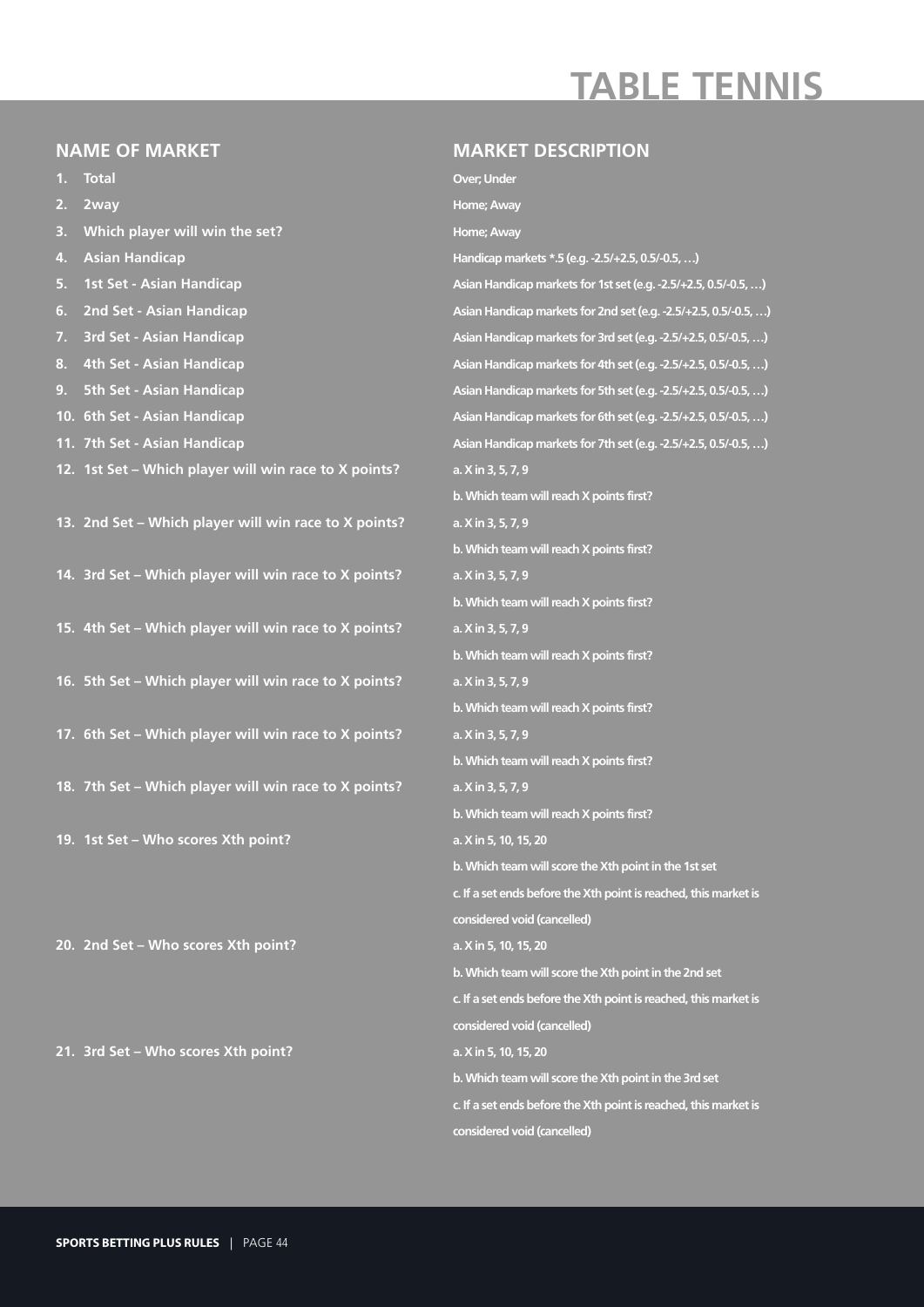## **TABLE TENNIS**

| 22. 4th Set - Who scores Xth point?        | a. X in 5, 10, 15, 20                                            |
|--------------------------------------------|------------------------------------------------------------------|
|                                            | b. Which team will score the Xth point in the 4th set            |
|                                            | c. If a set ends before the Xth point is reached, this market is |
|                                            | considered void (cancelled)                                      |
| 23. 5th Set - Who scores Xth point?        | a. X in 5, 10, 15, 20                                            |
|                                            | b. Which team will score the Xth point in the 5th set            |
|                                            | c. If a set ends before the Xth point is reached, this market is |
|                                            | considered void (cancelled)                                      |
| 24. 6th Set - Who scores Xth point?        | a. X in 5, 10, 15, 20                                            |
|                                            | b. Which team will score the Xth point in the 6th set            |
|                                            | c. If a set ends before the Xth point is reached, this market is |
|                                            | considered void (cancelled)                                      |
| 25. 7th Set - Who scores Xth point?        | a. X in 5, 10, 15, 20                                            |
|                                            | b. Which team will score the Xth point in the 7th set            |
|                                            | c. If a set ends before the Xth point is reached, this market is |
|                                            | considered void (cancelled)                                      |
| 26. How many sets will exceed score limit? | In how many sets at least one team exceeds the 11                |
| $(in sets - best of 5)$                    | points scoring limit                                             |
| 27. How many sets will exceed score limit? | In how many sets at least one team exceeds the 11                |
|                                            |                                                                  |
| $(in sets - best of 7)$                    | points scoring limit                                             |
| 28. Final Result (in sets - best of 5)     | 3:2, 3:1, 3:0, 0:3, 1:3, 2:3                                     |
| 29. Final Result (in sets - best of 7)     | 4:3, 4:2, 4:1, 4:0, 0:4, 1:4, 2:4, 3:4                           |
| 30. Number of sets (best of 5)             | 3, 4 or 5                                                        |
| 31. Number of sets (best of 7)             | 4, 5, 6 or 7                                                     |
| 32. 1st Set - Total                        | Only points in 1st set are considered                            |
| 33. 2nd Set - Total                        | Only points in 2nd set are considered                            |
| 34. 3rd Set - Total                        | Only points in 3rd set are considered                            |
| 4th Set - Total<br>35.                     | Only points in 4th set are considered                            |
| 5th Set - Total<br>36.                     | Only points in 4th set are considered                            |
| 6th Set - Total<br>37.                     | Only points in 4th set are considered                            |
| 38. 7th Set - Total                        | Only points in 4th set are considered                            |
| 39. 1st Set - Odd/Even                     | Only points in 4th set are considered                            |
| 2nd Set - Odd/Even<br>40.                  | Only points in 4th set are considered                            |
| 3rd Set - Odd/Even<br>41.                  | Only points in 4th set are considered                            |
| 4th Set - Odd/Even<br>42.                  | Only points in 4th set are considered                            |
| 5th Set - Odd/Even<br>43.                  | Only points in 4th set are considered                            |
| 6th Set - Odd/Even<br>44.                  | Only points in 4th set are considered                            |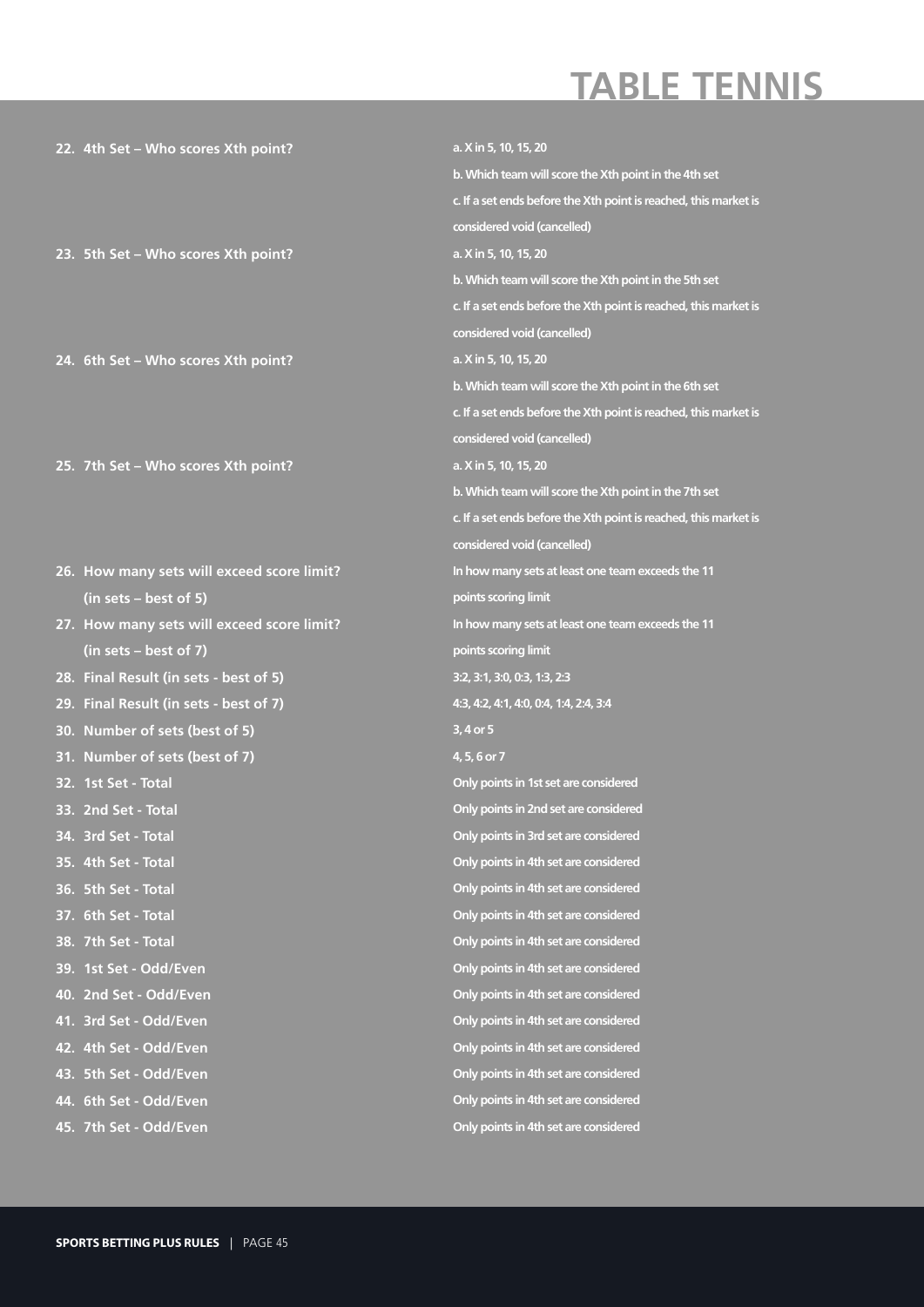• In the case of a match not being finished all undecided markets are considered void.

- If a match is interrupted or postponed and is not continued within 48h after initial kick-off date, betting will be void.
- If markets remain open with an incorrect score which has a significant impact on the prices, we reserve the right to void betting.
- If the players/teams are displayed incorrectly, we reserve the right to void betting.
- If a player retires all undecided markets are considered void.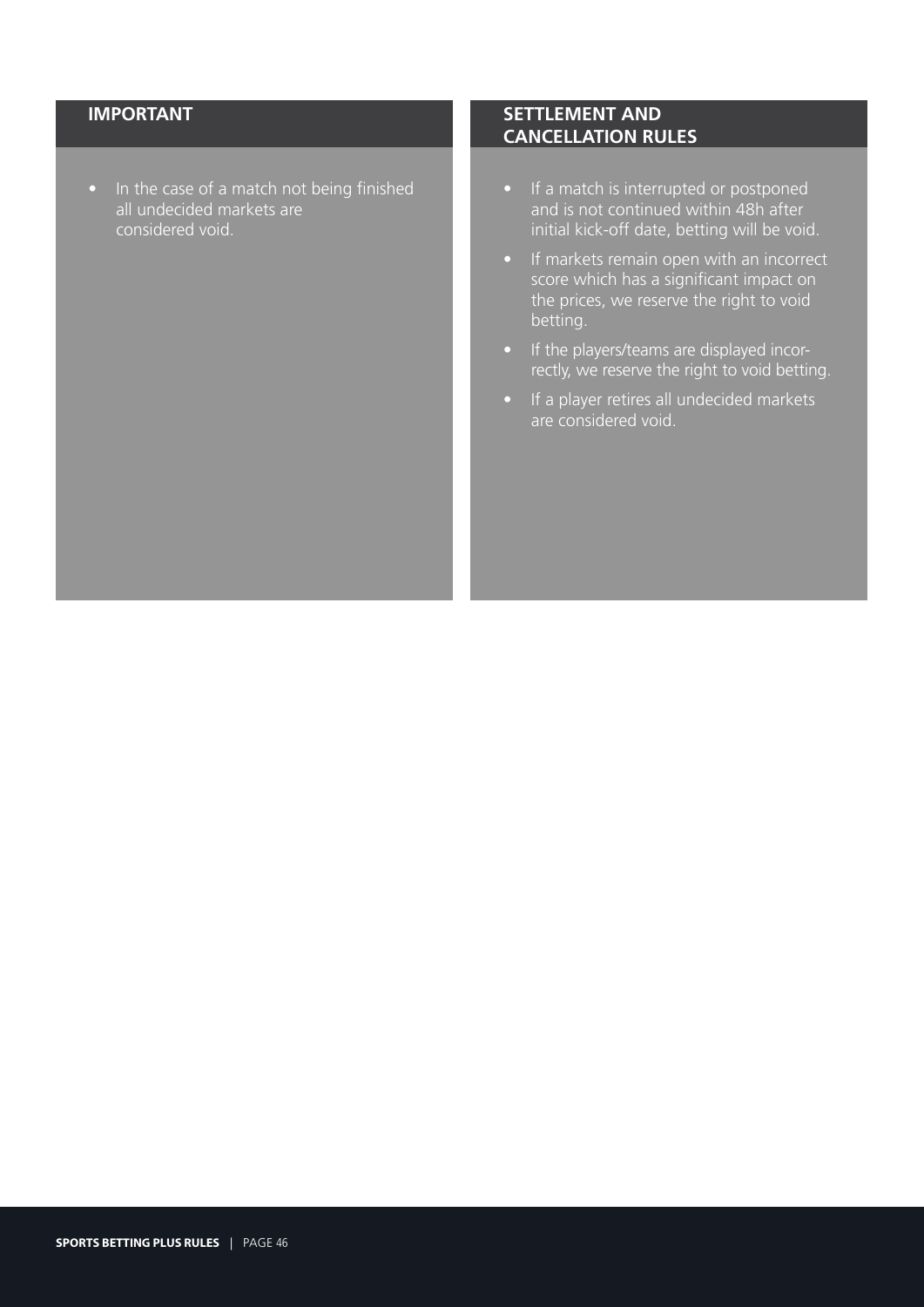# **BOWLS**

#### **NAME OF MARKET 1. Xth Set - Who will win the set? 2. Xth Set - Handicap 3. 2way 4. Asian Set handicap 5. Xth Set - Who will win the Xth end? 6. Xth Set - Draw no Bet 7. Xth Set - Asian Handicap 8. Xth Set - Which team wins race to X points? 9. Xth Set - Which team scores Xth point 10. Total sets 11. Correct score 12. Xth Set - Home total 13. Xth Set - Away total 14. Xth Set - Exact points in end 15. Xth Set - Odd/Even 16. Xth Set - Total for end X 17. Xth Set – Total MARKET DESCRIPTION Home; Draw; Away Home; Draw; Away Home; Away Asian handicap for sets in half spreads (e.g. -1.5/+1.5, 2.5/-2.5); Team1 - Team2 Home; Away If match ends in a draw after regular time, all bets are considered void Asian Handicap markets for [setNr] (e.g. -2.5/+2.5, 0.5/-0.5, …) Which team will reach x points first? (x in 5, 7, 9) If a set ends before the Xth point is reached, this market is considered void (cancelled) Which team will score the Xth point in a specific set? (x in 5, 7, 9) If a set ends before the Xth point is reached, this market is considered void (cancelled) Only x.5 totals Fixed results (CS:1,CS:2,CS:3,CS:4,CS:5,CS:6,CS:7,CS:8,CS:9,CS:10) Over; Under Over; Under Exact number of points with fixed outcomes (0, 1, 2, 3, 4) Only games of set n (current set) are considered Only points in a specific end are considered (e.g. 0.5, 1.5, …) Only points in a specific set are considered (e.g. 3.5, 4.5, 5.5, …)**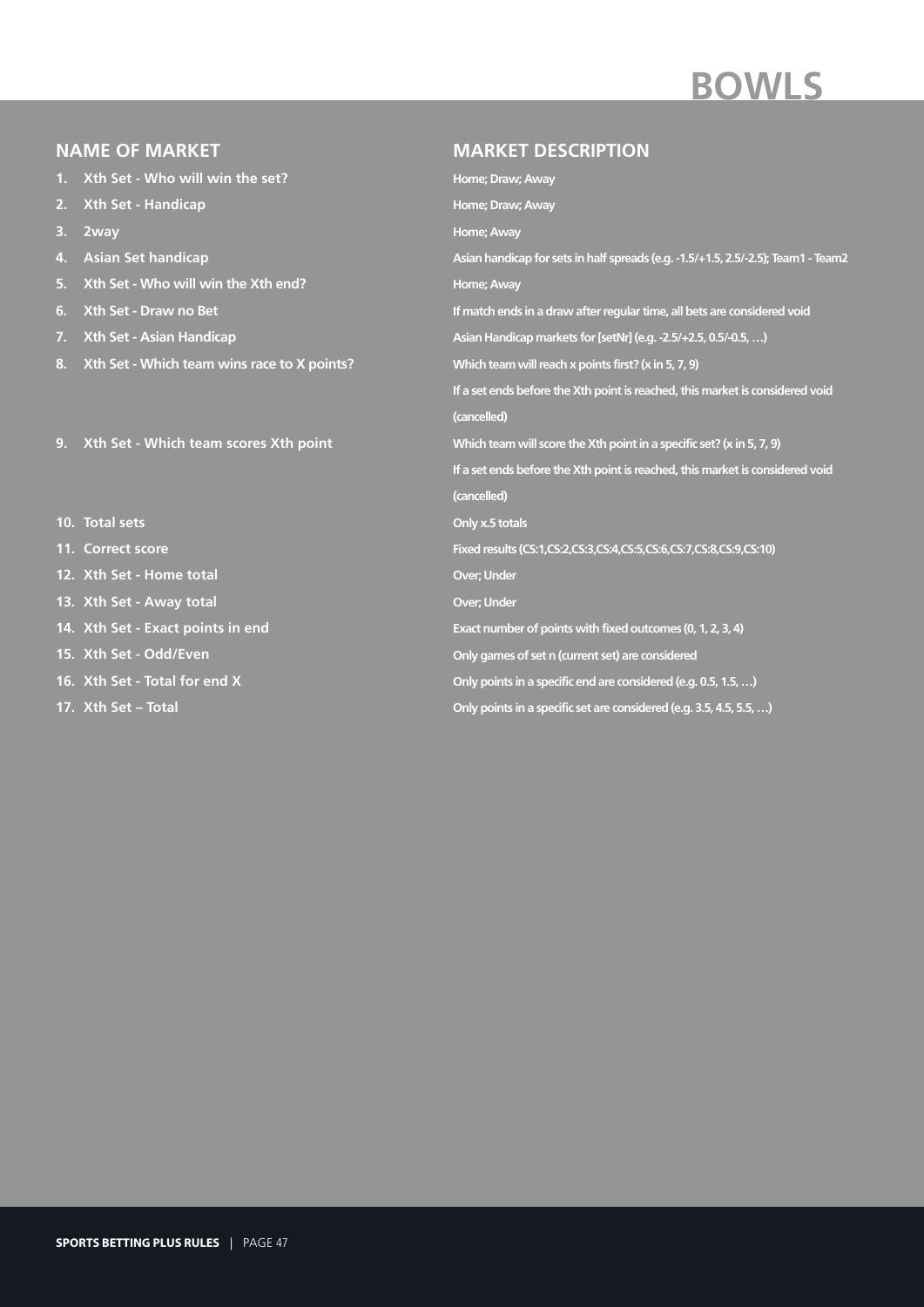- In case of a retirement and walk over of any player all undecided bets are considered void.
- If a match is interrupted and continued within 48h after initial start time, all open bets will be settled with the final result. Otherwise all undecided bets are considered void.

- If markets remain open with an incorrect score which has a significant impact on the prices, we reserve the right to void betting.
- If the players/teams are displayed incorrectly, we reserve the right to void betting.
- If a player retires all undecided markets are considered void.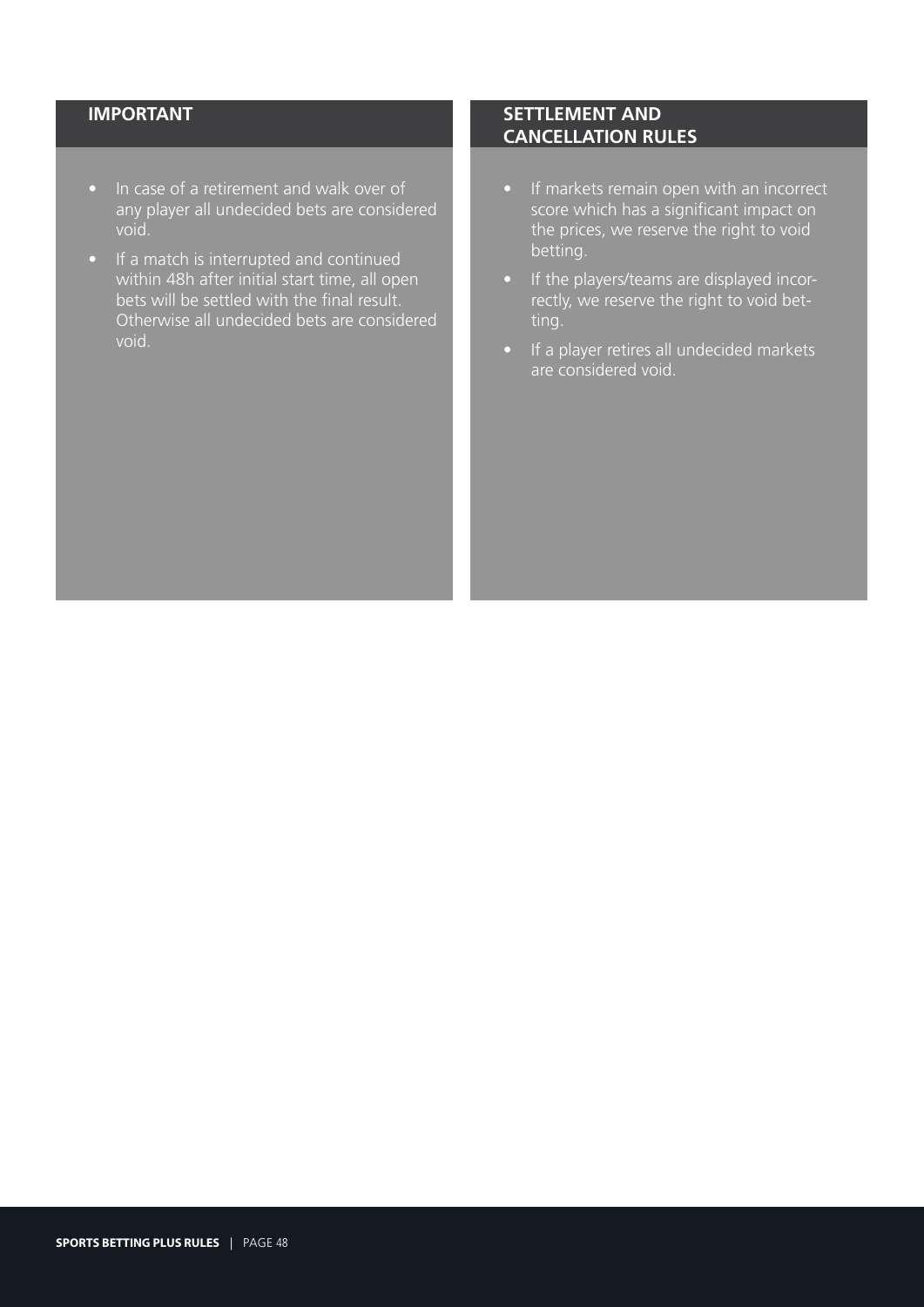## **CRICKET T20 & ODI**

| <b>NAME OF MARKET</b> |                                                    | <b>MARKET DESCRIPTION</b>                          |
|-----------------------|----------------------------------------------------|----------------------------------------------------|
| 1.                    | Match winner, including super over                 | (team 1; team 2)                                   |
| 2.                    | <b>Total runs</b>                                  | (over; under)                                      |
| 3.                    | <b>Total runs hometeam</b>                         | (over; under)                                      |
| 4.                    | Total runs awayteam                                | (over; under)                                      |
| 5.                    | <b>Runs hometeam</b>                               | (l:1; 1:2; l:3; l:4; l:5; l:6; l:7; l:8; l:9;)     |
| 6.                    | <b>Runs awayteam</b>                               | (l:1; 1:2; l:3; l:4; l:5; l:6; l:7; l:8; l:9;)     |
| 7.                    | Odd/Even number of runs                            | (odd; even)                                        |
| 8.                    | Number of runs in highest scoring over?            | (l:1; 1:2; 1:3; 1:4; 1:5; 1:6)                     |
|                       | 9. Which will have the highest scoring over?       | (team 1; draw; team 2)                             |
|                       | 10. Will there be a superover?                     | (yes; no)                                          |
|                       | 11. Which team will lead after x overs             | (team 1; draw; team 2)                             |
|                       | 12. Total runs hometeam after x overs              | (over; under)                                      |
|                       | 13. Total runs awayteam after x overs              | (over; under)                                      |
|                       | 14. Runs hometeam after x overs                    | (l:1; 1:2; l:3; l:4; l:5; l:6; l:7; l:8; l:9;)     |
|                       | 15. Runs awayteam after x overs                    | (l:1; 1:2; l:3; l:4; l:5; l:6; l:7; l:8; l:9;)     |
|                       | 16. Total runs hometeam for over x in innings x    | (over; under)                                      |
|                       | 17. Total runs awayteam for over x in innings x    | (over; under)                                      |
|                       | 18. Odd/Even number of runs hometeam for over x    |                                                    |
|                       | in innings x                                       | (odd; even)                                        |
|                       | 19. Odd/Even number of runs awayteam for over x    |                                                    |
|                       | in innings x                                       | (odd; even)                                        |
|                       | 20. Total runs hometeam in delivery x of over x in |                                                    |
|                       | innings x                                          | (over; under)                                      |
|                       | 21. Total runs awayteam in delivery x of over x in |                                                    |
|                       | innings x                                          | (over; under)                                      |
|                       | 22. Next dismissal                                 | (caught; bowled; LBW; Run out; Stumped and others) |
|                       | 23. Next dismissal (caught / not caught)           | (caught; not caught)                               |

**(yes; no)**

**24. Will there be a tie?**